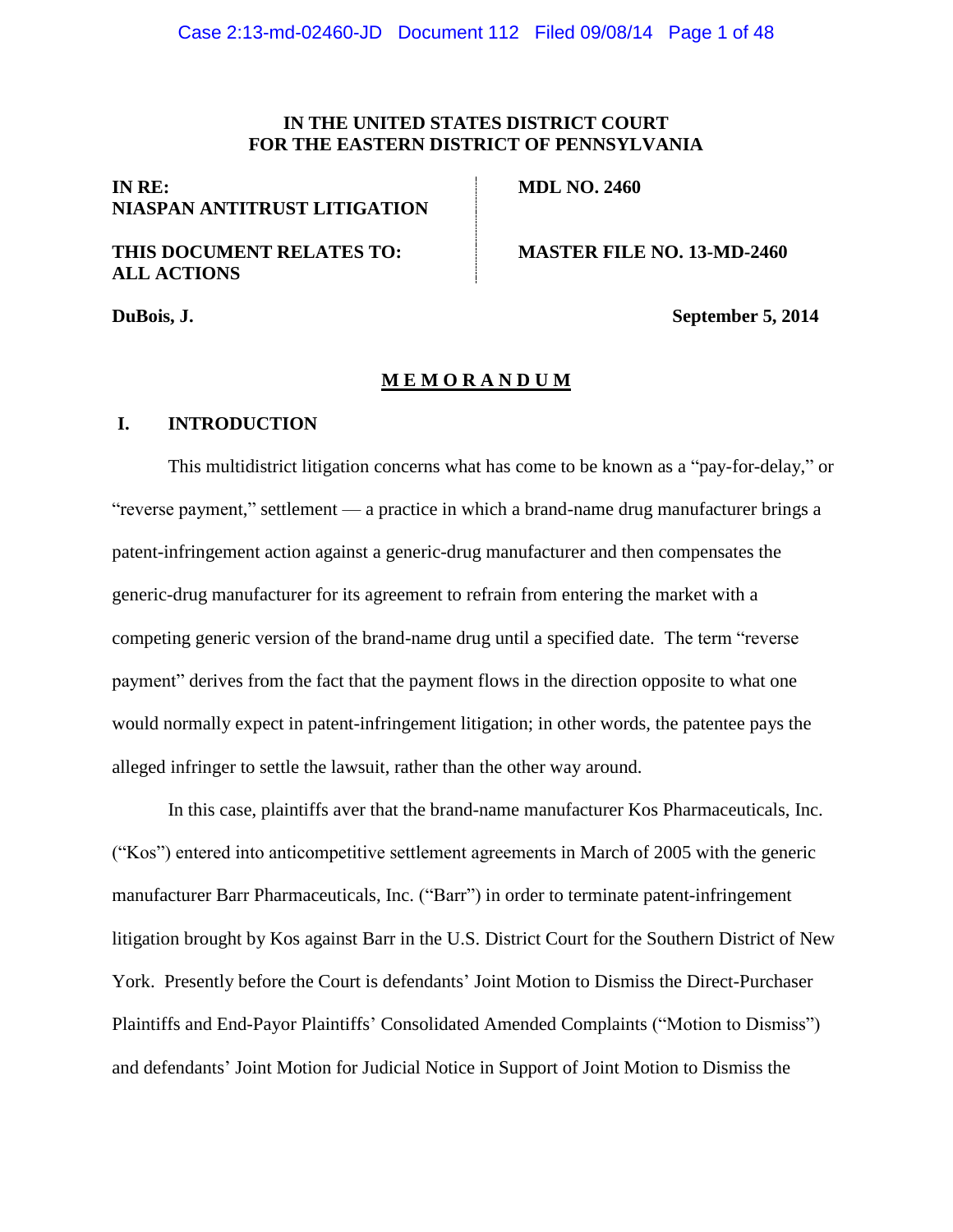#### Case 2:13-md-02460-JD Document 112 Filed 09/08/14 Page 2 of 48

Consolidated Amended Complaints ("Motion for Judicial Notice"), on which the Court heard oral argument on June 24, 2014. For the reasons set forth below, defendants' Motion to Dismiss is granted in part and denied in part, and defendants' Motion for Judicial Notice is denied.

#### **II. BACKGROUND**

### **A. Regulatory Background**

Prior to marketing or selling a new drug (i.e., a "pioneer drug" or "brand-name drug") in the United States, a potential drug manufacturer must obtain a grant of approval from the Food  $\&$ Drug Administration ("FDA"). To do so, an applicant must file a New Drug Application ("NDA"), which contains, inter alia, information about safety and efficacy of the drug, the components of the drug, and any patents issued on the composition of the drug or methods for its use. 21 U.S.C. § 2552(b)(1). Upon approval of an NDA, the FDA publishes the drug and patent information in its directory of Approved Drug Products with Therapeutic Equivalence Evaluations, commonly known as the "Orange Book." Apotex Inc. v. UCB, Inc., -- F.3d --, No. 2013-1674, 2014 WL 397498, at \*2 (Fed. Cir. Aug. 15, 2014).

In an effort to speed up the approval process for generic versions of already FDAapproved brand-name drugs, Congress passed the Hatch-Waxman Act ("Hatch-Waxman") in 1984. See Pub. L. No. 98-417, 98 Stat. 1585 (1984). Under Hatch-Waxman, a potential generic manufacturer only needs to file an Abbreviated New Drug Application ("ANDA") if it can establish that its generic is the bioequivalent of an FDA-approved brand-name drug. See 21 U.S.C. § 355(j)(2)(A). The process for filing an ANDA is considerably more streamlined than that for an NDA because it allows the applicant to "piggyback" on the safety and efficacy findings made by the FDA in the course of approving the brand-name drug, rather forcing the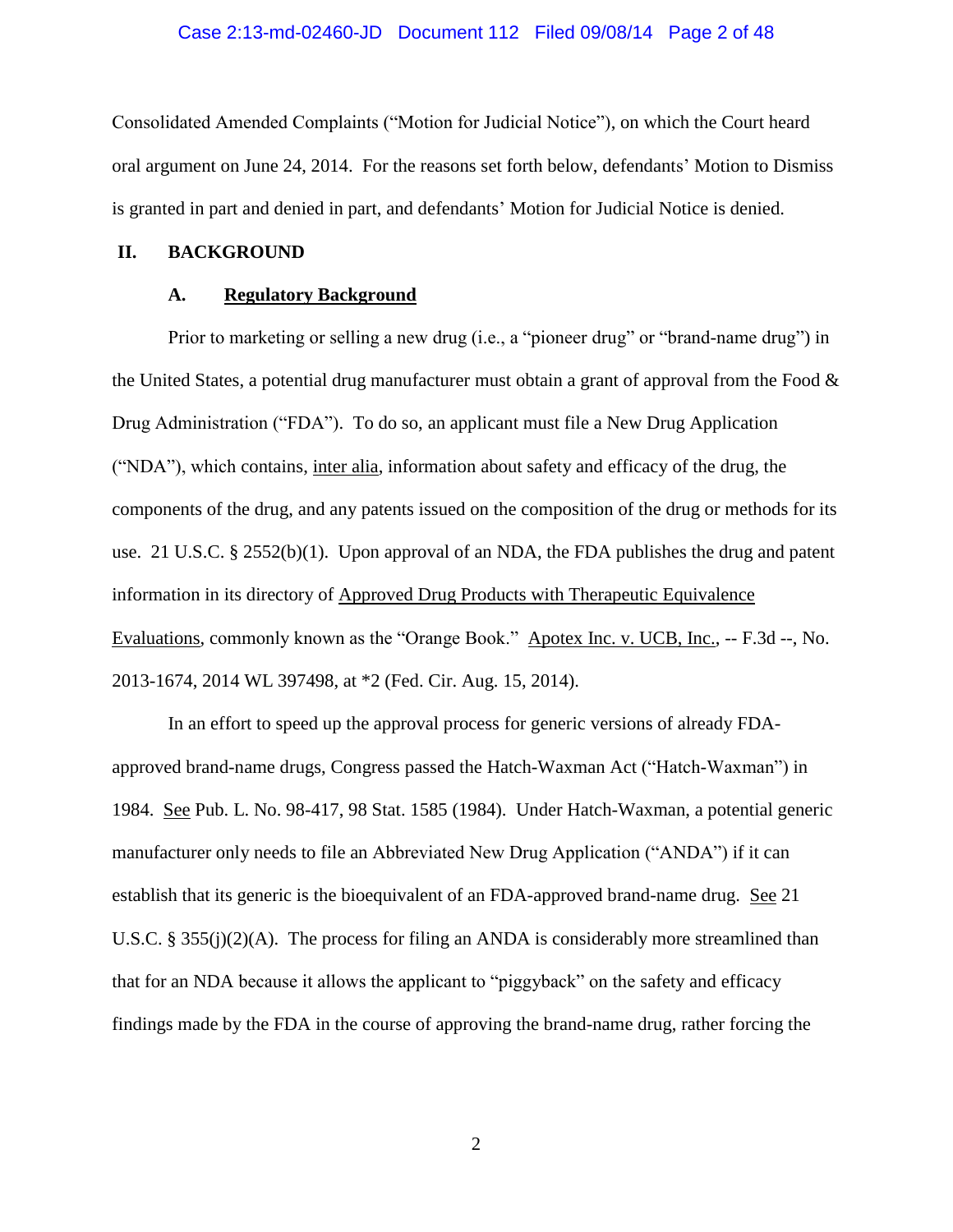#### Case 2:13-md-02460-JD Document 112 Filed 09/08/14 Page 3 of 48

applicant to conduct the time-consuming and costly trials anew. Teva Pharm., USA, Inc. v. Leavitt, 548 F.3d 103, 104 (D.C. 2008).

An ANDA applicant must, inter alia, make one of four "paragraph certifications": (1) no patent information for the brand-name drug has been filed with the FDA (paragraph I); (2) the patent has expired (paragraph II); (3) the patent will expire on a specifically identified date (paragraph III); or (4) the "patent is invalid or will not be infringed by the manufacture, use, or sale of the new drug for which the application is submitted" (paragraph IV). 21 U.S.C. § 355(j)(2)(A)(vii).<sup>1</sup> Pay-for-delay cases, such as the one before this Court, invariably involve the last of these four certifications, the so-called "paragraph IV certification."

An applicant that makes a paragraph IV certification must send prompt notice to the patent holder of its position that the patent is invalid or will not be infringed by the applicant's generic drug. Id.  $\S 355(j)(2)(B)$ . This notification triggers a forty-five day period during which the patent holder may file an infringement lawsuit against the ANDA applicant to prevent the FDA from proceeding with the ANDA application process. Id. §  $355(j)(5)(B)(iii)$ . The ANDA thus gives the brand-name manufacturer a jurisdictional basis on which it may bring an infringement suit without the generic having yet come to market. Teva Pharm. USA, Inc. v. Sebelius, 595 F.3d 1303, 1305 (D.C. Cir. 2010). If the patentee files an infringement suit, the FDA stays the ANDA approval process either for thirty months or until the generic manufacturer has obtained a final judgment of non-infringement or invalidity, whichever occurs first. Id.  $\S$  355(j)(5)(B)(iiii). During this stay, however, the FDA can grant tentative approval provided

<sup>&</sup>lt;sup>1</sup> If the applicant certifies under paragraphs I or II, the FDA may approve the ANDA after its review of the application. See 21 U.S.C. §  $355(i)(5)(B)(i)$ . If the applicant certifies under paragraph III, the FDA will not approve the application until after the patent for the listed drug has expired. See id.  $\S 355(j)(5)(B)(ii)$ .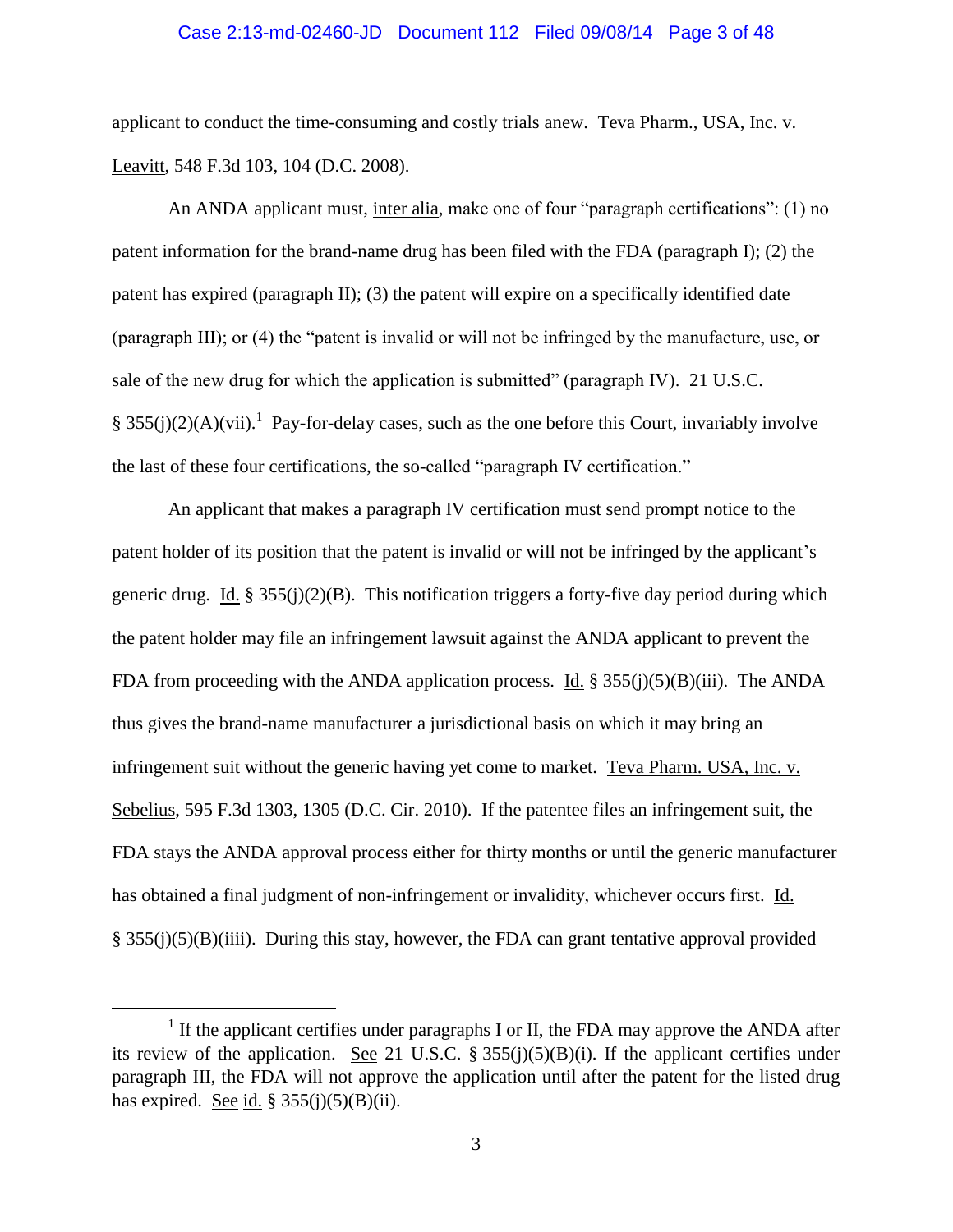### Case 2:13-md-02460-JD Document 112 Filed 09/08/14 Page 4 of 48

that the applicant meets the scientific, labeling, and other approval criteria. Id.  $§ 355(i)(5)(B)(iv)(II)(dd).$ 

Consumers benefit if generic manufacturers routinely make paragraph IV certifications — more invalid patents are challenged, non-infringing generics are marketed, and competition is increased. Thus, to encourage generic entry and to compensate ANDA filers for the expense and risk of a potential infringement lawsuit, federal law grants the first generic manufacturer to file a paragraph IV ANDA application (i.e., the "first-filer") a 180-day period of exclusive marketing rights. Sebelius, 595 F.3d at 1305; see also 21 U.S.C. § 355(j)(5)(B)(iv). The start of this period, during which the FDA may approve no other ANDA with respect to that brand-name drug, begins to toll upon either: (1) the commercial marketing of the generic by the first-filer, or (2) a final court decision of invalidity or non-infringement. 21 U.S.C.  $§ 355(j)(5)(B)(iv).$ 

While termed an "exclusivity period," the 180-day period is "exclusive" only with respect to other ANDA applicants. In other words, the statutory scheme, as interpreted by the courts, does "not prohibit the holder of an approved NDA from marketing . . . its own 'brandgeneric' version of its drug." Teva Pharm. Indus. Ltd. v. Crawford, 410 F.3d 51, 55 (D.C. Cir. 2005). This type of generic — one that is marketed by the holder of an approved  $NDA$  — is called an "authorized generic" or "AG." Launch of an AG allows the brand-name drug manufacturer to recover some of the sales and profits it would otherwise lose when an ANDA applicant begins to market and sell a generic version of that manufacturer's brand-name drug.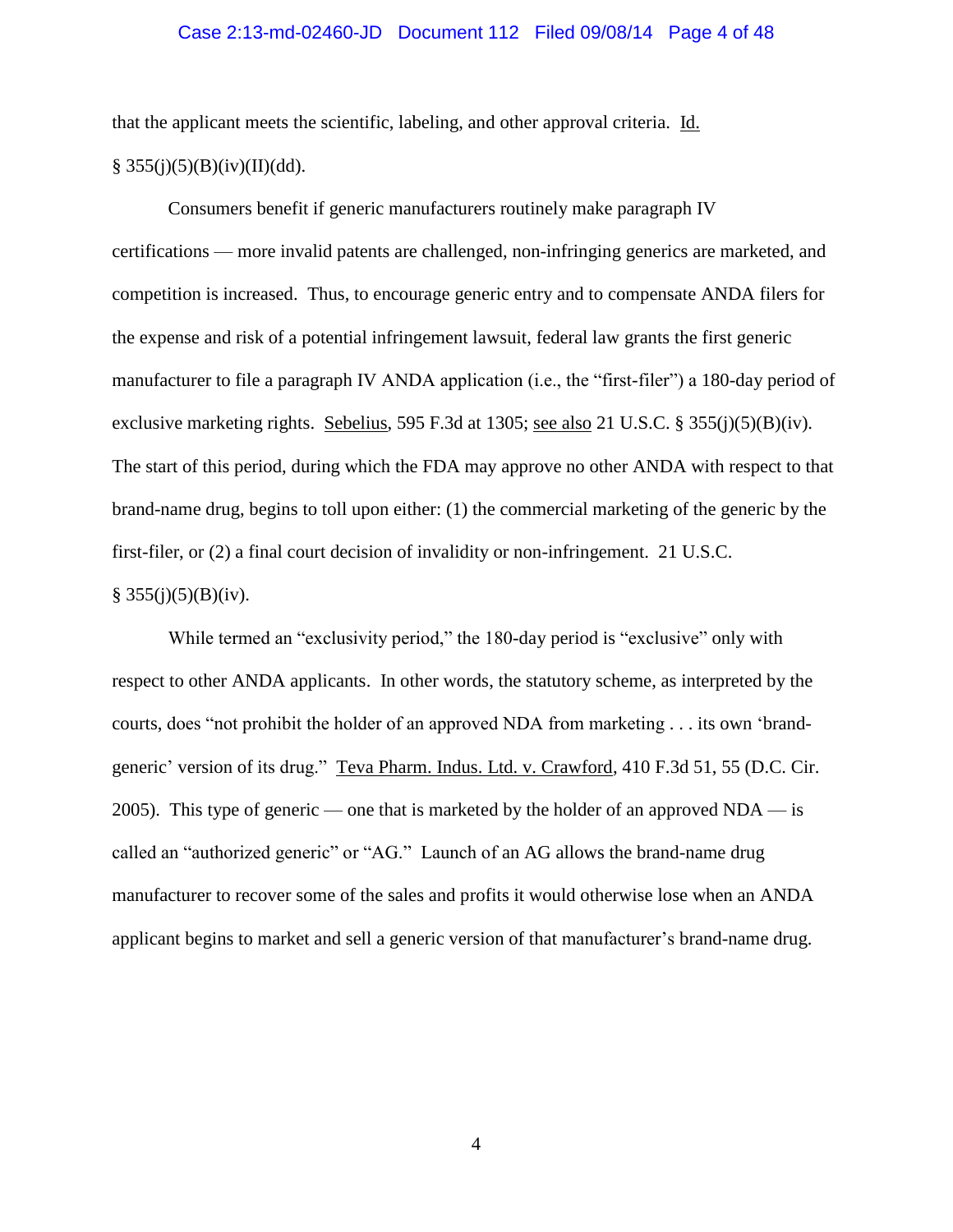# **B. Factual Background**<sup>2</sup>

 $\overline{a}$ 

AbbVie Inc. ("AbbVie"), a drug manufacturer that spun off of Abbott Laboratories ("Abbott"), markets and sells Niaspan, a brand-name prescription drug, primarily used in the treatment of lipid disorders, such as high cholesterol. Direct Purchasers' Consolidated Am. Compl. ¶ 59 [hereinafter DP Compl.]; End Payors' Consolidated Am. Compl. ¶ 52 [hereinafter EP Compl.]. The active ingredient in Niaspan is niacin. DP Compl. ¶ 59; EP Compl. ¶ 52. Although niacin has been sold as a dietary supplement in the United States since the early 20th century, "at high levels, niacin causes a patient's skin to flush with redness, and it may cause liver toxicity." EP Compl. ¶ 52; see also DP Compl. ¶ 59. In the early 1990s, Kos, a company later acquired by Abbott, developed a therapeutically-effective time-release version of niacin, which does not cause the side-effects previously associated with niacin. DP Compl.  $\P$  60; EP Compl. ¶ 53. The U.S. Patent Office issued seven patents to Kos for the development of 500, 750, and 1000 mg dosages of Niaspan,<sup>3</sup> and Kos purchased two others. DP Compl.  $\P$  61. Niaspan has been marketed and sold — first by Kos and then by Abbott and AbbVie — since September of 1997. DP Compl. ¶ 64; EP Compl. ¶ 57.

"[A]fter conducting extensive research and analysis regarding the patents that Kos had registered," Barr filed an ANDA with the FDA in October 2001, seeking to manufacture and sell a generic equivalent of the 1000 mg dosage of Niaspan. DP Compl. ¶ 67; EP Compl. ¶ 60. As part of the ANDA, Barr filed a paragraph IV certification, stating that its generic product did not

 $2$  As required on a motion to dismiss, the Court takes all plausible factual allegations contained in plaintiffs' Complaints to be true.

 $3$  There is a discrepancy in the end-payor plaintiffs and direct-purchaser plaintiffs' Complaints on this point. The direct-purchaser plaintiffs allege that "Kos sought and received seven patents to cover the formulation and method-of-use for Niaspan," DP Compl. 1 61, while the end-payor plaintiff aver that "Kos sought and eventually received a series of [five] patents to cover the formulation and method-of-use for Niaspan," EP Compl. ¶ 54.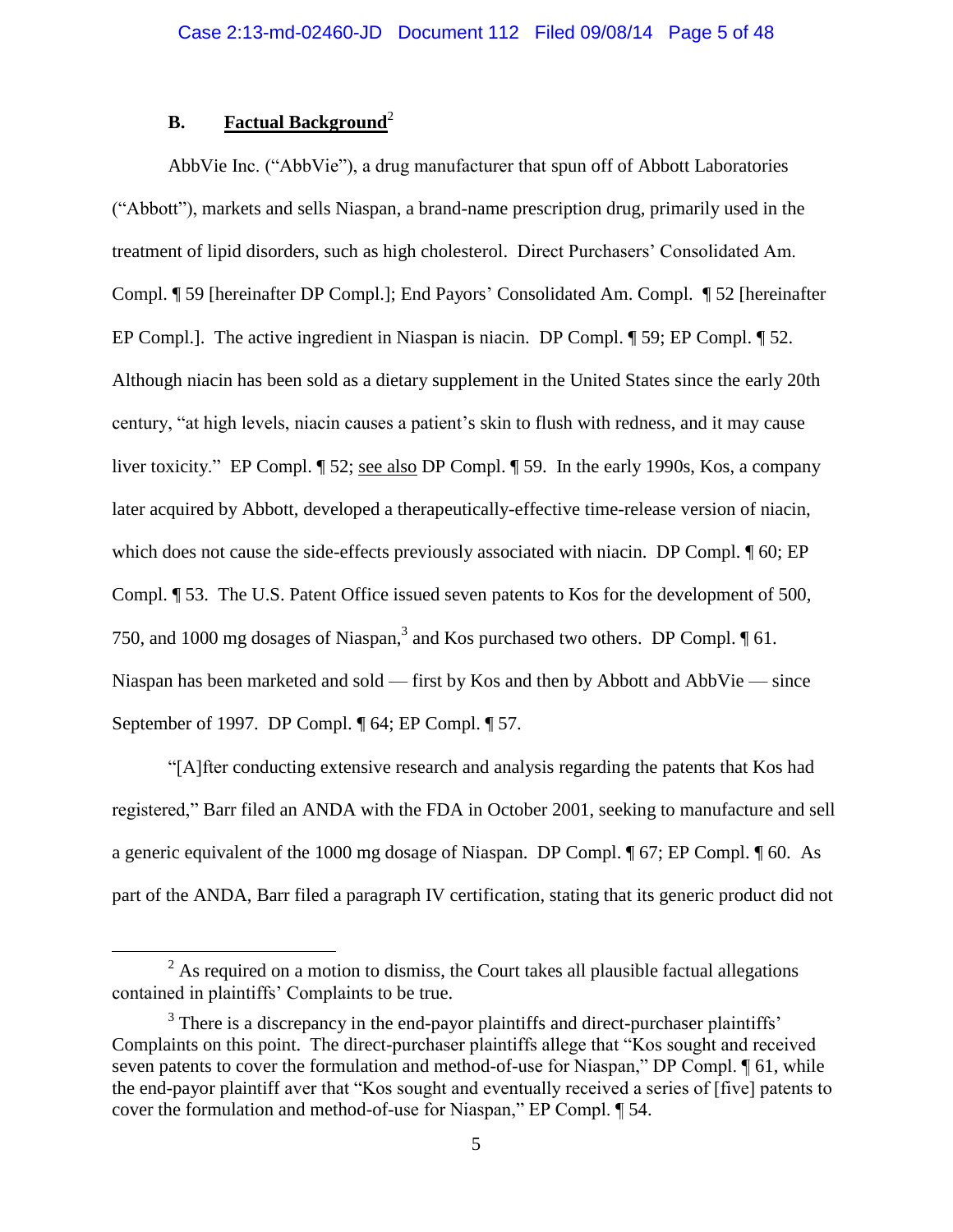### Case 2:13-md-02460-JD Document 112 Filed 09/08/14 Page 6 of 48

infringe any of the patents listed with the FDA covering Niaspan and/or that these patents were invalid and unenforceable. DP Compl. ¶¶ 67-68; EP Compl. ¶¶ 60, 61. As the first-filer, "Barr would be entitled to a 180-day period of market exclusivity once it received final approval from the FDA to enter the market." EP Compl. ¶ 61; see also DP Compl. ¶ 68. Thereafter, Barr filed additional ANDA applications with respect to 500 and 750 mg dosages of Niaspan. DP Compl. ¶ 72; EP Compl. ¶ 68.

In March 2002, within the statutorily-specified forty-five day period following Barr's initial paragraph IV certification, Kos initiated the first of a series of patent-infringement lawsuits against Barr in the U.S. District Court for the Southern District of New York, alleging infringement of its Niaspan patents. DP Compl. ¶ 70; EP Compl. ¶ 62. Filing of this lawsuit triggered the thirty-month stay provided for in Hatch-Waxman, during which the FDA could not approve any other ANDA seeking to market and sell a generic version of Niaspan. DP Compl. ¶ 70; EP Compl. ¶ 62. In Kos's infringement lawsuits, Barr filed several counterclaims against Kos, seeking declaratory judgments that Kos's Niaspan patents were invalid and/or unenforceable. DP Compl. ¶ 76; EP Compl. ¶ 65. After consolidating the various suits, U.S. District Court Judge Lewis Kaplan, the assigned judge, scheduled trial for January 2006. DP Compl. ¶¶ 71-77, 79; EP Compl. ¶¶ 63-66.

Under Hatch-Waxman, the FDA could not issue a final approval of Barr's ANDA until March 31, 2005 — the date that the last of the statutory stays was to expire. DP Compl. ¶ 78; EP Compl. ¶ 63. Nevertheless, in May and June of 2003, the FDA gave Barr tentative approval to market its 500, 750, and 1000 generic versions of Niaspan. DP Compl. ¶ 78; EP Compl. ¶¶ 61- 68. Barr expected to receive final FDA approval with respect to each of these dosages shortly after March 31, 2005. DP Compl. ¶ 78; EP Compl. ¶ 68. As this date grew nearer, Judge Kaplan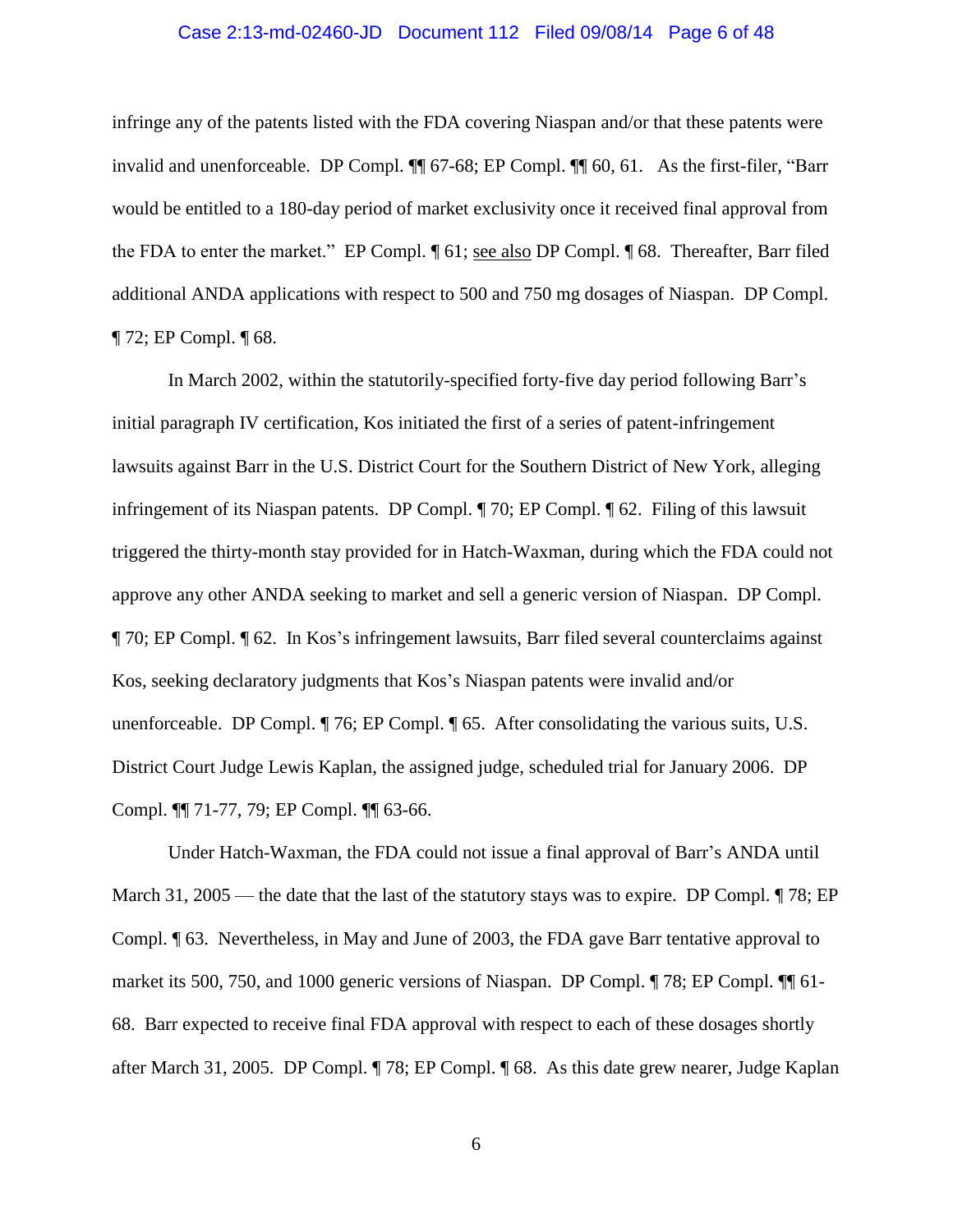#### Case 2:13-md-02460-JD Document 112 Filed 09/08/14 Page 7 of 48

had yet to make any rulings on the merits of the Kos or Barr claims. DP Compl.  $\P$  79; EP Compl. ¶ 69. Faced with the prospect of impending FDA approval, yet no ruling on whether it could legally market its generics, Barr decided that it would launch "at risk," meaning that it would put its generics on the market prior to resolution of the outstanding lawsuits against it. DP Compl. ¶ 80; EP Compl. ¶ 70. Such a launch would be deemed to be "at risk" because Barr would face possible exposure to treble damages for willful infringement.<sup>4</sup> "But Barr was so sure of the rightness of its actions — that Kos' [sic] Niaspan patents were invalid, unenforceable, or not infringed by Barr's product — that Barr planned to launch its generic . . . as soon as the FDA gave the final green light." DP Compl. ¶ 5.

Having decided to launch at-risk rather than wait until the infringement lawsuit was decided, Barr began to aggressively accumulate inventory of its tentatively approved generics in the winter of 2004. DP Compl. ¶¶ 80-81; EP Compl. ¶¶ 69-70, 73. Kos realized that Barr was serious, and its stockholders took note. In December of 2004, reports of Barr's impending at-risk launch caused Kos's shares to drop thirteen percent. DP Compl. ¶ 81. Recognizing that Barr's impending at-risk launch posed "a real competitive threat," Kos "acted swiftly in response" to Barr's plans. EP Compl. ¶ 71; see also DP Compl. ¶ 83. On March 7, 2005, Kos filed an application for a preliminary injunction in the U.S. District Court for the Southern District of New York to halt Barr's market entry. DP Compl. ¶ 85; EP Compl. ¶ 73. But because Kos "knew there was a substantial risk that it would lose the patent litigation," EP Compl. ¶ 75; see also DP Compl. ¶ 91, Kos could not rely on its application for a preliminary injunction alone. Kos therefore began manufacturing an AG to compete with Barr's generic versions of Niaspan

 $4 \text{ See }$  Grace Lillian Wang, Teva v. Eisai: What's the Real "Controversy"?, 66 Food & Drug L.J. 631, 638 n.46 (2011) ("Launching "**at risk**" means the generic manufacturer knows it may be liable for patent infringement but chooses to enter the market anyway. If a generic loses the infringement suit, a court may award treble damages for willful infringement.").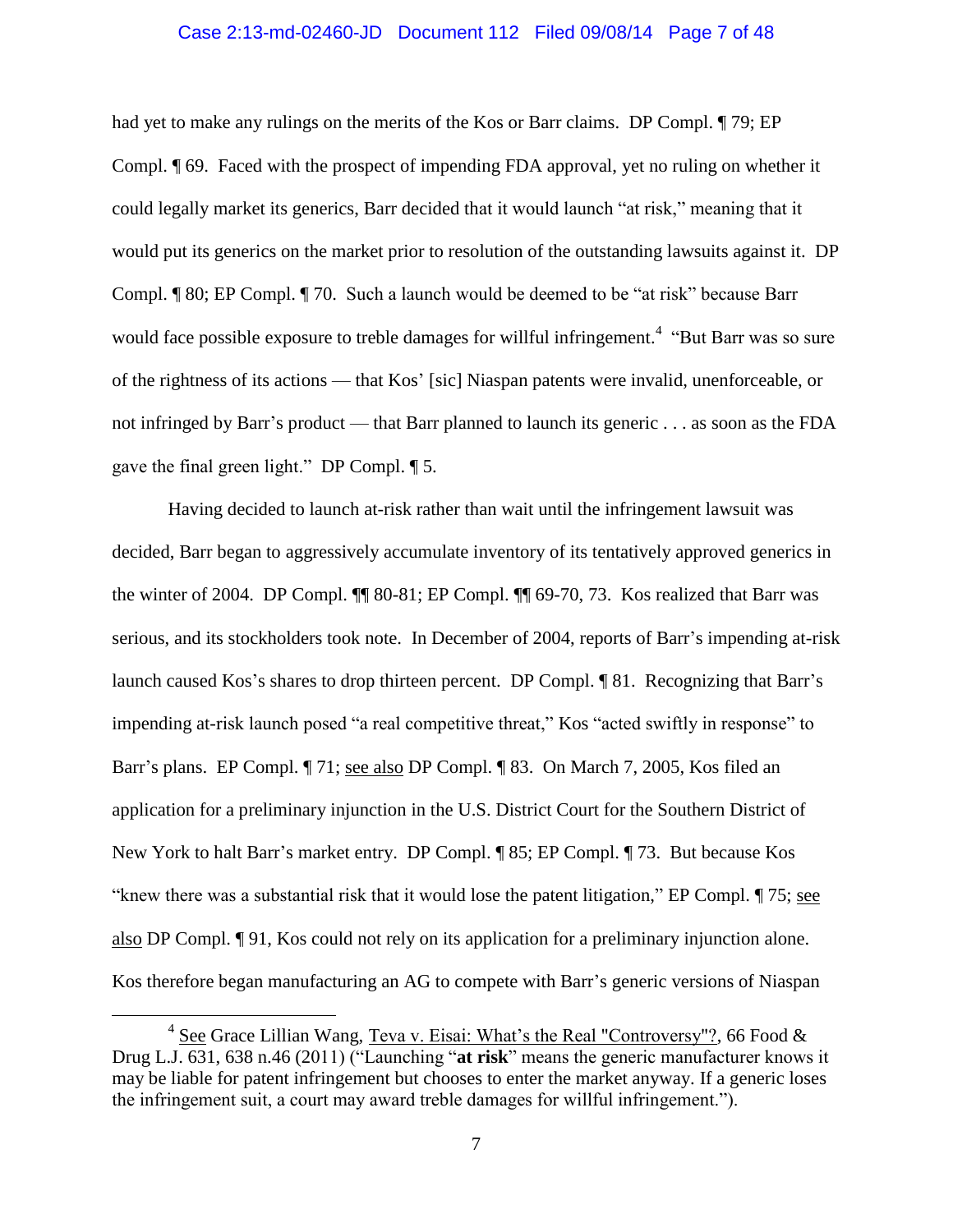# Case 2:13-md-02460-JD Document 112 Filed 09/08/14 Page 8 of 48

should Barr's plans of an at-risk launch come to fruition. DP Compl. ¶ 84; EP Compl. ¶ 72. By the end of the first quarter of 2005, Kos had accumulated more than \$1.3 million in inventory in anticipation of launching an AG. EP Compl. ¶¶ 45-48, 71-72.

On March 18, 2005, Judge Kaplan held a hearing on Kos's application for a preliminary injunction. DP Compl. ¶ 85; EP Compl ¶ 73. At the time of the hearing, "Barr was ready to launch its generic equivalent of Niaspan, [a]t-[r]isk." EP Compl. ¶ 73; see also DP Compl. ¶ 86. With Judge Kaplan yet to rule on Kos's application, on March 30, 2005 — the day before the thirty-month stay was set to expire — Kos and Barr announced that they had reached a settlement. DP Compl. ¶ 89; EP Compl. ¶ 74. Postponing any ruling on Kos's application for a preliminary injunction in order to allow the parties to formalize their settlement, Judge Kaplan issued a Conditional Order of Discontinuance on March 30, 2005. DP Compl. ¶ 89; EP Compl. ¶ 74.

Thereafter, Kos and Barr entered into three separate but interrelated contracts dated April 12, 2005: (1) a settlement and licensing agreement ("the Licensing Agreement"); (2) a copromotion agreement ("the Co-Promotion Agreement"); and (3) a license and manufacturing agreement ("the Manufacturing Agreement"). DP Compl. ¶¶ 93-94; EP Compl. ¶ 77. The Direct Purchaser Plaintiffs' Consolidated Amended Complaint describes the terms of these settlement agreements as follows:

**Settlement and Licensing Agreement.** Kos and Barr agreed to drop all claims and counterclaims pending against each other in the patent lawsuits. Kos gave Barr a license for all of the patents arguably covering Niaspan on the condition that Barr would not bring a generic equivalent of Niaspan to market until September 20, 2013 (or such earlier time as may be required to preserve Barr's right to market a generic exclusively for 180 days). Kos also agreed that it would not launch an authorized generic version of Niaspan after Barr ultimately entered the market with generic extended-release niacin even though it would make economic sense for Kos to launch an authorized generic and Kos had been planning to do so; of course, the harm to Barr of Kos' [sic] launching of an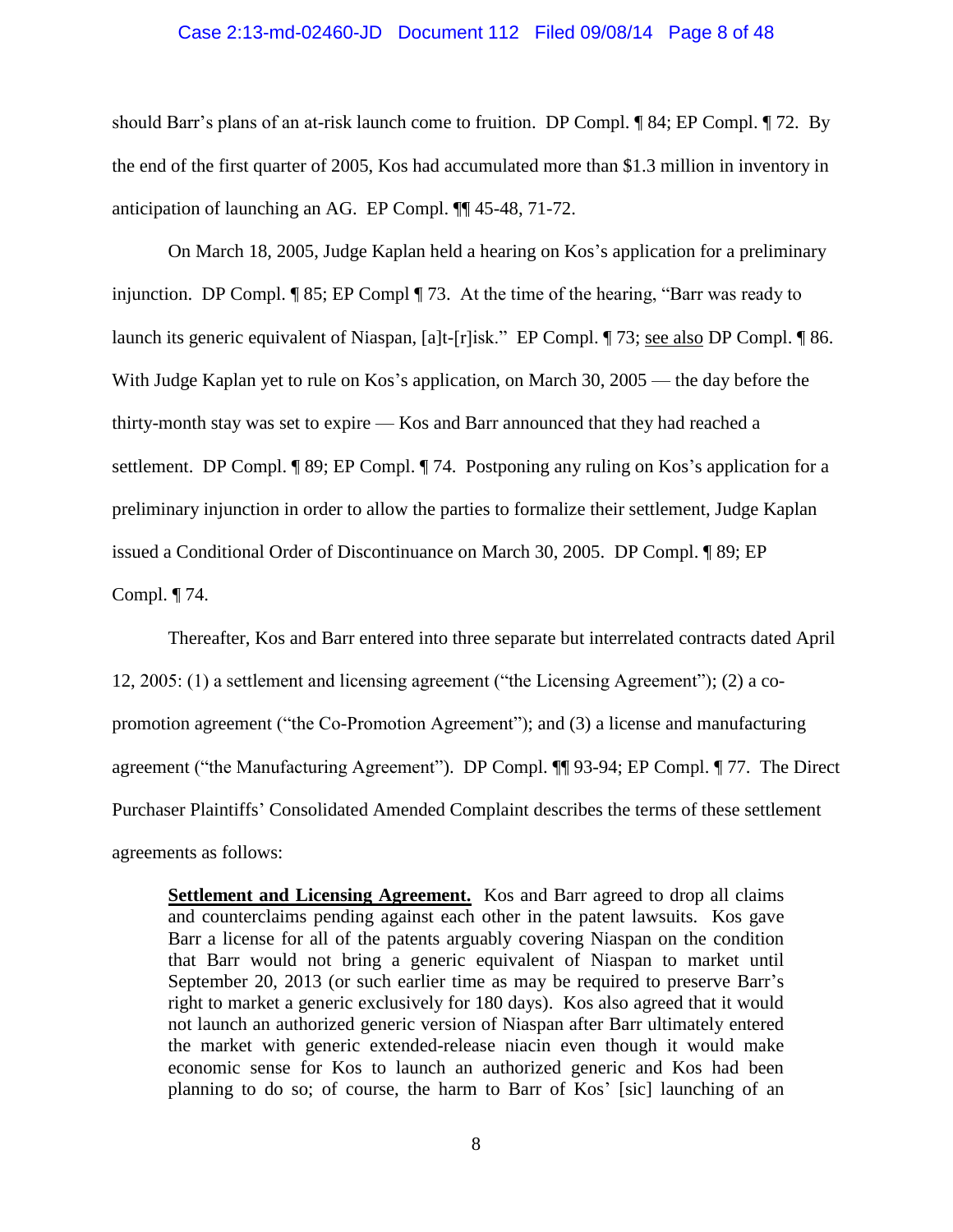authorized generic would have been substantial. And, Barr explicitly agreed that it would not launch a generic equivalent of Niaspan until September 20, 2013.

**Co-Promotion Agreement.** For as long as Barr kept its generic equivalent of Niaspan off the market, as provided in the Settlement and Licensing Agreement, Kos agreed to pay Barr (through Duramed and DPSC, two Barr subsidiaries, which later became Teva Women's Health, Inc.) a royalty on all of Kos' [sic] sales of Niaspan and Advicor, another Kos drug. Barr, Duramed, and DPSC agreed to promote Niaspan and Advicor to obstetricians, gynecologists, and other doctors specializing in women's health. The royalty that Kos agreed to pay to Barr was to be based upon overall sales of Niaspan and Advicor, regardless of whether the sales were generated by Barr's sales force, and provided another incentive for Barr not to disrupt brand Niaspan sales.

**License and Manufacturing Agreement.** Kos (and its subsidiary, Kos Life Sciences Inc.) made a non-refundable lump-sum payment to Barr, ostensibly as compensation for Barr's investment in developing FDA-approved manufacturing processes for Niaspan and Advicor. Kos (and Kos Life Sciences Inc.) also agreed to make quarterly payments to Barr for every quarter that Barr remained ready to manufacturer [sic] Niaspan and Advicor. Barr agreed to serve as a ready back-up supplier to Kos for those products, and agreed to sell them to Kos at an agreedupon contract price. If Barr sold a generic equivalent to Niaspan to any thirdparty before September 20, 2013, Kos would have no further obligation to make quarterly payments to Barr.

DP Compl. ¶ 94 (footnote omitted).

In April 2005, Kos and Barr issued a joint press release, announcing the settlement of their litigation and describing the three agreements. EP Compl. ¶¶ 87, 163. The settlement was just in time to thwart Barr's planned at-risk launch. On April 26, 2005, the FDA granted final approval to Barr to manufacture and market generic Niaspan in all dosages. DP Compl. ¶ 108; EP Compl. ¶ 80. Barr subsequently disposed of its inventory of the generics, and Kos did the same for its inventory of the AG. DP Compl.  $\P$  109; EP Compl.  $\P$  81. In August 2005, Kos publicly filed all three agreements with the SEC, disclosing the structure of the agreed-upon payments. DP Compl. ¶ 107; EP Compl. ¶ 87(c). The publicly filed versions of the agreements redacted the specific financial terms and the specific number of Barr sales representatives to be utilized in implementing the Co-Promotion Agreement. DP Compl. ¶ 107. Thereafter, in March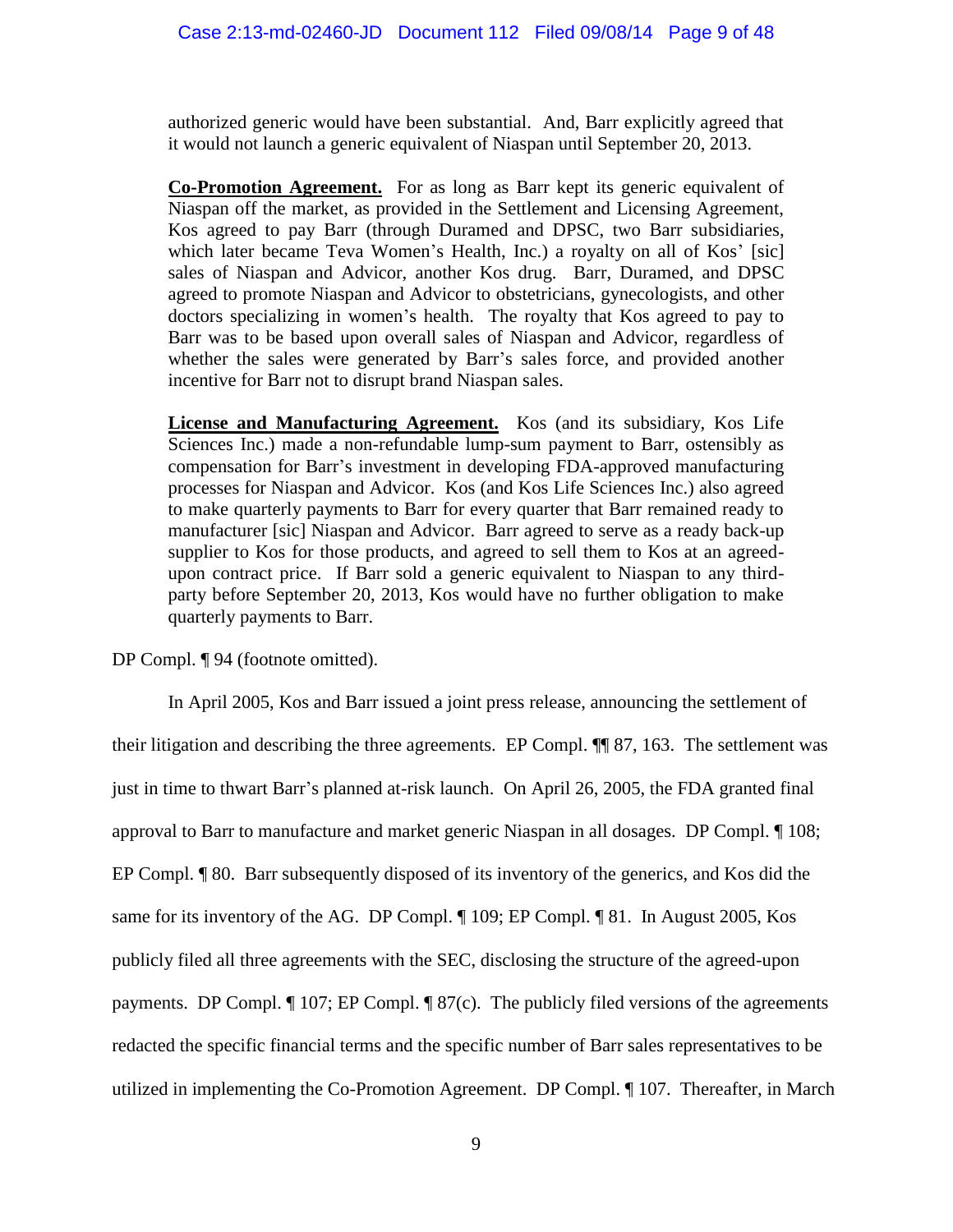### Case 2:13-md-02460-JD Document 112 Filed 09/08/14 Page 10 of 48

2007 and February 2008 filings, Barr disclosed that, under the settlement agreements, it had earned \$45 million in royalty payments from Kos for the 2006 calendar year and \$37 million for the 2007 calendar year and that it expected to make a "substantially similar" amount in 2008. EP Compl. ¶¶ 86-87.

In December 2006, Abbott acquired Kos. DP Compl. ¶¶ 110-111; EP Compl. ¶¶ 88-89, and in December 2008, Teva Pharmaceuticals Industries, Ltd. ("Teva") acquired Barr. DP Compl. ¶ 115. As Kos and Barr's respective successors, Abbott and Teva continued to adhere to the Kos-Barr settlement agreement. DP Compl. ¶ 115; EP Compl. ¶ 93. In January 2013, Abbot spun off its pharmaceutical business into AbbVie, a new publicly-traded company, to which the settlement agreements were assigned. DP Compl. ¶ 125; EP Compl. ¶¶ 101-102. No generic entered the market until September 20, 2013, when Teva launched its generic, triggering the start of its 180-day exclusivity period. DP Compl. ¶¶ 127, 134; EP Compl. ¶¶ 2, 4-5, 104, 107-109, 12-133. In compliance with the settlement agreements, AbbVie withheld an AG. Id.

# **C. Procedural Background**

 $\overline{a}$ 

In April 2013, the first of seventeen putative class-action lawsuits<sup>5</sup> in this matter was filed against defendants in this Court. The Judicial Panel on Multidistrict Litigation transferred eight of these seventeen actions to this Court by Order filed on September 17, 2013. On December 23, 2013, this Court issued a Practice and Procedure Upon Transfer Order Pursuant to 28 U.S.C. § 1407(a) ("Practice and Procedure Order"), in which the Court, inter alia: (1) directed that the eight transferred actions be coordinated for pretrial purposes with nine tag-along actions pending in this Court; and (2) consolidated all pending End-Payor Actions for pretrial purposes

<sup>&</sup>lt;sup>5</sup> Sixteen of these lawsuits were filed in the U.S. District Court for the Eastern District of Pennsylvania and one lawsuit was filed in the U.S. District Court for the District of Rhode Island.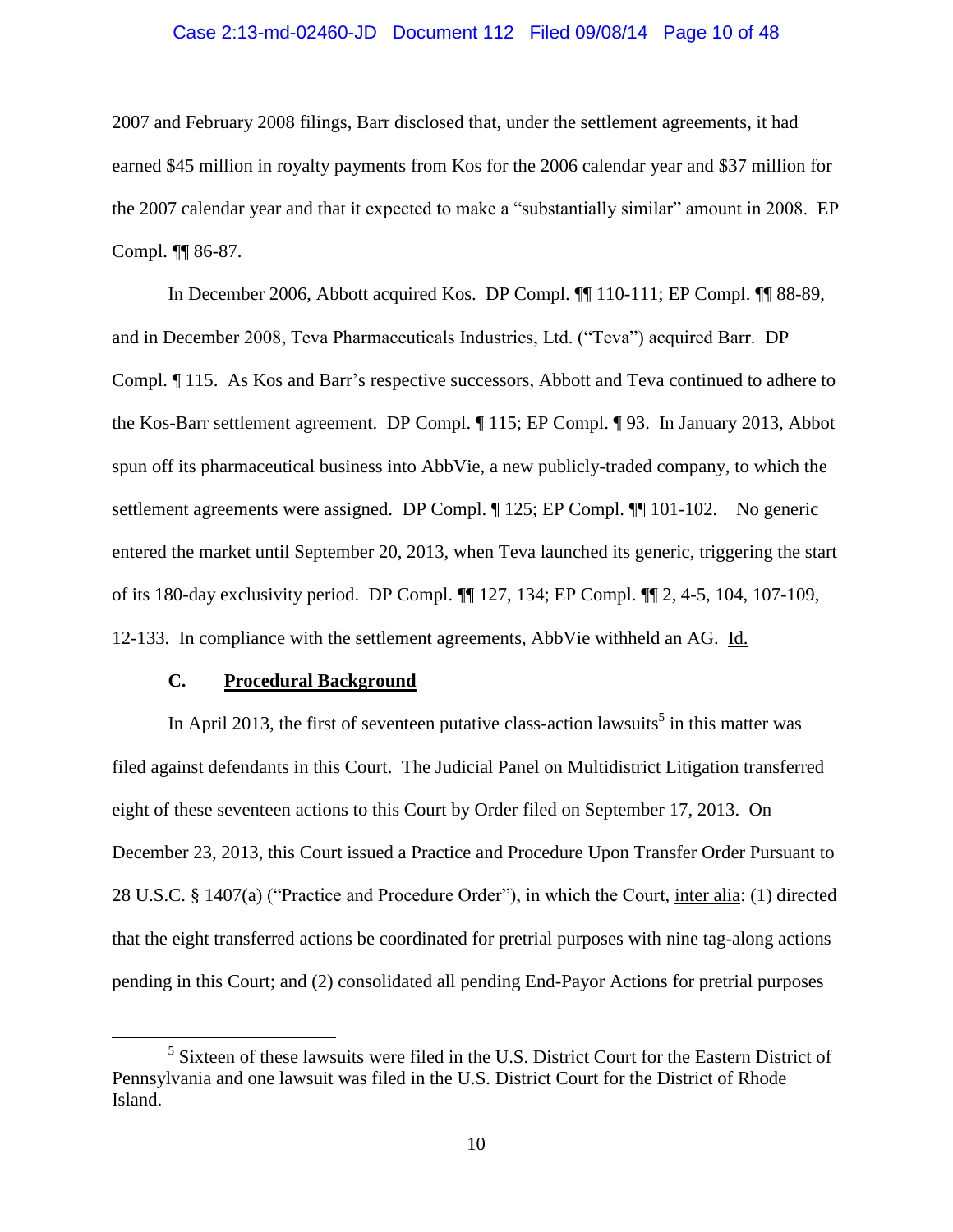### Case 2:13-md-02460-JD Document 112 Filed 09/08/14 Page 11 of 48

and all pending Direct-Purchaser Actions for pretrial purposes. Pursuant to the Practice and Procedure Order, and by agreement of the parties, the direct-purchaser plaintiffs and end-payor plaintiffs each filed a Consolidated Amended Class Action Complaint ("the Complaints") on January 15, 2014 and January 16, 2014, respectively.

The direct-purchaser plaintiffs' Complaint alleges: (1) defendants violated Section Two of the Sherman Act, see 15 U.S.C. § 2, by "allocat[ing] all sales of extended-release niacin in the United States to Kos; delay[ing] the sales of generic Niaspan products; and fix[ing] the price at which the direct purchaser plaintiffs and members of the [putative] class would pay for extendedrelease niacin at the higher, brand name price" (Count I), see DP Compl. ¶ 179; and (2) defendants violated Section One of the Sherman Act, see 15 U.S.C. § 1, by "enter[ing] into . . . a continuing illegal contract, combination and conspiracy in restraint of trade under which Kos (and later Abbott/AbbVie) paid Barr/Teva substantial consideration in exchange for Barr/Teva's agreement to delay bringing its generic version of Niaspan to the market" (Count II), see DP Compl. ¶ 186.

The end-payor plaintiffs' Complaint alleges: (1) defendants violated the antitrust statutes of twenty-one states and the District of Columbia (Count I); (2) defendants violated the consumer-protection statutes of sixteen states and the District of Columbia (Count II); and (3) defendants are liable under a theory of unjust enrichment under the laws of forty-eight states, the District of Columbia, and unspecified U.S. territories (Count III).

On March 17, 2014, defendants jointly filed the pending Motion to Dismiss and the pending Motion for Judicial Notice. Plaintiffs filed a Joint Opposition to defendants' Motion to Dismiss on May 1, 2014, and defendants filed a Joint Reply in Support of Their Motion to Dismiss on June 2, 2014. On June 24, 2014, the Court heard extensive oral argument on the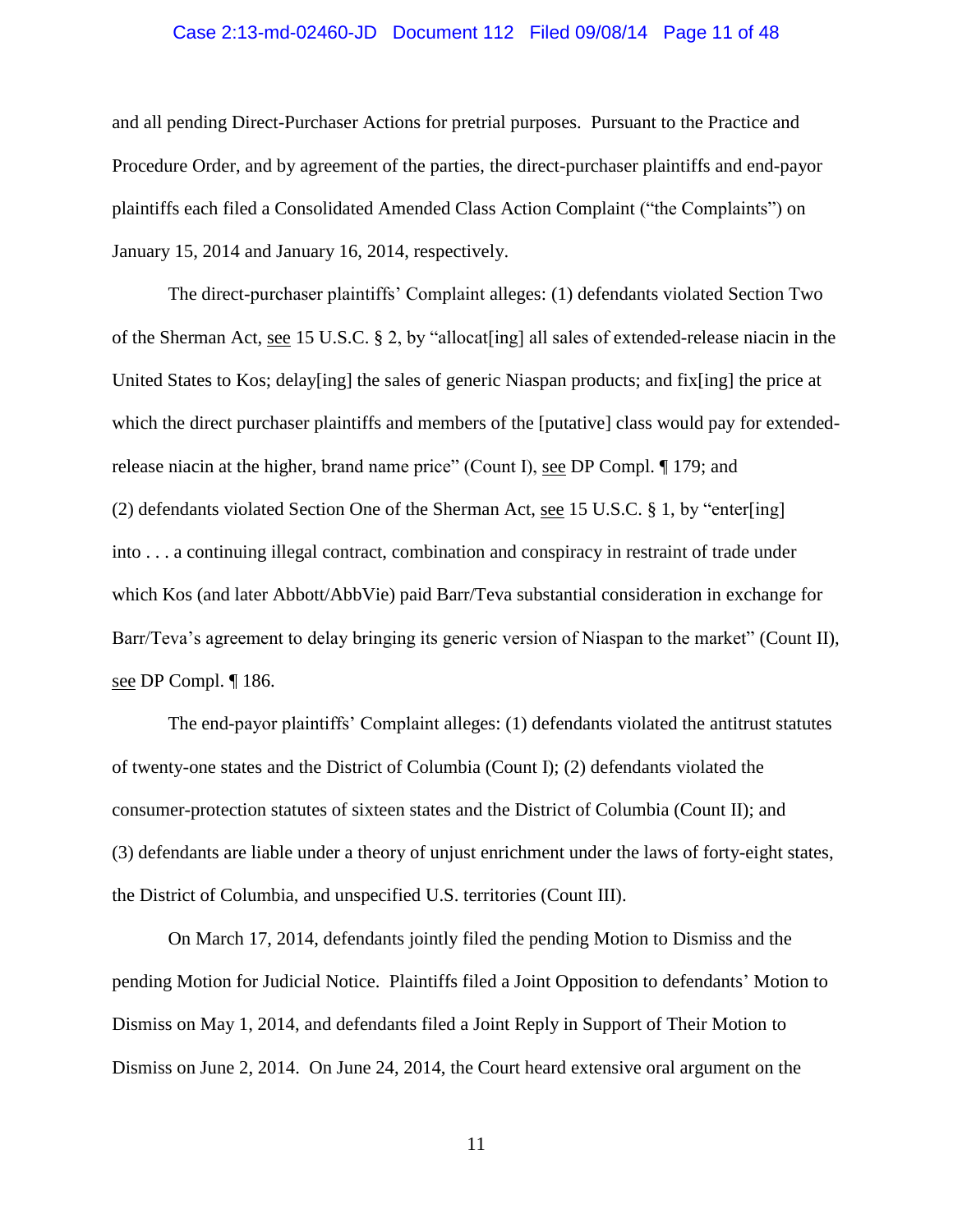pending Motions, which are now fully briefed and ripe for adjudication.

# **III. STANDARD**

Rule 12(b)(6) of the Federal Rules of Civil Procedure provides that a defense of "failure to state a claim upon which relief can be granted" may be raised by motion to dismiss. In analyzing such a motion, the Court "accept[s] all factual allegations as true, [and] construe[s] the complaint in the light most favorable to the plaintiff." Phillips v. Cnty. of Allegheny, 515 F.3d 224, 231, 233 (3d Cir. 2008) (internal quotation marks omitted).

"To survive a motion to dismiss, a civil plaintiff must allege facts that 'raise a right to relief above the speculative level . . . . "" Victaulic Co. v. Tieman, 499 F.3d 227, 234 (3d Cir. 2007) (quoting Bell Atl. Corp. v. Twombly, 550 U.S. 544, 555 (2007)). A complaint must contain "sufficient factual matter, accepted as true, to 'state a claim to relief that is plausible on its face.'" Ashcroft v. Iqbal, 556 U.S. 662, 678 (2009) (quoting Twombly, 550 U.S. at 570). To satisfy the plausibility standard, a plaintiff's allegations must show that defendant's liability is more than "a sheer possibility." Id. "Where a complaint pleads facts that are 'merely consistent with' a defendant's liability, it 'stops short of the line between possibility and plausibility of entitlement to relief." Id. (quoting Twombly, 550 U.S. at 557).

#### **IV. ANALYSIS**

#### **A. Statute of Limitations**

The Court first addresses defendants' argument that plaintiffs' federal antitrust claims are time-barred. Plaintiffs do not dispute that the applicable limitations period is four years, however, they argue that their claims are nonetheless timely under the continuing-violation and/or fraudulent-concealment doctrines. The Court addresses each doctrine in turn.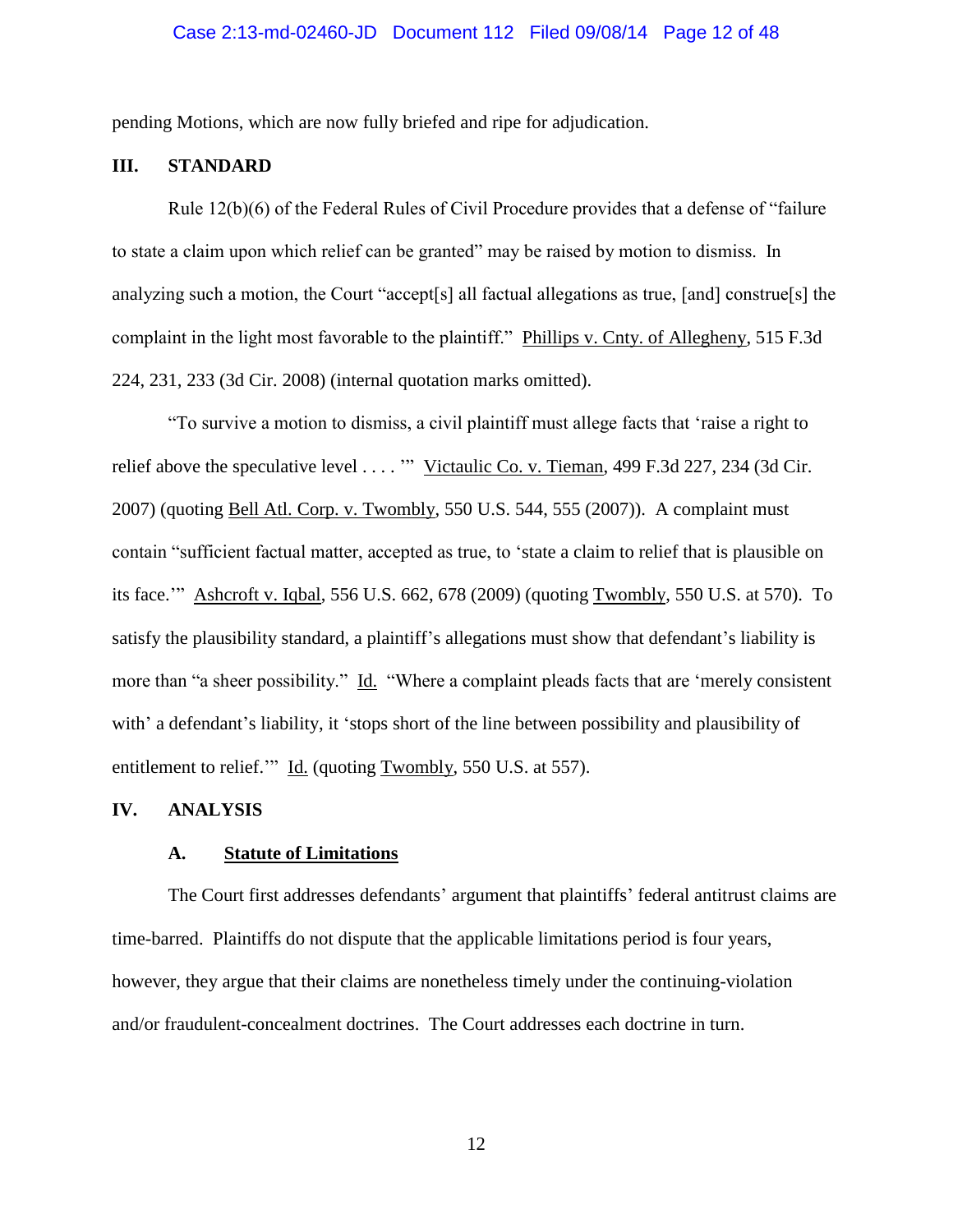### 1. Continuing-Violation Doctrine

Under the continuing-violation doctrine, "when a defendant's conduct is part of a continuing practice, an action is timely so long as the last act evidencing the continuing practice falls within the limitations period." Cowell v. Palmer Twp., 263 F.3d 286, 292 (3d Cir. 2001) (quoting Brenner v. Local 514, United Bhd. of Carpenters & Joiners of Am., 927 F.2d 1283, 1295 (3d Cir. 1991)). Plaintiffs allege that this doctrine applies, inter alia, on the ground that Abbott and AbbVie continued to sell Niaspan to consumers at an above-market price "at least through the beginning of 2014." DP Compl. ¶ 95.

The Court agrees with plaintiffs that Abbott/AbbVie's alleged ongoing sales of Niaspan at a supracompetitive price constitute a continuing violation. Every court to have considered this issue in the pay-for-delay context has held that a new cause of action accrues to purchasers upon each overpriced sale of the drug. See, e.g., In re K-Dur Antitrust Litig., 338 F. Supp. 2d 517, 549 (D.N.J. 2004) ("Plaintiffs' claims are not barred by the statute of limitations to the extent that they bought and overpaid for K-Dur within the applicable time limitations."); In re Buspirone Patent Litig., 185 F. Supp. 2d 363, 378 (S.D.N.Y. 2002) ("[I]f a party commits an initial unlawful act that allows it to maintain market control and overcharge purchasers for a period longer than four years, purchasers maintain a right of action for any overcharges paid within the four years prior to their filings."); In re Skelaxin (Metaxalone) Antitrust Litig., No. 12-md-2343, 2013 WL 2181185 (E.D. Tenn. May 20, 2013) (holding that the plaintiffs' claims were timely because they were "overcharged for metaxalone well into the limitations period"). Defendants have cited no persuasive case authority to the contrary.<sup>6</sup>

 $6$  U.S. District Judge William Young's decision in In re Relafen Antitrust Litigation, 286 F. Supp. 2d 56 (D. Mass. 2003), on which defendants rely, is inapposite. In that case, Judge Young refused to apply the continuing-violation doctrine to a suit brought by a generic drug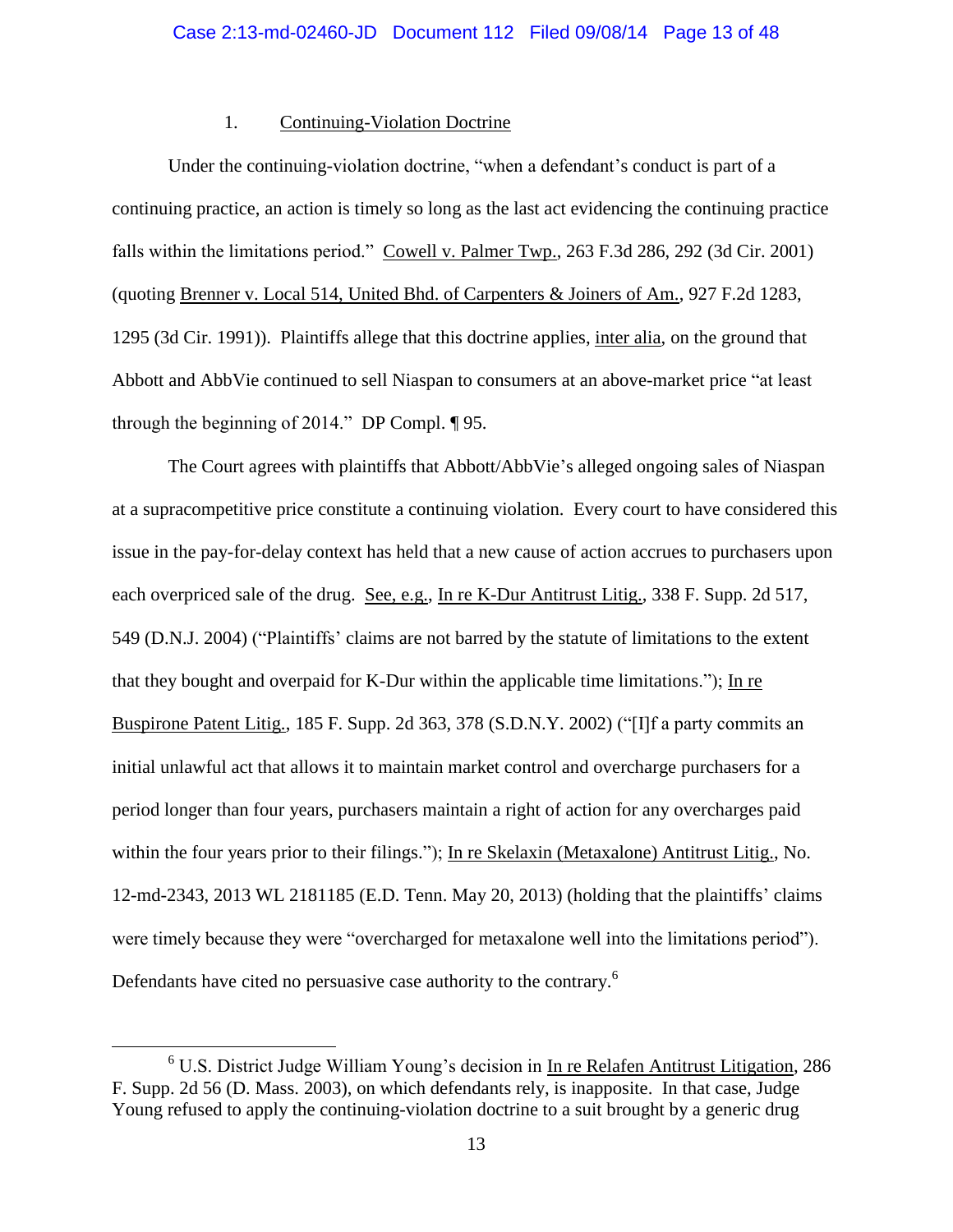### Case 2:13-md-02460-JD Document 112 Filed 09/08/14 Page 14 of 48

Moreover, while it has yet to consider the issue in the context of a pay-for-delay lawsuit, in other antitrust cases, the U.S. Court of Appeals for the Third Circuit has specifically rejected the argument that an allegedly anticompetitive agreement must have occurred within the limitations period for the continuing-violation doctrine to apply. For instance, in In re Lower Lake Eerie Iron Ore Antitrust Litigation, the Third Circuit rejected a "narrow rule that a plaintiff must tie all damages to specific overt acts within the limitations period," citing the fact that "continuing and accumulating damage may result from intentional, concerted inaction." 998 F.2d 1144, 1172 (3d Cir. 1993). Likewise, in West Penn Allegheny Health System, Inc. v. UPMC, the court held that a cause of action may "accrue[] based on injurious acts that allegedly occurred during the limitations period," even if those acts were "merely 'reaffirmations' of acts done or decisions made outside the limitations period." 627 F.3d 85, 106 (3d Cir. 2010). Accordingly, the Court concludes that plaintiffs' claims are timely under the continuing-violation doctrine and that plaintiffs may recover damages for overcharges incurred during the four years preceding the filing of these lawsuits.<sup>7</sup>

manufacturer against a competitor for "litigat[ing] a sham lawsuit," but he expressly distinguished such a claim from a claim in which a purchaser sues for "the continuing act of charging higher prices." Id. at 62. In the latter type of case, Judge Young explained, "[t]he continuing act of charging higher prices [would be a] continuing violation, and a plaintiff [would] not be limited by the initial acts of predatory pricing by the defendant." Id. To the extent there is any ambiguity as to Judge Young's position in In re Relafen, in In re Nexium (Esomeprazole) Antitrust Litigation, Judge Young expressly held that "every time the Direct Purchasers were overcharged for brand Nexium, they suffered a cognizable injury." 968 F. Supp. 2d 367, 400 (D. Mass. 2013).

 $\overline{a}$ 

 $<sup>7</sup>$  The parties have not briefed, and thus the Court will not decide at this juncture, what</sup> filing date(s) applies. Furthermore, although defendants have attached to their Motion to Dismiss an appendix containing a chart with the limitations periods applicable to the end-payor plaintiffs' various state-law claims, absent briefing on the applicable tolling and accrual rules, the Court declines to address the timeliness of the end-payor plaintiffs' state-law claims at this time on the ground that consideration of this issue would be premature.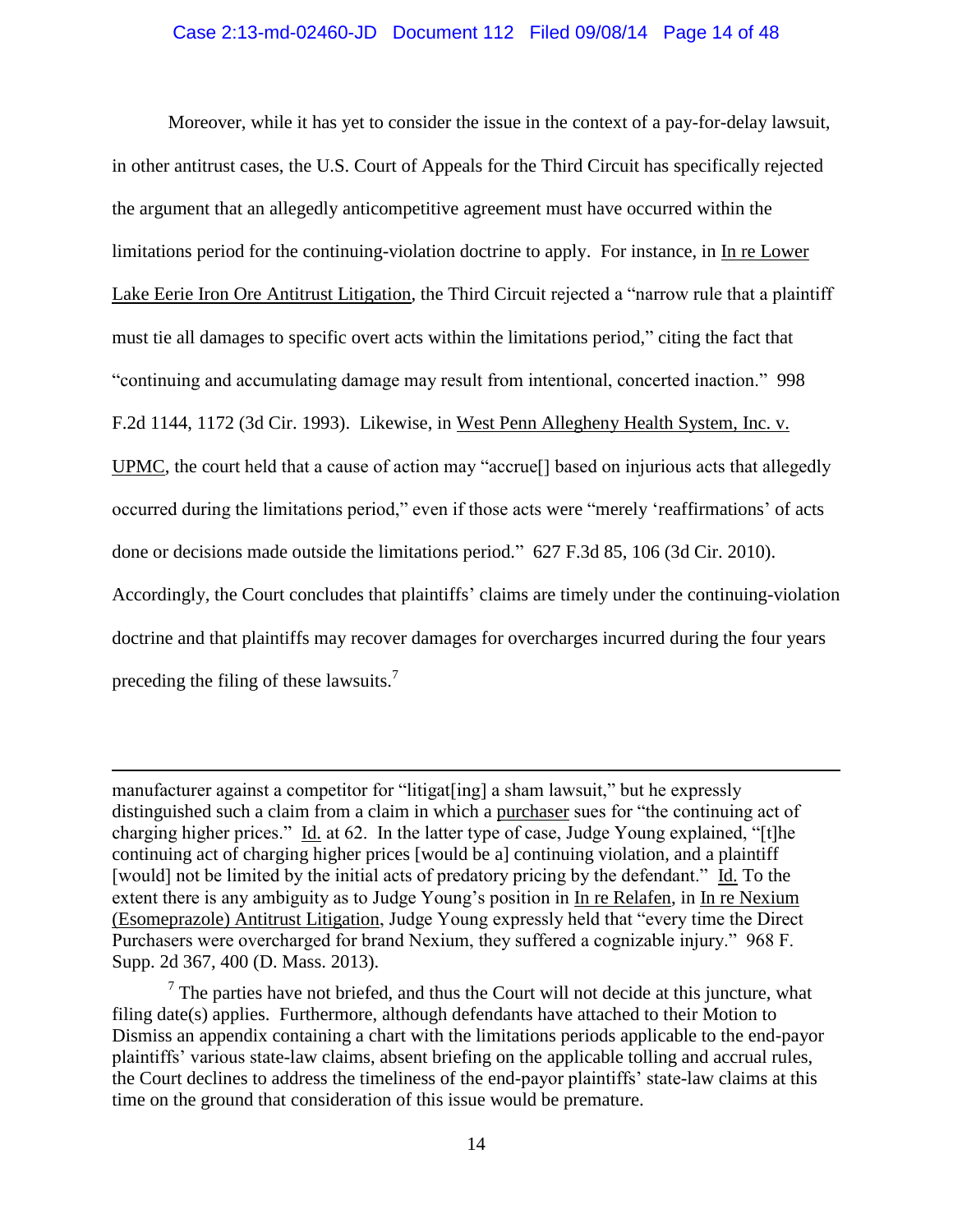# 2. Fraudulent Concealment

Because the continuing-violation doctrine only allows a plaintiff to sue for overcharges incurred during the four years preceding its lawsuit, the Court must separately address whether plaintiffs are entitled to equitable tolling under the doctrine of fraudulent concealment. To adequately plead fraudulent concealment, "a plaintiff must allege particularized facts sufficient to suggest '(1) that the defendant actively misled the plaintiff; (2) which prevented the plaintiff from recognizing the validity of her claim within the limitations period; and (3) where the plaintiff's ignorance is not attributable to her lack of reasonable due diligence in attempting to uncover the relevant facts.'" In re Processed Egg Prods. Antitrust Litig., MDL No. 2002, 2011 WL 5980001, at \*3 (E.D. Pa. Nov. 30, 2011) (quoting Cetel v. Kirwan Fin. Grp., Inc., 460 F.3d 494, 509 (3d Cir. 2006)). Federal Rule of Civil Procedure 9(b) requires a plaintiff to plead fraudulent concealment with particularity. See Byrnes v. DeBolt Transfer, Inc., 741 F.2d 620, 626 (3d Cir. 1984).

In asserting that they have alleged sufficient facts to sustain their heightened pleading burden under Rule 9(b), plaintiffs principally rely on four categories of allegations in the Complaints: (1) "Kos and Barr structured their agreement to cloak the payments under pretextual promotion and supply agreements"; (2) "when Kos and Barr announced their agreement, they made false statements, claiming that they were expediting generic entry, knowing they were actually delaying generic entry"; (3) "when executives from Kos and Barr were asked how much money changed hands, they refused to answer"; and (4) "when Kos filed copies of the settlement documents with the SEC, Kos redacted the dollar figures [and material terms] to hide the size of its large payments to Barr." Opp'n to Mot. to Dismiss at 29-30 (citing DP Compl. ¶¶ 93, 97, 105-107; EP Compl. ¶¶ 82, 87, 163, 164). With respect to the third prong, that of diligence,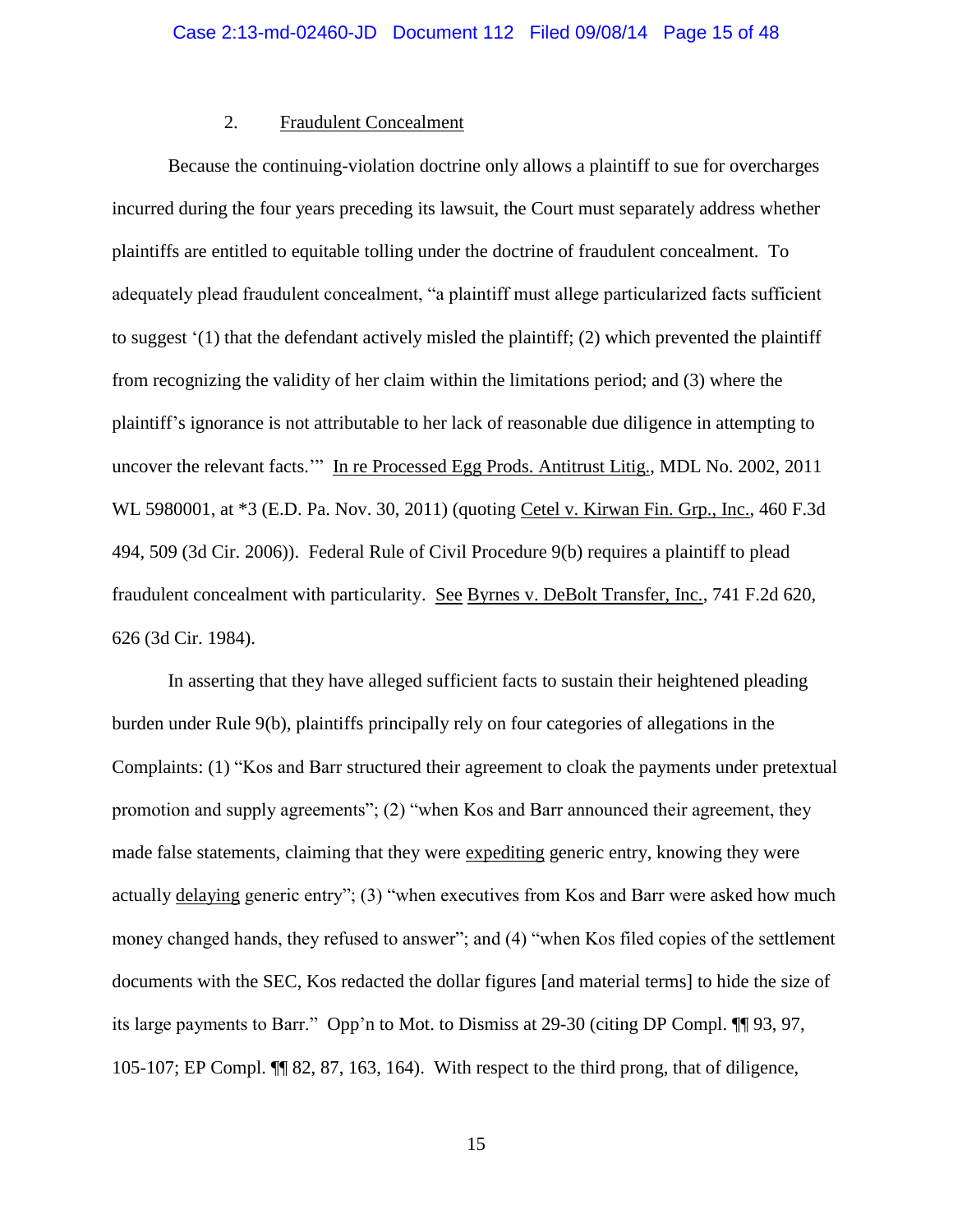### Case 2:13-md-02460-JD Document 112 Filed 09/08/14 Page 16 of 48

plaintiffs argue that they have "plead[ed] both that they did not know about the conspiracy and that [d]efendants withheld pertinent facts that would prompt a reasonably diligent person to investigate the existence of a conspiracy." Id. at 30.

The Court concludes that plaintiffs have not pleaded fraudulent concealment with particularity as required by Federal Rule of Civil Procedure 9(b). As in the vast majority of payfor-delay suits, "not only were the material terms of the settlement not concealed, [but] defendants affirmatively disclosed these terms to the public," including in press releases and in SEC filings. In re Ciprofloxacin Hydrochloride Antitrust Litig., 261 F. Supp. 2d 188, 223 (E.D.N.Y. 2003). While plaintiffs do aver that defendants redacted specific dollar amounts in public filings, refused to disclose certain details about their arrangements, and falsely characterized the settlement agreements as procompetitive, these facts, even if true, are insufficient to establish that plaintiffs were actively mislead. Tomlinson v. Goldman, Sachs  $\&$ Co., 682 F. Supp. 2d 845, 848 (N.D. Ill. 2009) (noting that "mere denials of liability . . . do not support tolling of the limitations period"), aff'd sub nom. Premium Plus Partners, L.P. v. Goldman, Sachs & Co., 648 F.3d 533 (7th Cir. 2011); Donahue v. Pendleton Woolen Mills, Inc., 633 F. Supp. 1423, 1443 (S.D.N.Y. 1986) (noting that a plaintiff does not need to learn the "intimate details" of an anticompetitive agreement for reasonable suspicion to arise). On this issue, the Court also notes that these dollar amounts were disclosed in 2007 — only two years after the settlement agreements were executed and six years before the filing of the Complaints.

Finally, even had plaintiffs adequately alleged that defendants took steps to conceal facts underlying plaintiffs' causes of action, there are no allegations that plaintiffs exercised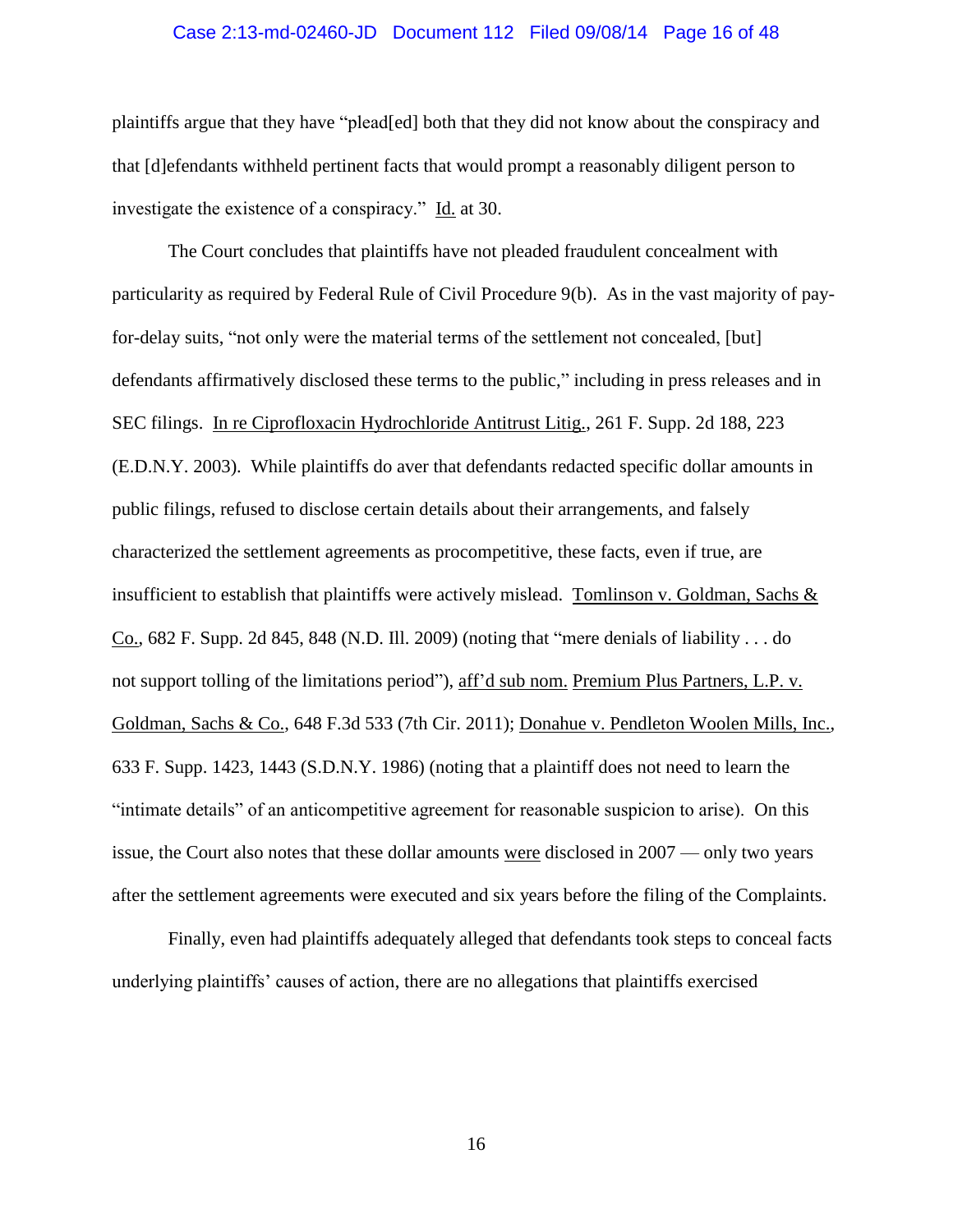# Case 2:13-md-02460-JD Document 112 Filed 09/08/14 Page 17 of 48

"reasonable diligence . . . within the limitations period."<sup>8</sup> In re Ciprofloxacin, 261 F. Supp. 2d at 226. "Generally, a plaintiff who fails to allege any due diligence is virtually foreclosed from invoking the fraudulent concealment doctrine." In re Processed Egg Prods., 2011 WL 5980001, at \*14. Included in this pleading requirement is that a plaintiff "allege[] the [specific] date on which she learned of her injury," In re Processed Egg Prods. Antitrust Litig., 931 F. Supp. 2d 654, 658 (E.D. Pa. 2013); see also White v. PNC Fin. Servs. Grp., Inc., No. 11-cv-7928, 2013 WL 3090823, at \*7 (E.D. Pa. June 20, 2013), and "the circumstances of the discovery," Pension Trust Fund for Operating Eng'rs v. Mortg. Asset Securitization Transactions, Inc., No. 10-cv-898, 2011 WL 4550191, at \*5 (D.N.J. Sept. 29, 2011); see also In re Magnesium Oxide Antitrust Litig., No. 10-cv-5943, 2011 WL 5008090, at \*27 (D.N.J. Oct. 20, 2011). In this case, plaintiffs have alleged neither. Accordingly, the Court concludes that plaintiffs are not entitled to equitable tolling as a matter of law.<sup>9</sup>

# **B. Laches**

 $\overline{a}$ 

Next, defendants argue that, notwithstanding application of the continuing-violation

doctrine, the defense of laches bars plaintiffs' claims because plaintiffs have failed to exercise

<sup>9</sup> Defendants have moved for the Court to take judicial notice of various public filings in order to establish that plaintiffs were on notice of the facts underlying their causes of action well before plaintiffs filed suit. In light of the Court's conclusion that plaintiffs' allegations are insufficient to plead fraudulent concealment with particularity, this part of defendants' Motion for Judicial Notice is moot.

<sup>&</sup>lt;sup>8</sup> Moreover, the Court rejects plaintiffs' argument that they have satisfied this prong by alleging that the conspiracy was "self-concealing." "Reasonable diligence . . . remains a separate element for tolling even when there is a so-called 'self-concealing conspiracy,' which only makes it unnecessary to show affirmative acts of concealment." Quigley v. E. Bay Mgmt., Inc., No. 13-cv-3998, 2014 WL 2765076, at \*3 (E.D. Pa. June 18, 2014). Moreover, the alleged conspiracy in this case "cannot be characterized as a self-concealing fraud" given that, inter alia: (1) "the challenged agreements [did not] require secrecy to take effect," (2) with the exception of certain details noted above, "the agreements . . . were immediately disclosed to the public," and (3) "the 'scheme' established by defendants would not, and in fact did not, dissolve once the agreements were made public [in full]." In re Ciprofloxacin Hydrochloride Antitrust Litig., 261 F. Supp. 2d 188, 224 (E.D.N.Y. 2003).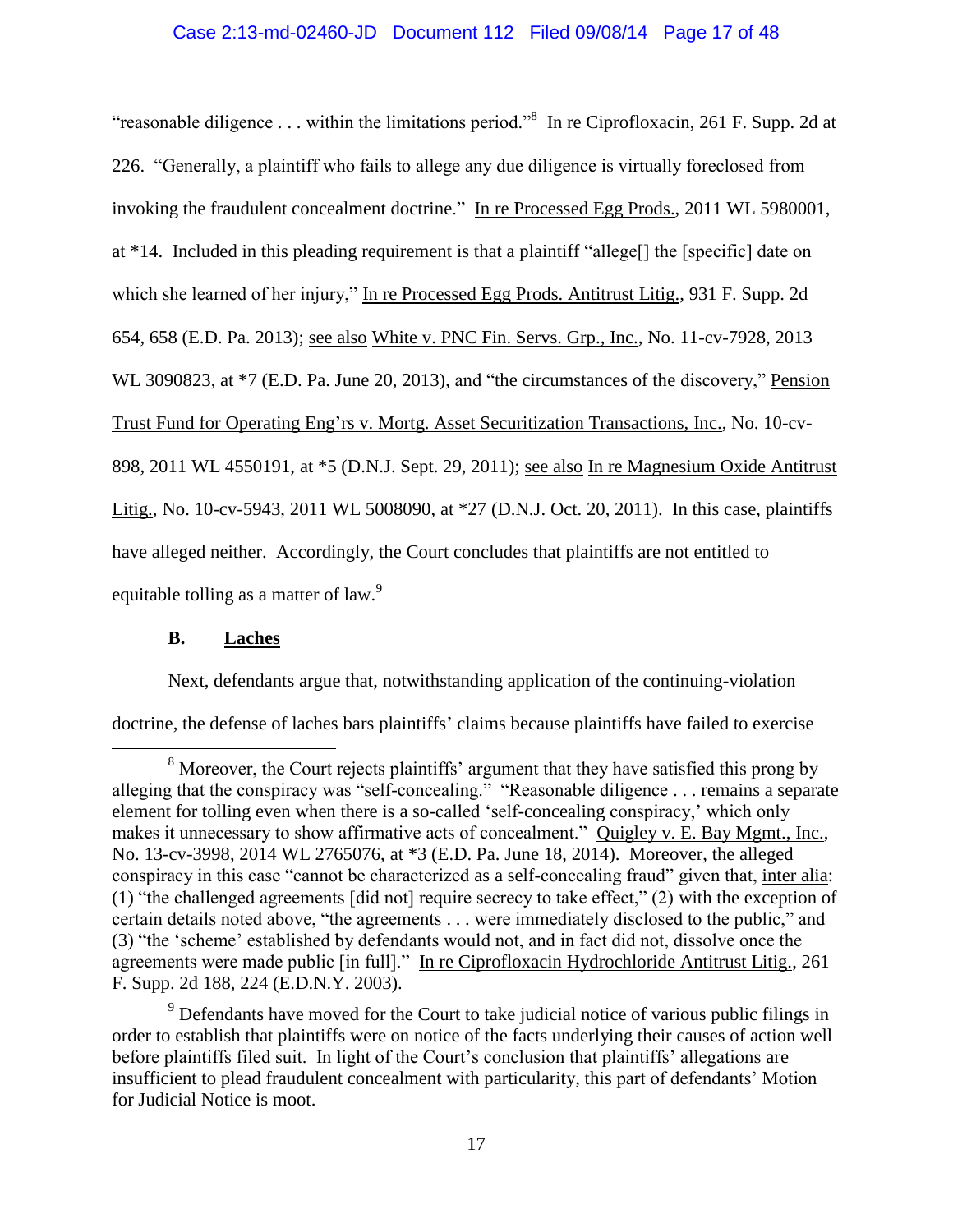### Case 2:13-md-02460-JD Document 112 Filed 09/08/14 Page 18 of 48

diligence in bringing timely suits, and defendants have been prejudiced as a result. See, e.g., Mot. to Dismiss at 1 ("As a result of Plaintiffs' lack of diligence, Kos and Barr have suffered economic prejudice. As Plaintiffs sat idle, Abbot purchased Kos, invested in Niaspan, and caused sales to more than double."). The elements of laches are (1) lack of diligence by the plaintiff(s), and (2) prejudice to the defendant(s) as a result of the delay. E.E.O.C. v. Great Atl. & Pac. Tea Co., 735 F.2d 69, 80 (3d Cir. 1980).

Whether the doctrine of laches can bar a pay-for-delay suit for antitrust damages is a matter of first impression. Regardless, the Court need not decide this issue at this time because "facts evidencing unreasonableness of the delay, lack of excuse, and material prejudice to the defendant[s]" are not clearly set forth in plaintiffs' Complaints. Advanced Cardiovascular Sys., Inc. v. Scimed Life Sys., Inc., 988 F.2d 1157, 1161 (Fed. Cir. 1993). As is typically the case with the defense of laches, the Court must defer ruling on this issue until it has a complete record. Id. (holding that "[t]he strictures of Rule  $12(b)(6)$ ... are not readily applicable to a determination of laches"); Wright & Miller, Federal Practice & Procedure § 1277 (3d ed. 2007) ("[A] complaint seldom will disclose undisputed facts clearly establishing the defense of laches and a motion to dismiss generally is not a useful vehicle for raising the issue."). Thus, the Court declines to dismiss plaintiffs' Complaints based on laches without prejudice to defendants' right to raise this issue by motion for summary judgment.

# **C. Existence of a Reverse Payment**

The third ground on which defendants move to dismiss the Consolidated Amended Complaints is that plaintiffs have not alleged the existence of a "large" and "unjustifiable" "reverse payment," as defined by the Court in  $ETC$  v. Actavis, 133 S. Ct. 2223 (2013). In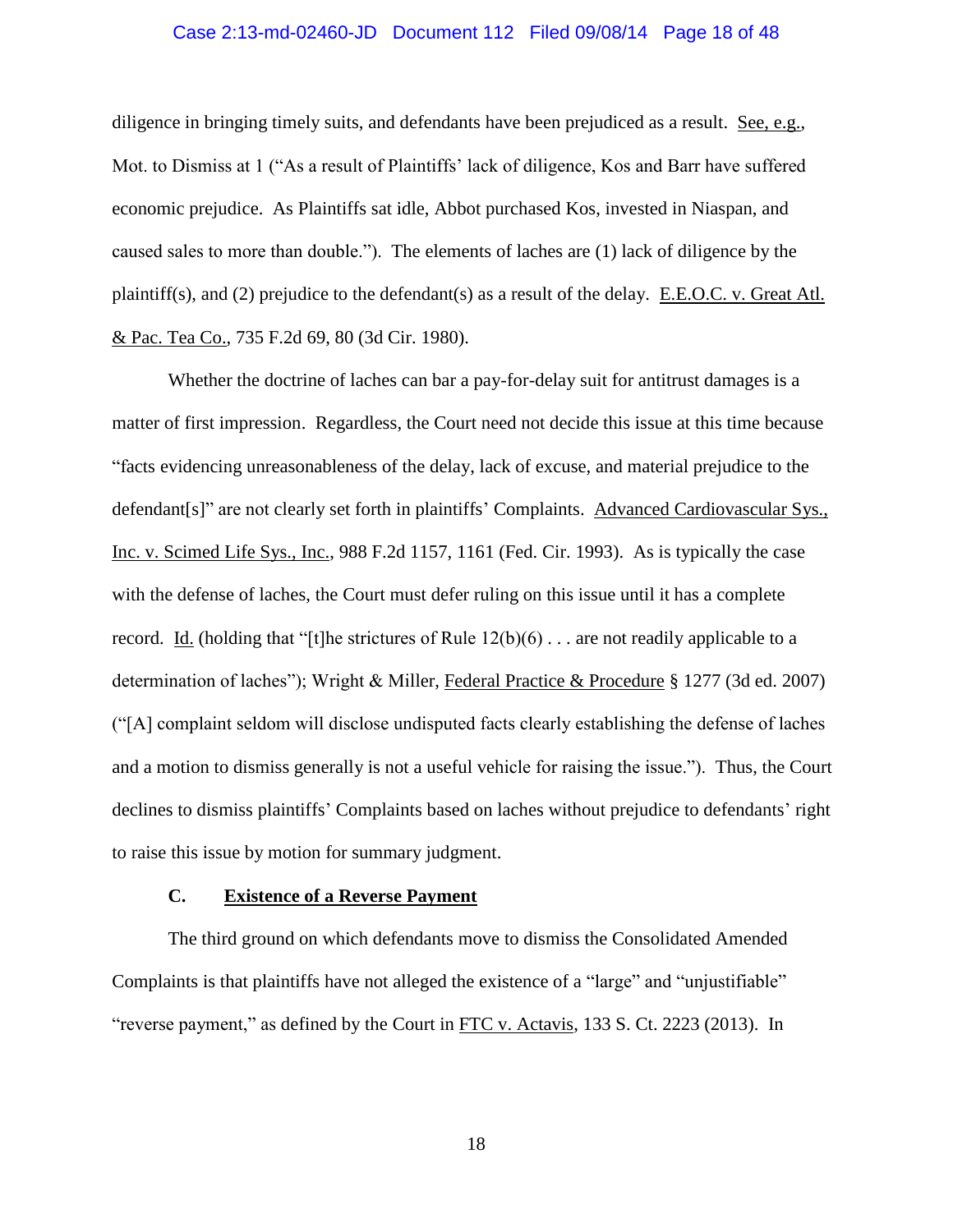#### Case 2:13-md-02460-JD Document 112 Filed 09/08/14 Page 19 of 48

response, plaintiffs argue that their "allegations easily satisfy" the pleading hurdle posed by Actavis. Opp'n to Mot. to Dismiss at 9.

In their briefing, defendants examine each of the three settlement agreements in turn. With respect to the Licensing Agreement, defendants argue that the no-AG provision does not constitute a reverse payment because it "involved only non-monetary transfers from Kos to Barr" and, thus, is akin to a non-suspect "license from the patent holder to the [alleged patent infringer] to enter [the market] prior to the patent's expiration." See Mot. to Dismiss at 23. Plaintiffs disagree with defendants' assertion that a "reverse payment" must take the form of cash consideration. Under plaintiffs' definition of the term, a "reverse payment" is "anything of value to the generic that can induce it to 'give up the patent fight.'" Opp'n to Mot. to Dismiss at 16 (quoting Actavis, 133 S. Ct. at 2233). Plaintiffs assert that a no-AG provision qualifies as a "reverse payment," citing their allegations that this type of provision "has tremendous value to the generic manufacturer," EP Compl. ¶ 48; see also DP Compl. ¶ 58, and "can be worth several hundreds of millions of dollars," EP Compl.  $\P$  49; see also DP Compl.  $\P$  58.<sup>10</sup>

Since **Actavis**, only three courts have ruled on whether a "reverse payment" must involve the exchange of cash, and they have reached divergent conclusions.<sup>11</sup> Defendants rely heavily on

 $^{10}$  Indeed, the Supreme Court in FTC v. Actavis recognized the value of a no-AG provision to a generic manufacturer. 133 S. Ct. 2223, 2229 (2013) (noting that "th[e]180-day period of exclusivity can prove valuable, possibly 'worth several hundred million dollars'" (quoting C. Scott Hemphill, Paying for Delay: Pharmaceutical Patent Settlement as a Regulatory Design Problem, 81 N.Y.U. L. Rev. 1553, 1579 (2006))); see also id. at 2235 ("[T]he special advantage of 180 days of an exclusive right to sell a generic version of the brand-name product . . . can be worth several hundred million dollars.").

 $11$  While declining to definitively rule on whether a no-AG provision can constitute a reverse payment, two other U.S. district courts, both in this Circuit, have expressed skepticism of the argument that defendants advance in this case. See In re: Wellbutrin XL Antitrust Litig., No. 08-cv-2431, slip op. at 4 (E.D. Pa. Jan. 17, 2014) (stating that the "[t]he Court is not prepared at this point to accept [the] argument that only a large cash payment from the patentee to the generic is subject to antitrust scrutiny under Actavis"); In re Lipitor Antitrust Litig., MDL No.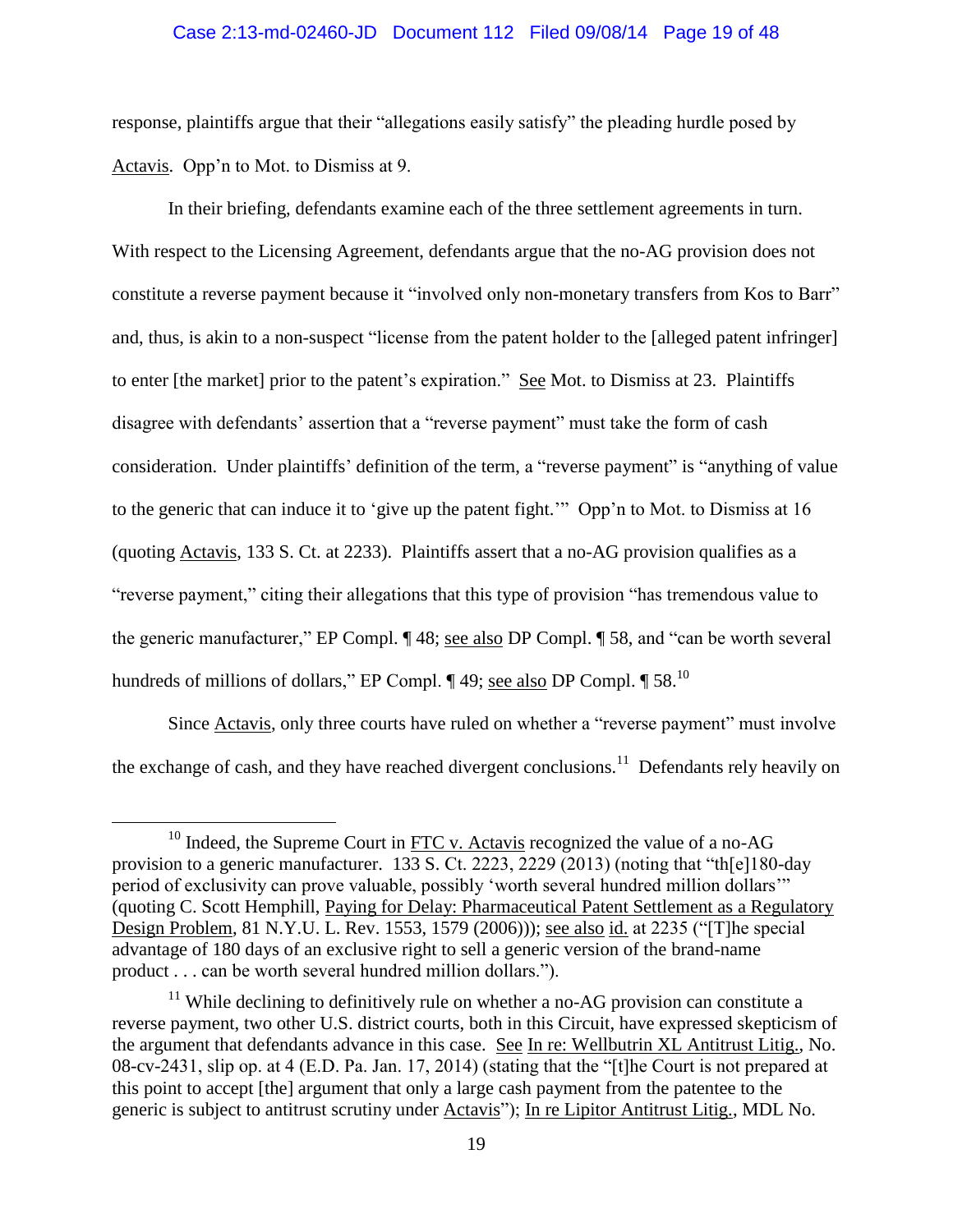In re Lamictal Direct Purchaser Antitrust Litigation, in which Judge William Walls of the U.S. District Court of the District of New Jersey concluded "that the Supreme Court [in Actavis] considered a reverse payment [to be limited to] an exchange of money." No. 12-cv-995, 2014 WL 282755, at \*7 (D.N.J. Jan. 24, 2014). In contrast, plaintiffs cite In re Nexium (Esmprazole) Antitrust Litigation, in which Judge William Young of the District of Massachusetts declined to "limit [the] principles [in Actavis] to monetary-based arrangements alone." 968 F. Supp. 2d 367, 392 (D. Mass. 2013). Noting that "[n]owhere in Actavis did the Supreme Court explicitly require some sort of monetary transaction," Judge Young held that "[a]dopti[on of] a broader interpretation of the word 'payment' . . . [better] serves the purpose of aligning the law with modern-day realities." Id. In the third case, In re Loestrin 24 Fe Antitrust Litig., decided on September 4, 2014, Chief Judge William E. Smith of the U.S. District Court for the District of Rhode Island ruled that Actavis "requires cash consideration in order to trigger rule of reason scrutiny." MDL No. 13-2472-S-PAS, 2014 WL 4368924, at \*13 (D.R.I. Sept. 4, 2014).

The Court agrees with Judge Young that the term "reverse payment" is not limited to a cash payment. Far from requiring cash consideration, Black's Law Dictionary expansively defines "payment" as "performance of an obligation by the delivery of money or some other valuable thing accepted in partial or full discharge of the obligation." Bryan Garner, Black's Law Dictionary 1309 (10th ed. 2014) (emphasis added). Consistent with this broad definition, courts have refused to limit the term "payment" to an exchange of cash in numerous areas of the law. See, e.g., United States v. Juan-Manuel, 222 F.3d 480, 485 (8th Cir. 2000) ("[W]e hold that the words 'payment' and 'expectation of payment,' as used in the November 1997 commentary [to the U.S. Sentencing Guidelines], can refer to something other than money."); United States v.

<sup>2332, 2013</sup> WL 4780496, at \*26 (D.N.J. Sept. 5, 2013) ("[N]othing in Actavis strictly requires that the payment be in the form of money.").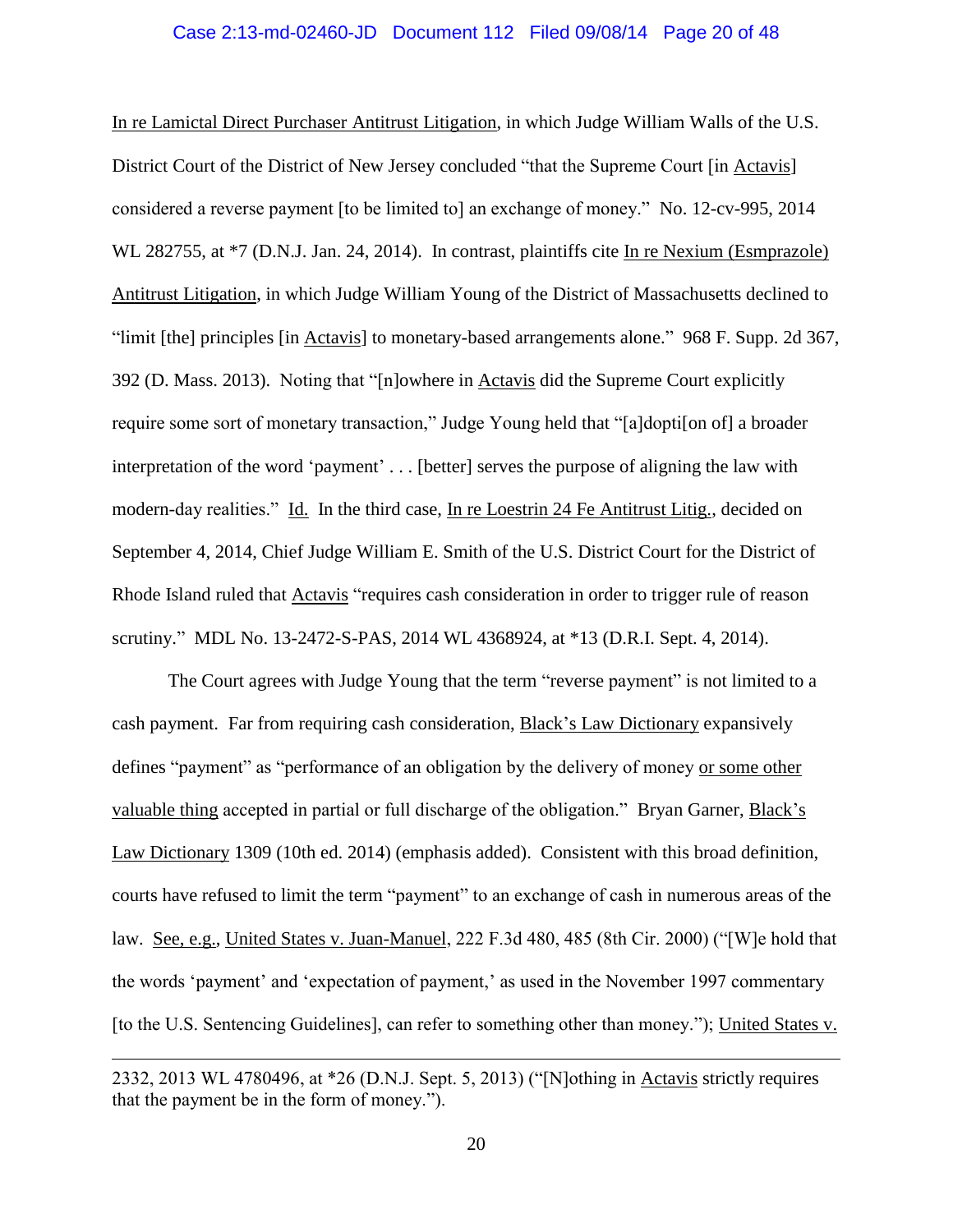#### Case 2:13-md-02460-JD Document 112 Filed 09/08/14 Page 21 of 48

Perez-Ruiz, 169 F.3d 1075, 1076 (7th Cir. 1999) ("Compensation is payment, and whether in specie or in some other form does not matter."); Bevill, Bresler & Schulman Asset Mgmt. Corp. v. Spencer Sav. & Loan Ass'n, 878 F.2d 742, 751-52 (3d Cir. 1989) (holding that, under the 1984 "Repo Amendments," the term "'settlement payment' does not only mean payment of cash to the dealer by the purchaser, but also encompasses transfer of the purchased securities"). To read Actavis as so limited would be particularly anomalous in the context of antitrust law, in which "economic realities rather than a formalistic approach must govern." United States v. Densply Int'l, Inc., 399 F.3d 181, 189 (3d Cir. 2005).

Moreover, the Court rejects defendants' argument that a no-AG provision has the same economic effect as the grant of an exclusive license to enter the market prior to the expiration of a patent. The statement of the Supreme Court in Actavis on which defendants rely in making this argument is premised on the theory that, when bargaining for an early entry date alone, the parties are likely to agree on a date that reasonably approximates each party's relative strength in the infringement litigation.<sup>12</sup> In contrast, a reverse payment of cash by the brand-name manufacturer to the potential generic manufacturer is likely to induce the generic to agree to enter the market at a date later than that to which it would otherwise agree based solely on the estimated strength of its litigation position. In this respect, a no-AG provision works exactly as would a payment of cash. One can logically infer that, all else equal, with a no-AG provision, a

<sup>&</sup>lt;sup>12</sup> Transcript of Oral Argument Transcript at 10, Actavis, 133 S. Ct. 2229 (No. 12-416) (Malcolm L. Stewart, Deputy Solicitor General) ("[T]he kind of settlement that we would regard as legitimate[ is] where the parties simply agree to a compromise date of generic entry, then the parties would certainly take into account their own assessment of what would likely happen at the end of the suit. . . . And the problem with the reverse payment is that it gives the generic an incentive to accept something other than competition as a means of earning money."); id. at 20 (Malcolm L. Stewart, Deputy Solicitor General) (noting that "the natural effect of [a reverse] payment is not to facilitate . . . a picking of a point between the dates that the parties would otherwise insist on. . . . [I]t is very likely to cause the parties to agree to an entry date that's even later than the one the brand name would otherwise find acceptable").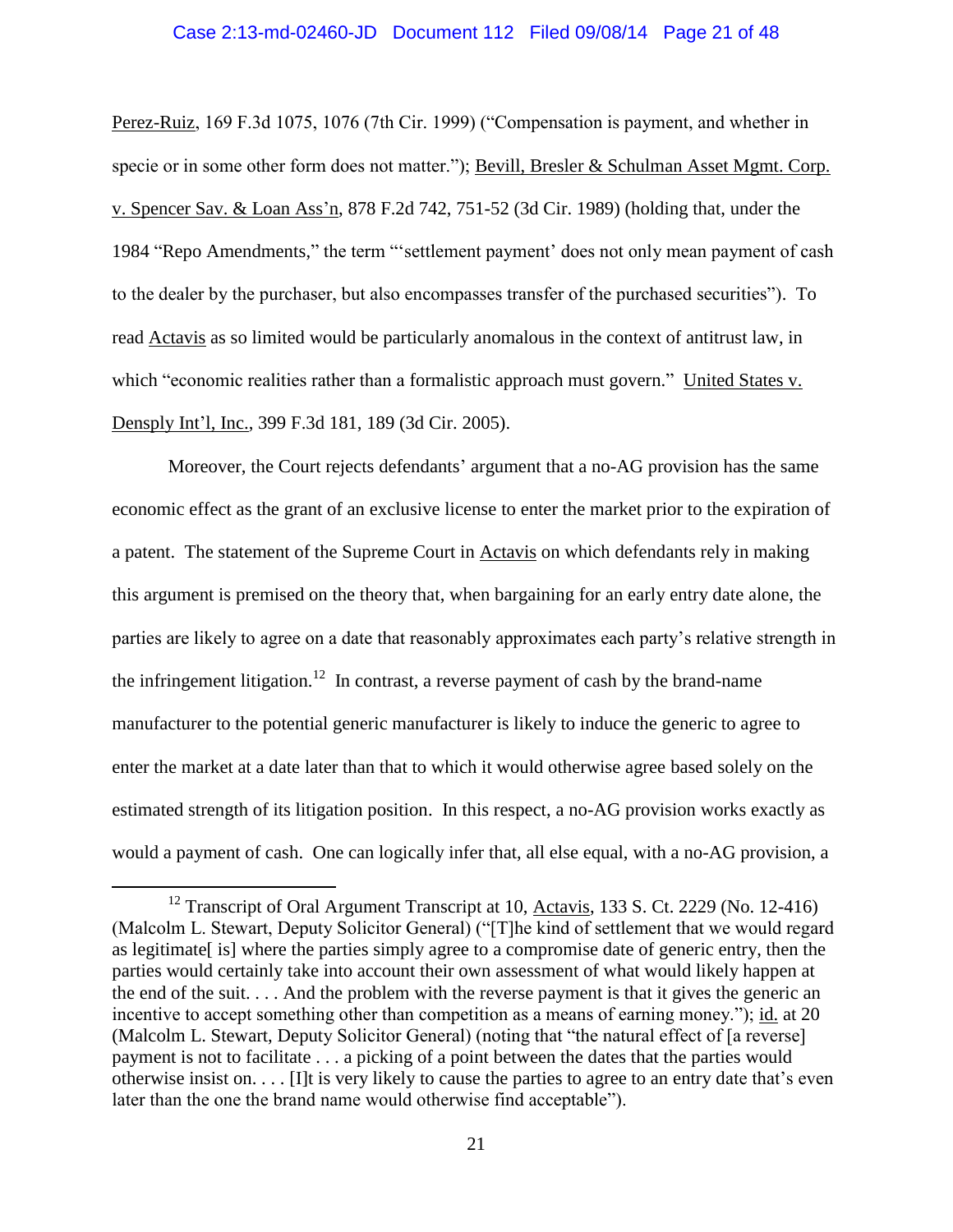#### Case 2:13-md-02460-JD Document 112 Filed 09/08/14 Page 22 of 48

generic would be willing to agree to a later entry date than it would otherwise agree to in order to settle a patent-infringement case.

Finally, even assuming that the no-AG clause itself is not a reverse payment (and the Court concludes that it is), defendants may not improperly "dismember" plaintiffs' Consolidated Amended Complaints by examining each of the three settlement agreements in isolation. See, e.g., In re Blood Reagents Antitrust Litig., 756 F. Supp. 2d 623, 631 (E.D. Pa. 2010) (DuBois, J.) (rejecting defendants' attempt "to dismember plaintiffs' Complaint in order to show how each allegation, in isolation, fails to sufficiently aver plausibility"); In re Processed Egg Prods. Antitrust Litig., 821 F. Supp. 2d 709, 719 (E.D. Pa. 2011) (likening such an approach to "the parable of the blind men and the elephant in which a group of blind men try to agree on a description of an elephant solely on the basis of their own, individual limited perception"). Rather, the Licensing Agreement must be read in conjunction with the Co-Promotion and Manufacturing Agreements executed that same day. $^{13}$ 

Although during oral argument, counsel for defendants attempted to distinguish the Co-Promotion and Manufacturing Agreements in this case from those deals at issue in Actavis, the allegations in the two cases are very similar. Just as the payments for delayed entry in Actavis were alleged to be disguised as compensation to three generic manufacturers for backupmanufacturing assistance and for promoting brand-name AndroGel to urologists and primary care doctors, <sup>14</sup> FTC v. Watson Pharm., Inc., 677 F.3d 1298, 1305 (11th Cir. 2012), <u>rev'd and</u>

<sup>&</sup>lt;sup>13</sup> That the three contracts must be read together is also consistent with the principle of contract law that "where separate writings are made as part of a single transaction relating to the same subject matter, they may be read together as one agreement." Mannington Mills, Inc. v. Congoleum Indus., Inc., 610 F.2d 1059, 1066 (3d Cir. 1979); see also Mountaintop Ltd. P'ship v. Colombian Emeralds Int'l, Inc., CIV. 908/1993, 2001 WL 883585 (Terr. V.I. July 18, 2001).

 $14$  One generic manufacturer, Watson, "agreed to promote branded AndroGel to urologists," and another, Par, "agreed to promote it to primary care doctors." FTC v. Watson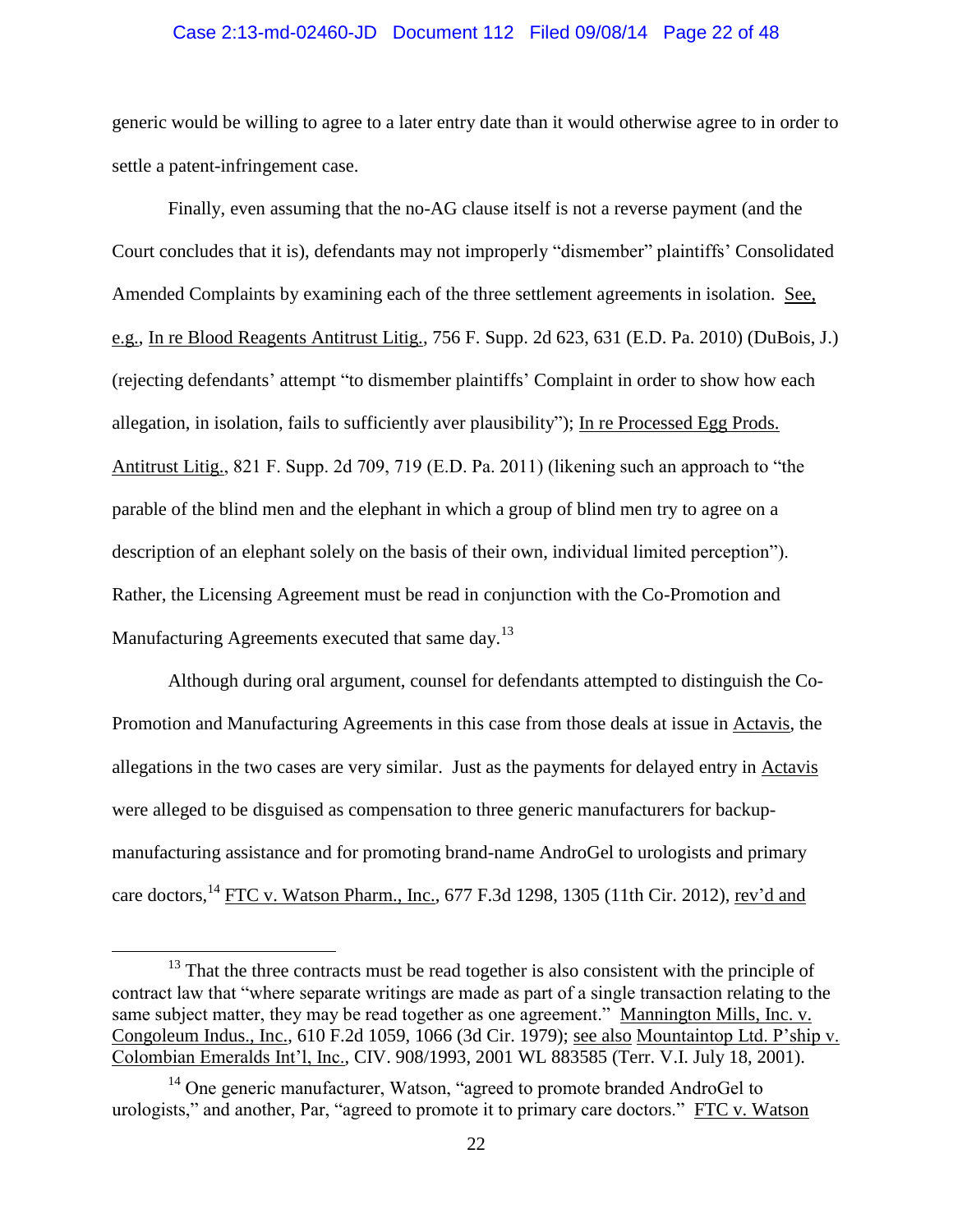#### Case 2:13-md-02460-JD Document 112 Filed 09/08/14 Page 23 of 48

remanded sub nom. Actavis, 133 S. Ct. 2223, in this case, plaintiffs have alleged that Kos and Barr cloaked the reverse payments behind two spurious contracts — the Co-Promotion Agreement and the Manufacturing Agreement — under the guise of compensating Barr for serving as a backup manufacturer and for promoting Niaspan to obstetricians, gynecologists, and other physicians specializing in women's health, see DP Compl. ¶ 93; EP Compl. ¶ 2. In support of this assertion, plaintiffs specifically allege that: (1) Kos did not need the standby services that Barr agreed to provide; (2) the Co-Promotion Agreement required Kos to pay Barr royalties based on a percentage of all sales of Niaspan and Advicor, despite that Barr was only required to promote the products to obstetricians and gynecologists; and (3) "the stand-by payment far exceeded the value that Barr provided to Kos by being ready to manufacture and supply Niaspan." EP Compl. ¶ 82; see also DP Compl. ¶¶ 93-97, 103.

The plausibility of plaintiffs' allegations concerning the true nature and purpose of these payments is bolstered by the fact that these agreements were expressly contingent on Barr's promise to delay generic entry. Specifically, plaintiffs assert that, under the Co-Promotion Agreement, Kos was only obligated "to pay Barr a royalty on all of Kos'[s] sales of Niaspan and Advicor," "[for] as long as Barr kept its generic equivalent of Niaspan off the market." DP Compl. ¶ 94, and that, under the Manufacturing Agreement, "[i]f Barr sold a generic equivalent of Niaspan to any third-party before September 20, 2013, Kos would have no further obligation to make quarterly payments to Barr." Id. (emphasis added). These allegations are consistent with the contention that the payments provided for in the Co-Promotion and Manufacturing Agreements did not "reflect<sup>[]</sup> traditional settlement considerations," Actavis, 133 S. Ct. at 2236,

Pharm., Inc., 677 F.3d 1298, 1305 (11th Cir. 2012), rev'd and remanded sub nom. Actavis, 133 S. Ct. 2223.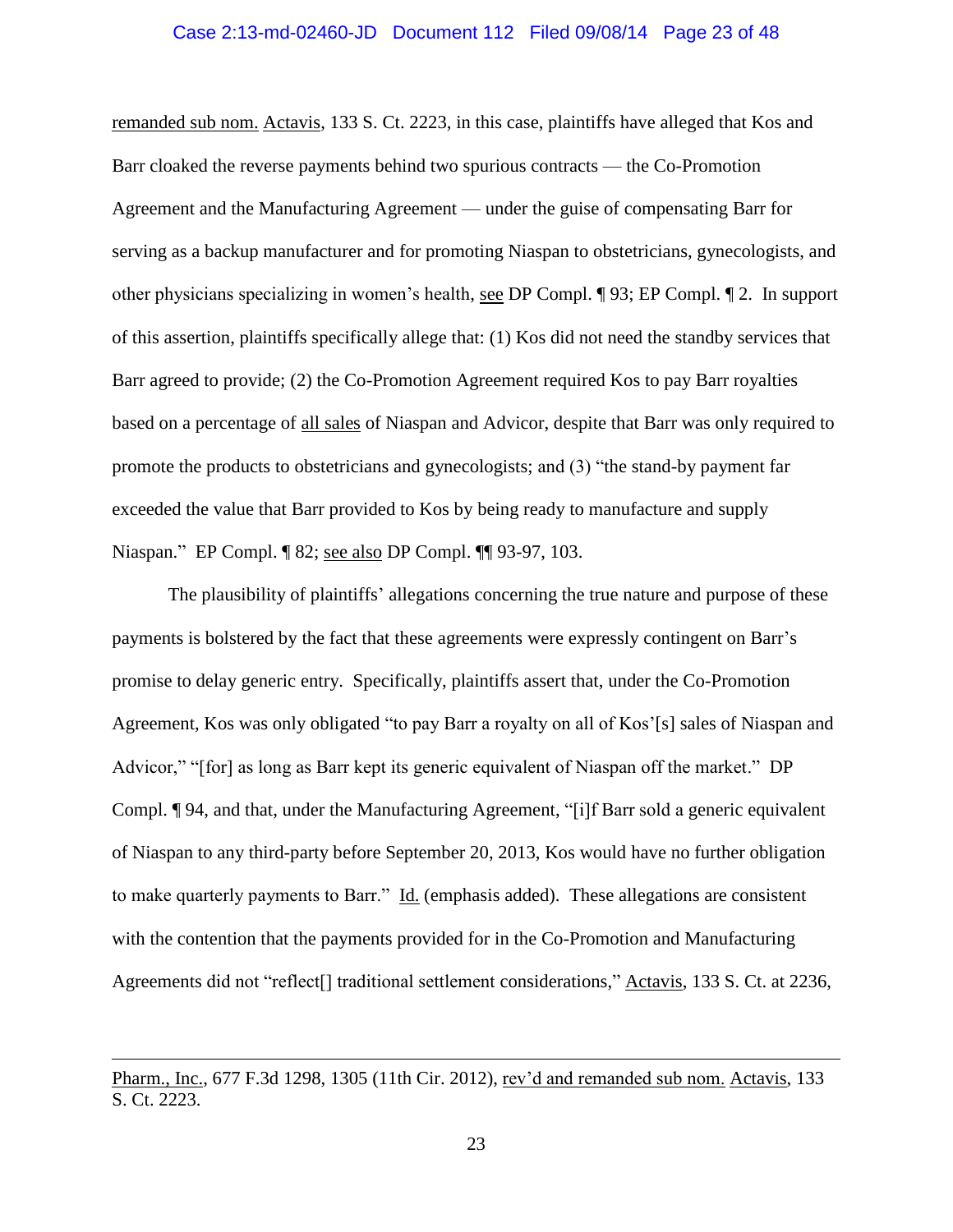### Case 2:13-md-02460-JD Document 112 Filed 09/08/14 Page 24 of 48

but rather the desire to ensure that Barr would not market its generic version of Niaspan or otherwise challenge the validity of Kos's Niaspan patents.

In concluding that plaintiffs' allegations are sufficient, the Court rejects defendants' attempt to discredit these allegations as "conclusory assertions" akin to the "formulaic recitation of the elements of a cause of action." See Mot. to Dismiss at 25 (quoting Iqbal, 556 U.S. at 678). While plaintiffs' allegations in this case may lack the exquisite detail of those in the Actavis Complaint, "factual allegations . . . do not become impermissible labels and conclusions simply because the additional factual allegations explaining and supporting the articulated factual allegations are not also included." Lamar v. Home Depot, No. 12-cv-552, 2013 WL 5718995, at \*4 (S.D. Ala. Oct. 2013); see also In re Blood Reagents, 756 F. Supp. 2d at 632 (noting that Twombly does not "require 'heightened fact pleading of specifics'" (quoting Twombly, 550 U.S. at 555)). While it possible that defendants will be able to supply evidence to rebut plaintiffs' allegations regarding the true value of the services that Barr agreed to provide, Twombly does not require an antitrust plaintiff to plead facts that, if true, definitively rule out all possible innocent explanations. See, e.g., In re Ins. Brokerage Antitrust Litig., 618 F.3d 300, 341 n.42 (3d Cir. 2010) ("[T]he Twombly standard does not . . . require as a general matter that the plaintiff plead facts supporting an inference of defendant's liability more compelling than the opposing inference.").

Accordingly, the Court concludes that plaintiffs have plausibly alleged the existence of a reverse payment for delayed entry with no legitimate procompetitive justification. The Motion to Dismiss plaintiffs' Complaints on this ground is denied.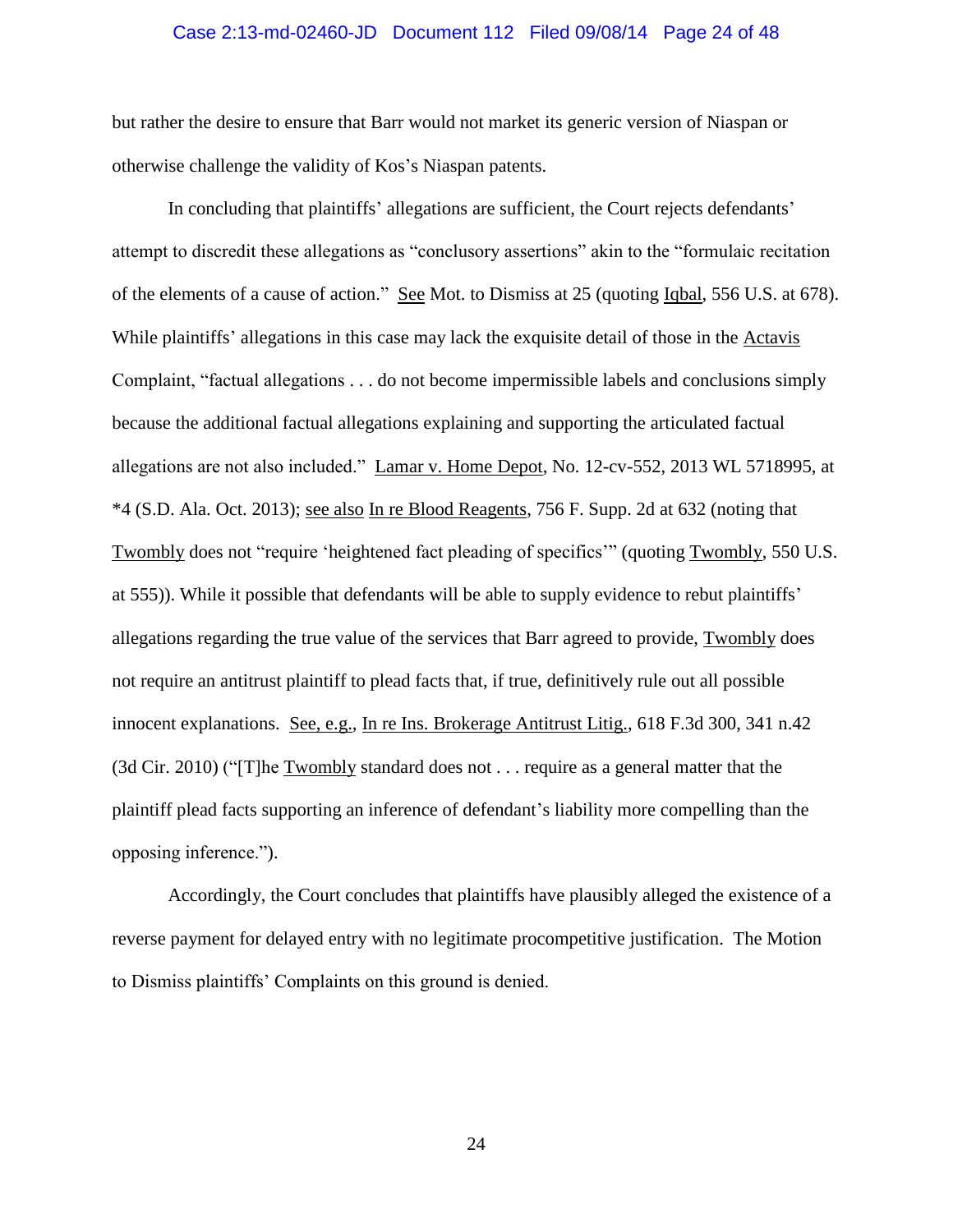# **D. Antitrust Injury**

The final ground on which defendants have moved to dismiss plaintiffs' federal antitrust claims is that plaintiffs have failed to allege antitrust injury, which "is a necessary . . . condition of antitrust standing." Barton & Pittinos, Inc. v. Smithkline Beecham Corp., 118 F.3d 178, 182 (3d Cir. 1997). "To plead antitrust injury[,] [p]laintiff[s] must allege facts showing 1) that they suffered the type of injury or harm the antitrust laws were intended to prevent (i.e., type of injury) and 2) that the injury flows from the [D]efendants' unlawful or anti-competitive acts (i.e., causation)." In re K-Dur, 338 F. Supp. 2d at 534.

In asserting that antitrust injury was insufficiently pleaded, defendants focus on the second prong, that of causation. Defendants make two arguments. First, defendants assert "[p]laintiffs [have] made no factual allegations that, if true, would support the conclusion that Barr would have prevailed in the litigation and established that Kos's patents were invalid, unenforceable or not infringed." Mot. to Dismiss at 29. Second, defendants contend that, even if plaintiffs had so alleged, "the record from that litigation . . . . of which the Court may take judicial notice . . . . strongly suggests that Barr would have lost." Id. at 30-31. The Court first addresses the issue of judicial notice. It will then turn to the sufficiency of the allegations of antitrust injury in plaintiffs' Complaints.

### 1. Judicial Notice of Facts in Underlying Patent Litigation

First, defendants assert that "[h]istorical facts concerning the [underlying] patent litigation, of which the Court may take judicial notice . . . . compel the conclusion that Barr would not have prevailed in that litigation, and thus would have been prevented by law from marketing a generic version of Niaspan." Reply in Supp. of Defs.' Mot. to Dismiss at 11. Specifically, defendants argue that these documents reveal that, in opposing Kos's application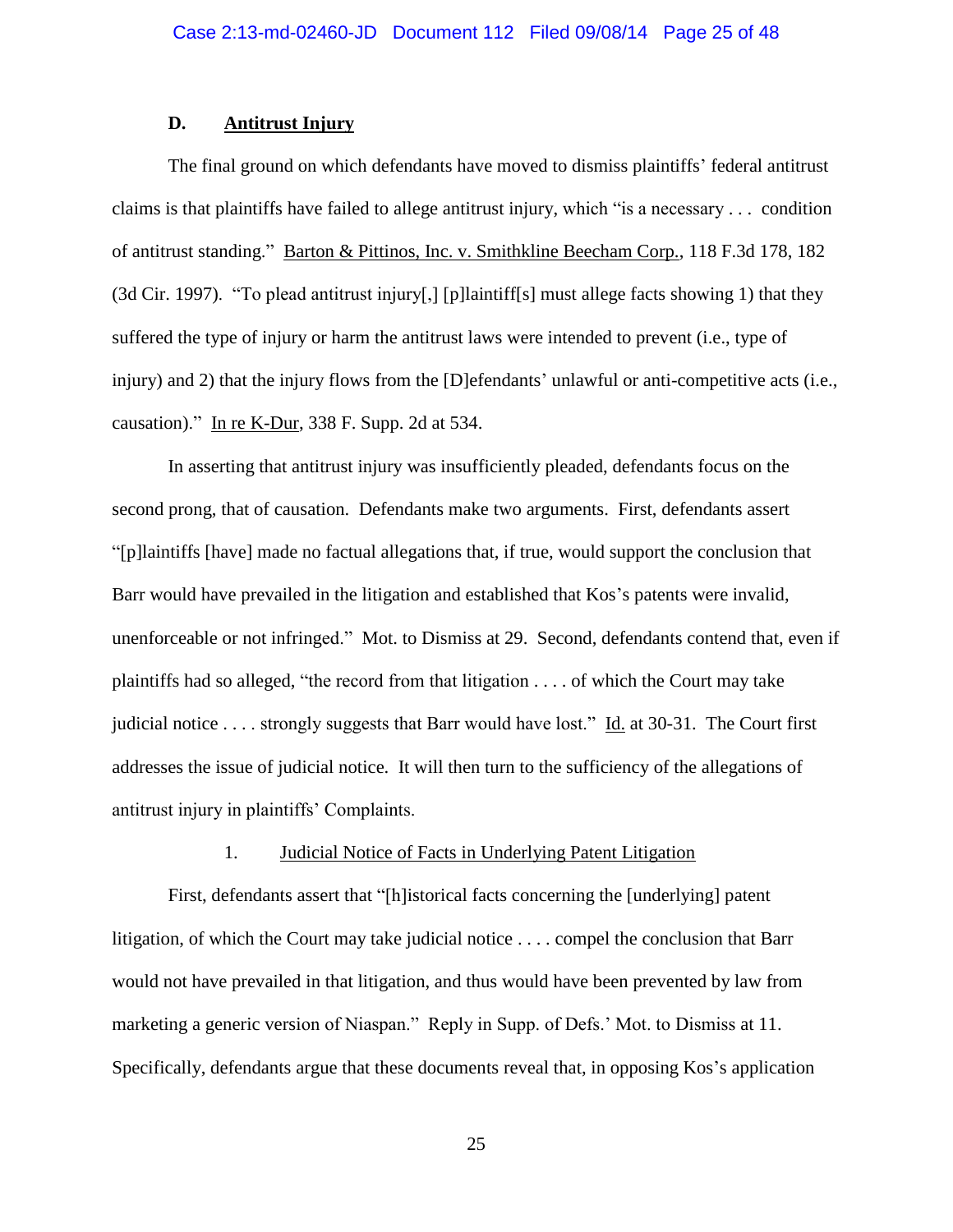### Case 2:13-md-02460-JD Document 112 Filed 09/08/14 Page 26 of 48

for a preliminary injunction, Barr relied on a faulty theory of what constitutes an "invalidating public use," which the U.S. Court of Appeals for the Federal Circuit rejected just weeks after the settlement. See Mot. to Dismiss at 30-31 (citing SmithKline Beecham Corp. v. Apotex Corp*.*, 365 F.3d 1306 (Fed. Cir.), vacated by 403 F.3d 1328, 1329 (Fed. Cir. 2005) (en banc)).

"[A] district court ruling on a motion to dismiss may not consider matters extraneous to the pleadings," except in limited circumstances. In re Burlington Coat Factory Sec. Litig., 114 F.3d 1410, 1426 (3d Cir. 1997), none of which are applicable to this case. Although a court may take judicial notice of court documents to establish the fact of the litigation or of the filings themselves, see Mohamed v. Donald J. Nolan, Ltd., 967 F. Supp. 2d 647, 652 (E.D.N.Y. 2013), in this case, defendants ask the Court to find a fact in dispute based on these documents, namely Barr's chances of prevailing in the underlying litigation. This is a plainly improper use of the doctrine. See, e.g., Brody v. Hankin, 145 F. App'x 768, 772 (3d Cir. 2005) ("[A] court that examines a transcript of a prior proceeding to find facts converts a motion to dismiss into a motion for summary judgment."); Lee v. City of Los Angeles, 250 F.3d 668, 690 (9th Cir. 2001) (holding that the district court erred in taking judicial notice of the transcript of an extradition hearing and considering disputed facts contained therein in deciding a motion to dismiss). Accordingly, defendants' Motion for Judicial Notice is denied.

### 2. Sufficiency of the Allegations in the Complaints

Because the Court will not take judicial notice of the contents of the documents in the underlying infringement litigation, the question becomes whether plaintiffs have plausibly averred that they have suffered an antitrust injury that flows from the allegedly anticompetitive settlement agreements. Defendants argue that plaintiffs have failed to do so, asserting that the Complaints lack "factual allegations that, if true, would support the conclusion that Barr would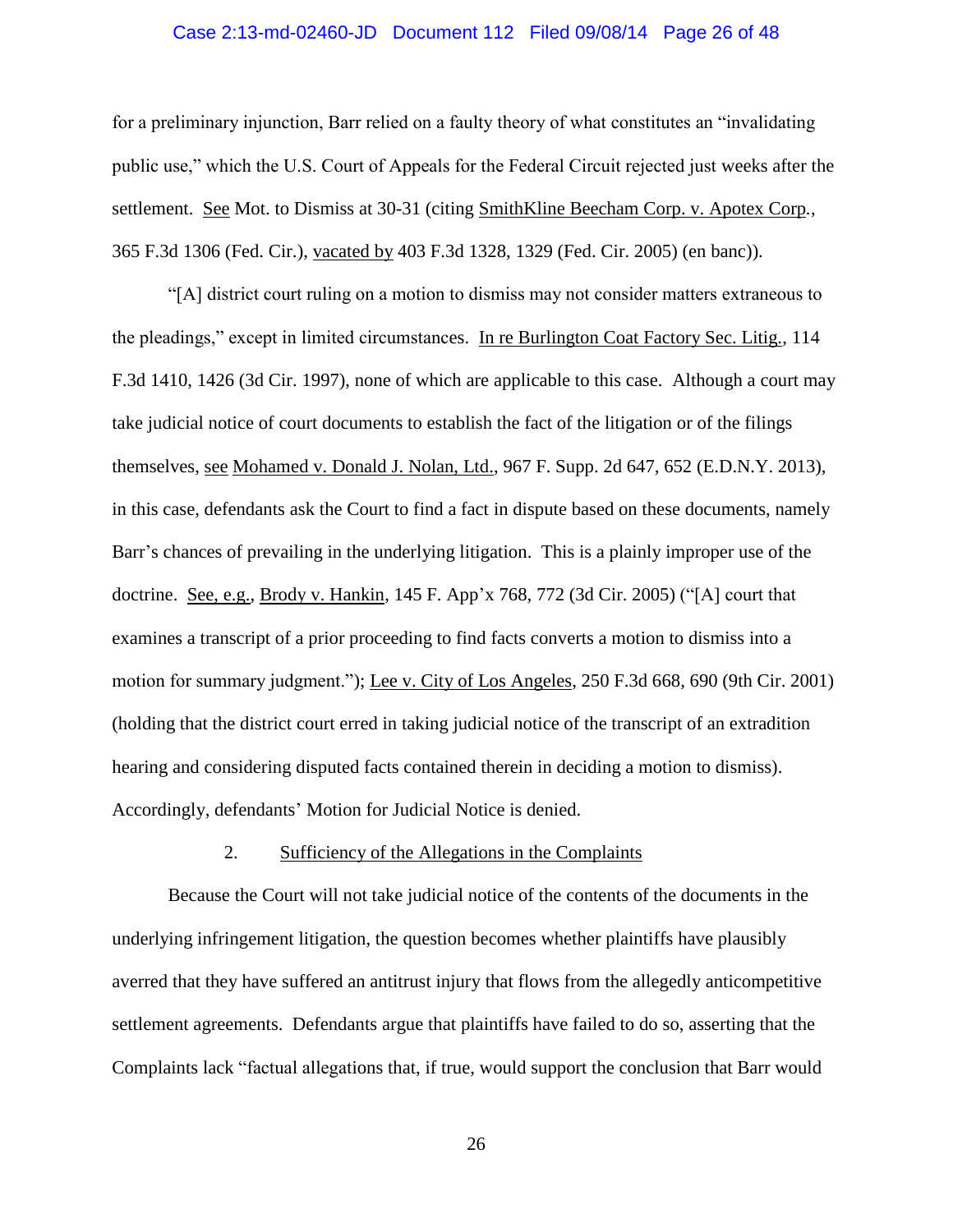#### Case 2:13-md-02460-JD Document 112 Filed 09/08/14 Page 27 of 48

have prevailed in the [patent] litigation." Mot. to Dismiss at 28 (quoting Areeda & Hovenkamp, Antitrust Law ¶ 338 (3d ed. 2007)). The Court rejects defendants' argument and concludes that plaintiffs' allegations are sufficient.

As an initial matter, the Court is not convinced that the hurdle of "antitrust injury" is as high as defendants contend. Under defendants' definition of the term, plaintiffs must allege and ultimately prove — that, but for the settlement agreements between Kos and Barr, Barr would have secured a judgment of non-infringement, invalidity, and/or uenforceability of Kos's patents. In Actavis, however, the Supreme Court identified "prevent[ion of] the risk of competition" as "the relevant anticompetitive harm." 133 S. Ct. at 2237; see also id. at 2236 (discussing the "concern that a patentee is using its monopoly profits to avoid the risk of patent invalidation or a finding of noninfringement" (emphasis added)); id. (noting that the failure to "face what might have been in a competitive market" is "the very anticompetitive consequence that underlies the claim of antitrust unlawfulness"); id. at 2244 (Roberts, J., dissenting) ("The majority seems to think that even if the patent is valid, a patent holder violates the antitrust laws merely because the settlement took away some chance that his patent would be declared invalid by a court."). Moreover, while there is considerable scholarly debate on this subject in the context of pay-for-delay suits, $15$  the fact that probabilistic harm may constitute injury-in-fact is

<sup>&</sup>lt;sup>15</sup> Compare Marc G. Schildkraut, Patent-Splitting Settlement and the Reverse Payment Fallacy, 71 Antitrust L.J. 1033 (2004) (arguing that a probabilistic approach to assessing reversepayment settlement agreements is inconsistent with traditional burdens of proof), with Alden F. Abbott & Suzanne T. Michel, The Right Balance of Competition Policy & Intellectual Property Law: A Perspective on Settlements of Pharmaceutical Patent Litigation, 46 IDEA 1, 27 (2005) ("Consumers are always better off with the possibility of competitive entry and lower prices than they are with the certainty of no entry."); James F. Ponsoldt & W. Henen Ehrenclou, The Antitrust Legality of Pharmaceutical Patent Litigation Settlements, 2006 U. Ill. J.L. Tech. & Pol'y 37, 57 ("[T]he probability that consumers and retailers are deprived of the benefits of competition as a result of reverse payments should suffice as antitrust injury."); Keith Leffler  $\&$ Christopher Leffler, Efficiency Trade-Offs in Patent Settlements: Analysis Gone Astray, 39 U. of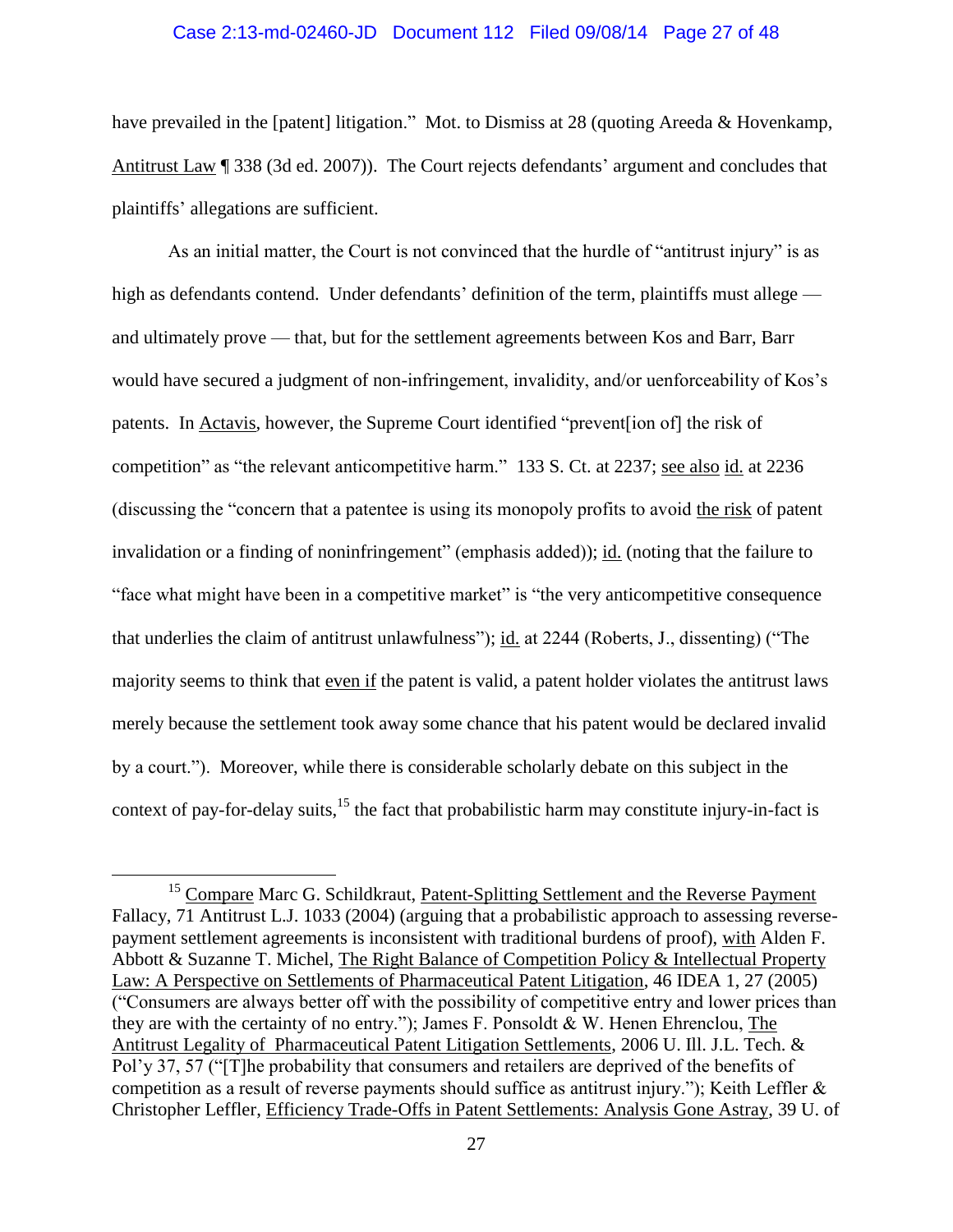# Case 2:13-md-02460-JD Document 112 Filed 09/08/14 Page 28 of 48

neither foreign to antitrust jurisprudence<sup>16</sup> nor to standing doctrine in other areas of the law.<sup>17</sup> That said, the Court need not delve into the merits of this debate at this time because plaintiffs' allegations are sufficient, even under defendants' definition of "antitrust injury," to survive the Motion to Dismiss.

Plaintiffs have plausibly alleged that, but for the anticompetitive settlement agreements, Barr would have prevailed in the underlying patent litigation against Kos. First, a large, unexplained reverse payment "normally suggest[s] that the patentee has serious doubts about the patent's survival." See id. at 2236 (majority). One would expect that, had Kos been confident in the strength of its patent and/or the infringement of Barr's generic versions of Niaspan, Kos "w[ould have] proceed[ed] to trial, knowing that it c[ould] collect damages at the end." In re Tamoxifen Citrate Antitrust Litig., 466 F.3d 187 (2d Cir. 2005) (Pooler, J., dissenting), abrogated by Actavis, 133 S. Ct. at 2236; see also Alden F. Abbott & Suzanne T. Michel, The Right Balance of Competition Policy & Intellectual Property Law: A Perspective on Settlements of Pharmaceutical Patent Litigation, 46 IDEA 1, 26 (2005); Herbert Hovenkamp et al., Anticompetitive Settlement of Intellectual Property Disputes, 87 Minn. L. Rev. 1719, 1758-59

S. Fran. L. Rev. 33, 53 (2004) ("[I]t is anticompetitive for an incumbent manufacturer to enter into an agreement to eliminate potential competition based on the probability that the competition would in fact have occurred.").

<sup>&</sup>lt;sup>16</sup> See, e.g., Bulletin Displays, LLC v. Regency Outdoor Advertising, Inc., 518 F. Supp. 2d 1182 (C.D. Cal. 2007) (holding that "the loss of value of any chance of entering a contract with the city due to [a competitor's] bribery and collusion [with the city] qualifies as 'a thing of material value owned or possessed,'" and, thus, loss of this chance constitutes antitrust injury under the Clayton Act); Fishman v. Estate of Wirtz, 807 F.2d 520, 533 (7th Cir. 1986) ("Plaintiffs alleged that they were deprived of a fair shot at winning a legal monopoly. There is no reason why this injury is not an antitrust injury  $\dots$ .").

<sup>&</sup>lt;sup>17</sup> See, e.g., N. Shore Gas Co. v. E.P.A., 930 F.2d 1239, 1242 (7th Cir. 1991) ("[A] probabilistic benefit from winning a suit is enough 'injury in fact.'"); Sabine River Auth. v. U.S. Dep't of Interior, 951 F.2d 669, 674 (5th Cir. 1992) (same) (quoting N. Shore Gas, 930 F.2d at 1242).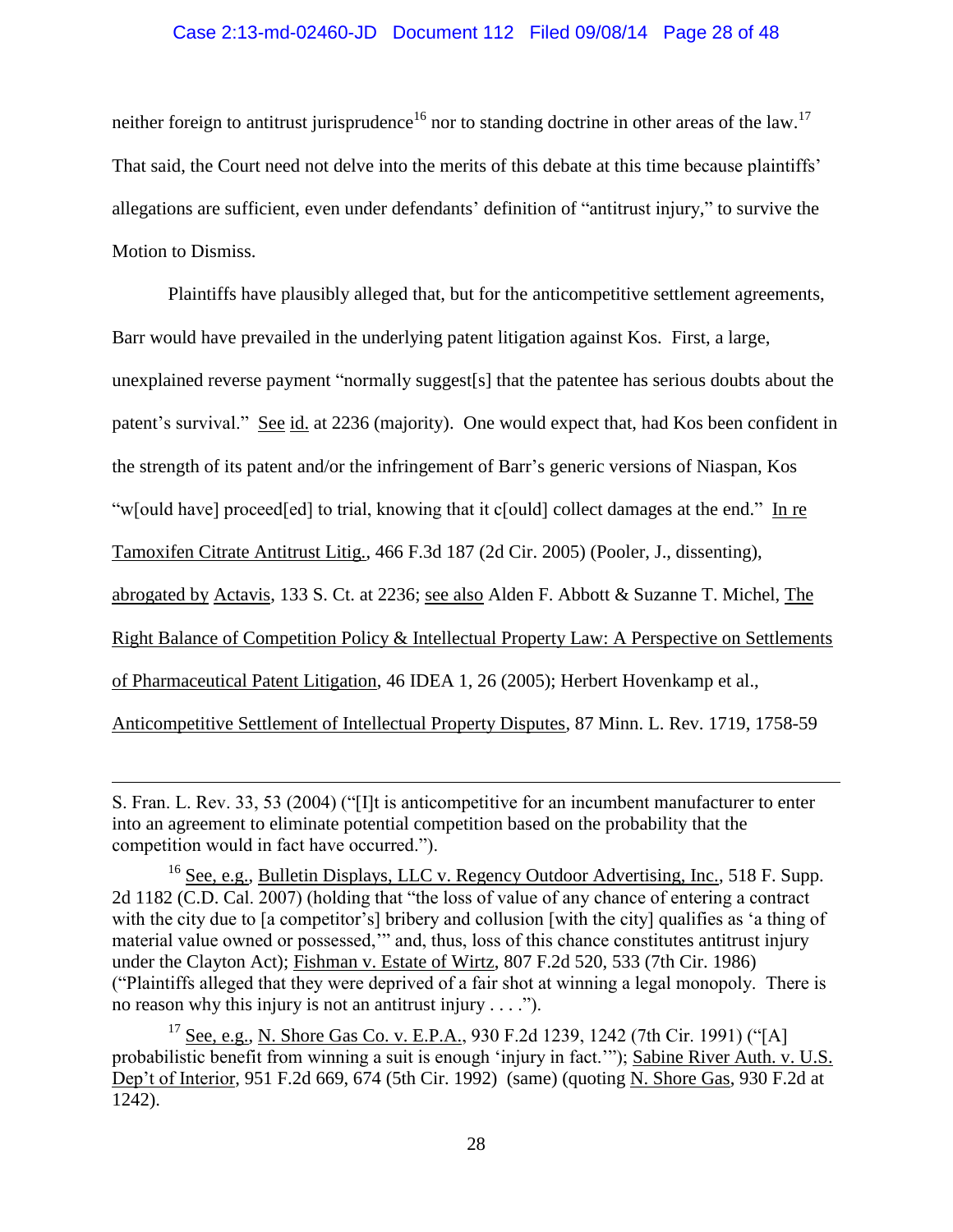### Case 2:13-md-02460-JD Document 112 Filed 09/08/14 Page 29 of 48

(2003) ("The less likely the patentee is to win, the more likely it is willing to pay a generic to stay out of the market."). Instead, Kos did precisely the opposite, tendering a large reverse payment to Barr, the alleged infringer, to settle Kos's patent-infringement lawsuits.

Moreover, plaintiffs do not rely on allegations of a reverse-payment alone. Plaintiffs also allege that prior to filing its ANDA applications, Barr spent "over \$2.3 million" in conducting "extensive research analysis" and "legal due diligence . . . concerning the potential infringement or invalidity of Kos' [sic] patents," DP Compl. ¶ 67, and that "Kos knew there was a substantial risk that it would lose the patent litigation," id.  $\parallel$  75. See also id.  $\parallel$  91 (alleging that Kos "[r]ecogniz[ed] the substantial likelihood that its Niaspan patents would be invalidated and/or that the generics' products would be adjudged non-infringing"). These factual allegations provide additional support for plaintiffs' position on antitrust injury.

Finally, Barr's willingness to launch at risk signifies that Barr was confident that it would ultimately prevail against Kos in the infringement litigation. Launching a generic at-risk during the midst of patent litigation is risky; "if the court [subsequently] finds the subject patent(s) valid, enforceable, and infringed, the generic company may face substantial damages from its sales of an infringing product." Id. ¶ 5. Thus, because a generic manufacturer embroiled in patent-infringement litigation "must . . . be sure of its footing to plan for attempt an 'at risk' launch," id. ¶ 80, "preparations by a generic firm to launch 'at risk'" may allow a Court to "infer[ that]  $\dots$  the patent protection is weak," C. Scott Hemphill, An Aggregate Approach to Antitrust: Using New Data and Rulemaking to Preserve Drug Competition, 109 Colum. L. Rev. 629, 650 (2009).

In this case, plaintiffs have alleged not only that Barr planned to launch at-risk before the conclusion of the infringement litigation, but also that "Barr was so sure . . . that Kos' [sic]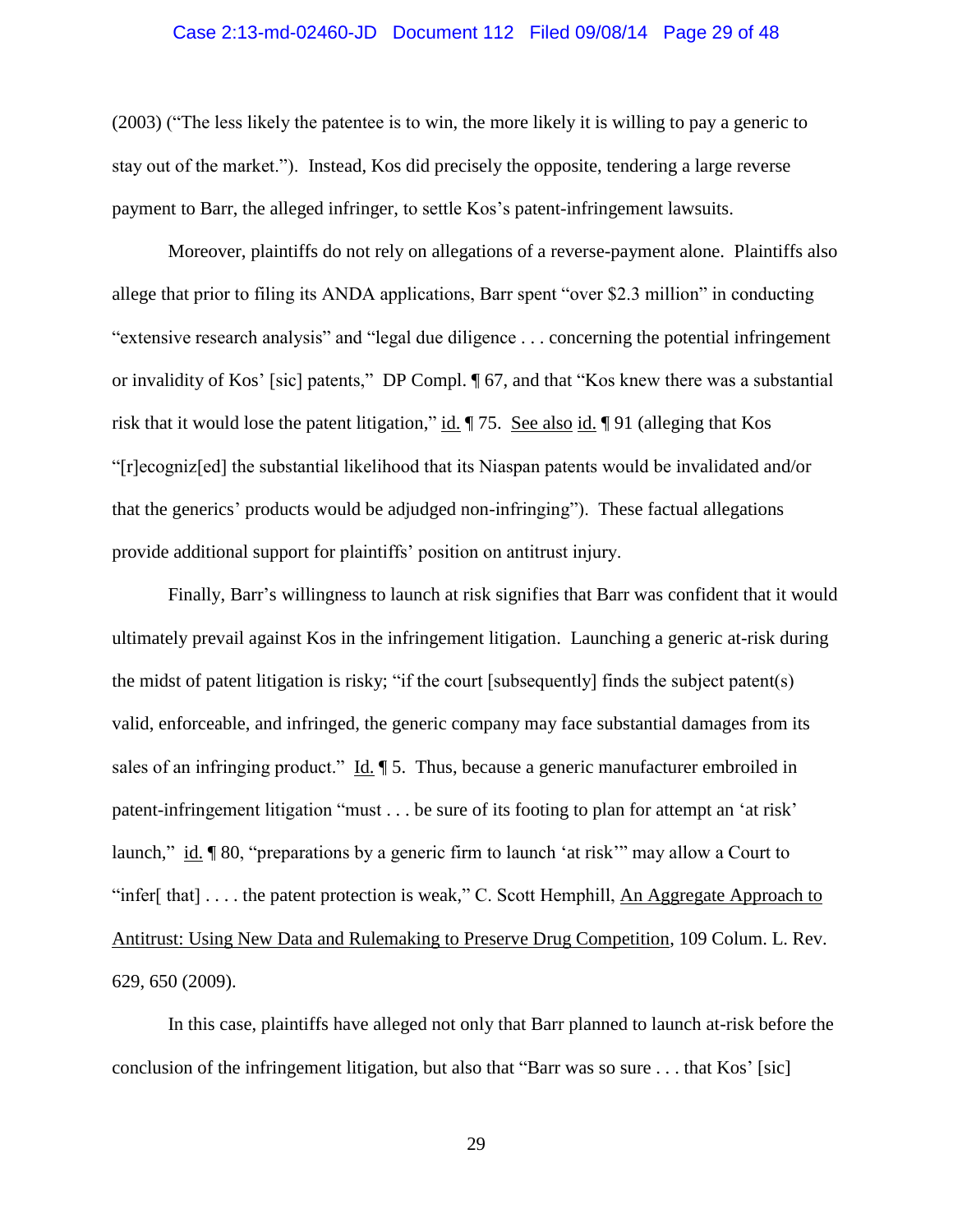### Case 2:13-md-02460-JD Document 112 Filed 09/08/14 Page 30 of 48

Niaspan patents were invalid, unenforceable, or not infringed by Barr's product . . . that Barr planned to launch its generic extended-release niacin" at the very first opportunity: "as soon as the FDA gave the final green light." DP Compl. ¶ 5. Further, the Court can infer that Barr's threat was credible. Plaintiffs have alleged that, by December 2004, Kos's stock dropped by thirteen percent in anticipation of Barr's impending at-risk launch," and that, "[b]y the end of the first quarter of 2005, Kos had accumulated more than \$1.3 million in inventory" in the event that Barr's plans came to fruition. See EP Compl. ¶¶ 45-48, 71-72.

Finally, in concluding that plaintiffs' allegations are sufficient to pass muster, the Court rejects defendants' assertion that plaintiffs' allegations lack sufficient detail. "Plaintiffs . . . are not required to plead detailed evidentiary matter in order to survive a motion to dismiss." Direct Benefits, LLC v. TAC Fin. Inc., No. 13-cv-1185, 2014 WL 671616, at \*8 (D. Md. Feb. 20, 2014) (quoting <u>Keeney v. Larkin</u>, 306 F. Supp. 2d 522, 528 (D. Md. 2003)).<sup>18</sup> The test for whether to dismiss the case at this juncture turns on "the plausibility of the allegations," not whether plaintiffs have alleged sufficient facts to "compel" the inference that defendants are liable for the violations alleged. See In re Text Messaging Antitrust Litig., 630 F.3d 622, 629 (7th Cir. 2010). In this case, plaintiffs' allegations support an inference that they suffered an injury-of-fact flowing from defendants' allegedly unlawful conduct. More is not required at the pleading stage, particularly given that antitrust injury "involves complex questions of fact," ill-suited for resolution on a motion to dismiss.<sup>19</sup> See Schuylkill Energy Res., Inc. v. Pa. Power & Light Co.,

<sup>&</sup>lt;sup>18</sup> Nor are direct factual allegations of Barr's chances of litigation success required; "inferential allegations" can suffice. Grp. Health Plan, Inc. v. Philip Morris USA, Inc., 344 F.3d 753, 765 (8th Cir. 2003).

 $19$  Citing this principle, numerous courts, when faced with similar allegations of delayed generic entry, have refused to accept the argument that antitrust injury was inadequately pleaded. See, e.g., Rochester Drug Co-op., Inc. v. Braintree Labs., 712 F. Supp. 2d 308, 318 (D. Del. 2010) ("As 'the existence of antitrust injury is not typically resolved through motions to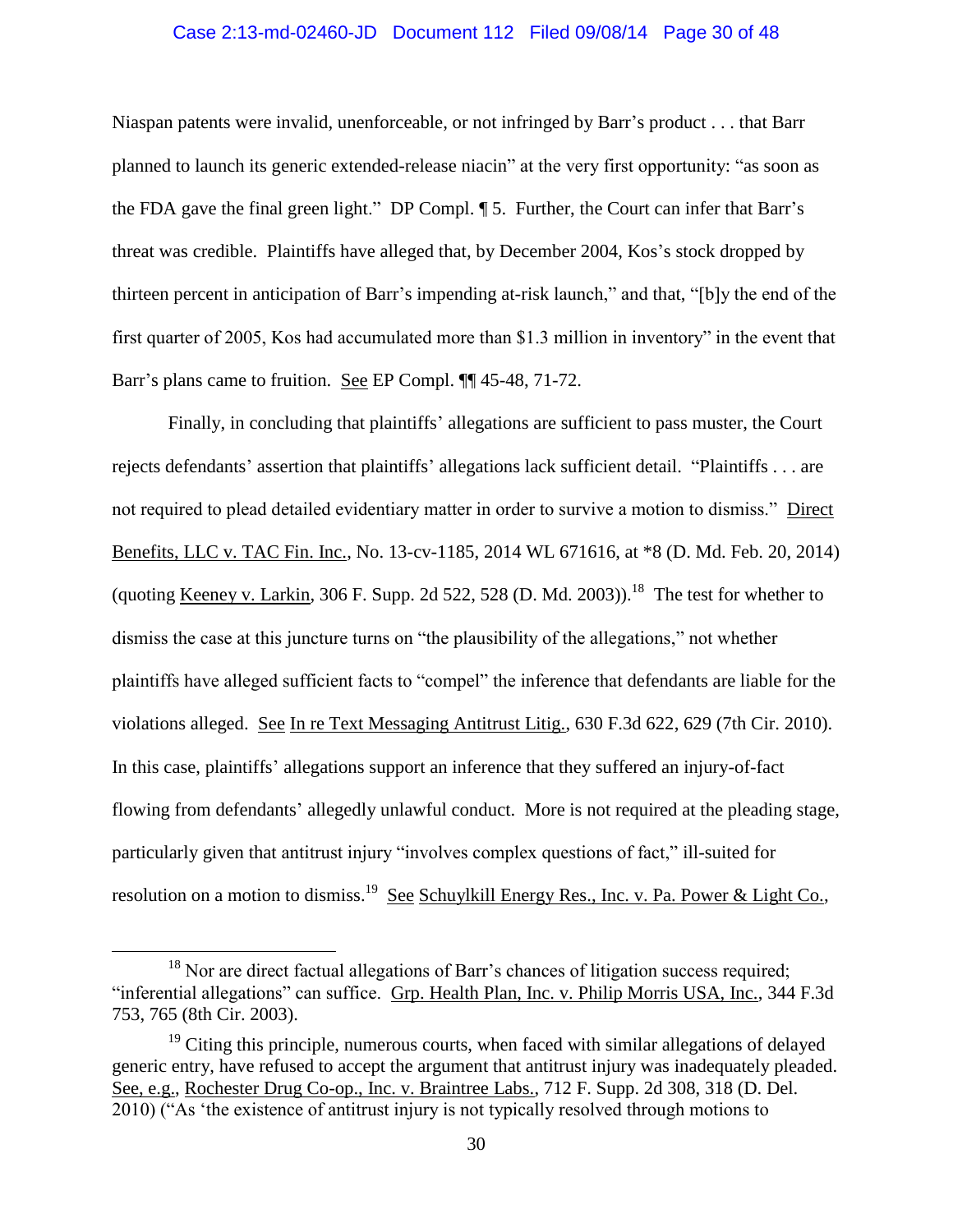113 F.3d 405, 417 (3d Cir. 1997); Brader v. Allegheny Gen. Hosp., 64 F.3d 869, 876 (3d Cir. 1995). Accordingly, the Court will not dismiss plaintiffs' Complaints on this ground.

# **V. ANALYSIS OF STATE-LAW CLAIMS**

The end-payor plaintiffs collectively assert claims under the antitrust statutes of twentyone states and the District of Columbia and the consumer-protection statutes of sixteen states and the District of Columbia. The end-payor plaintiffs also bring common-law claims for unjust enrichment under the laws of forty-eight states, the District of Columbia, and unspecified U.S. territories. Defendants move to dismiss certain of these claims on the grounds that plaintiffs lack standing and/or that plaintiffs have failed to allege facts demonstrating a plausible right to relief.

### **A. Constitutional Standing**

 $\overline{a}$ 

As the standing requirement is derived from Article III, it is a threshold inquiry in every case, one for which "[t]he party invoking federal jurisdiction bears the burden of [proof]." Lujan v. Defenders of Wildlife, 504 U.S. 555, 561 (1992). Although the parties in this case agree that the named end-payor plaintiffs must have standing to assert their claims on behalf of the putative class, they disagree as to the constitutional requirements of standing in the context of a putative class action. According to defendants, the end-payor plaintiffs "lack Article III standing to assert any claims under the laws of states in which none of them every paid any portion of the price of a Niaspan prescription." Mot. to Dismiss at 31. In contrast, the end-payor plaintiffs assert that they have "standing to pursue claims in those states in which the[ named plaintiffs] did not make

dismiss,' the court declines to analyze any further disputes with respect to causation and injury on this motion." (quoting Schuylkill Energy Res., Inc. v. Pa. Power & Light Co., 113 F.3d 405, 417 (3d Cir. 1997))); see also, e.g., In re Flonase Antitrust Litig., 798 F. Supp. 2d 619, 627 (E.D. Pa. 2011); In re Neurontin Antitrust Litig., MDL No. 1479, 2009 WL 2751029, at \*12 (D.N.J. Aug. 28, 2009); In re Gabapentin Patent Litig., 649 F. Supp. 2d 340, 355 (D.N.J. 2009); Abraxis Bioscience, Inc. v. Navinta LLC, No. 07-cv-1251, 2008 WL 2967034, at \*6 (D.N.J. July 31, 2008); Biovail Corp. Int'l v. Hoechst Aktiengesellschaft, 49 F. Supp. 2d 750, 771 (D.N.J. 1999).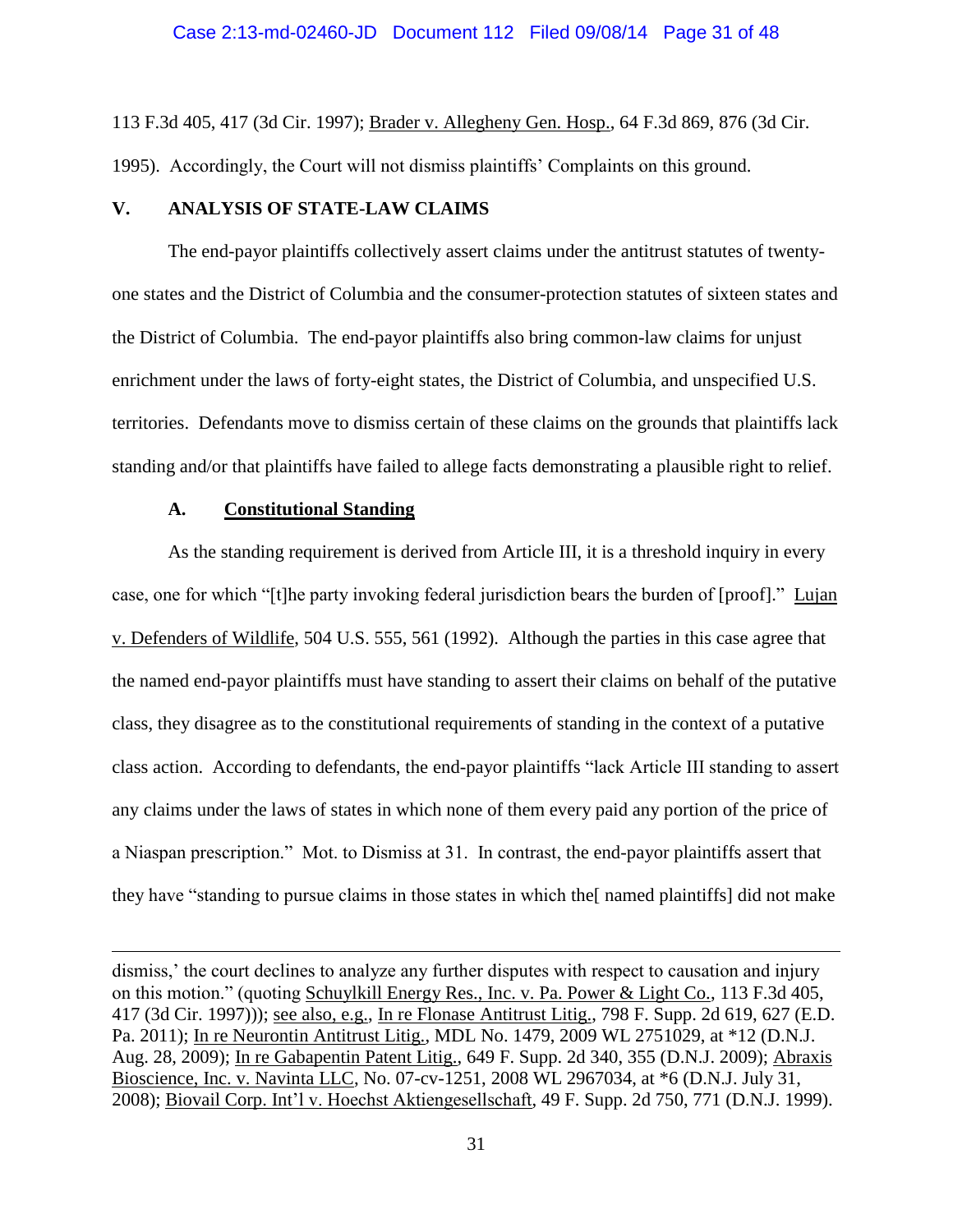#### Case 2:13-md-02460-JD Document 112 Filed 09/08/14 Page 32 of 48

purchases," as long as they, inter alia, "purchased and/or reimbursed their members' claims in at least one state." Resp. in Opp'n to Mot. to Dismiss at 34-35.

To establish Article III standing, the named plaintiffs in a putative class action "must allege and show that they personally have been injured." Klein v. Gen. Nutrition Cos., 186 F.3d 338, 345 (3d Cir. 1999) (quoting Lewis v. Casey, 518 U.S. 343, 357 (1996)). In performing this inquiry "each claim must be analyzed separately, and a claim cannot be asserted on behalf of a class unless at least one plaintiff has suffered the injury that gives rise to that claim." In re Wellbutrin XL Antitrust Litig., 260 F.R.D. 143, 152 (E.D. Pa. 2009) (quoting Griffin v. Dugger, 823 F.2d 1475, 1483 (11th Cir. 1987)). It is not sufficient that the "injury has been suffered by other, unidentified members of the class to which they belong and which they purport to represent." Klein, 186 F.3d at 345 (quoting Lewis, 518 U.S. at 357). "[I]f none of the named plaintiffs purporting to represent a class establishes the requisite of a case or controversy with the defendants, none may seek relief on behalf of himself or any other member of the class." O'Shea v. Littleton, 414 U.S. 488, 494 (1974).

Because standing must be resolved on a claim-by-claim basis, the Court agrees with defendants that the "named plaintiffs lack standing to assert claims under the laws of the states in which they do not reside or in which they suffered no injury."<sup>20</sup> In re Packaged Ice Antitrust

 $20$  To the extent that plaintiffs are arguing that the Court should defer ruling on the issue of standing until class certification, the Court declines to do so. As numerous courts have commented, deferring this standing determination would "allow named plaintiffs in a proposed class action, with no injuries in relation to the laws of certain states referenced in their complaint, to embark on lengthy class discovery with respect to injuries in potentially every state in the Union." In re Magnesium Oxide Antitrust Litig., No. 10-cv-5943, 2011 WL 5008090, at \*8 (D.N.J. Oct. 20, 2011) (quoting In re Wellbutrin XL Antitrust Litig., 260 F.R.D. 143, 154-56 (E.D. Pa. 2009)); In re Ductile Iron Pipe Fittings (DIPF) Indirect Purchaser Antitrust Litig., No. 12-cv-169, 2013 WL 5503308, at \*12 (D.N.J. Oct. 2, 2013) (same); In re HSBC Bank, USA, N.A., Debit Card Overdraft Fee Litig., No. 13-md-2451, 2014 WL 868827, at \*13 (E.D.N.Y. Mar. 5, 2014) (same), on reconsideration, No. 13-md-2451, 2014 WL 1598017 (E.D.N.Y. Apr.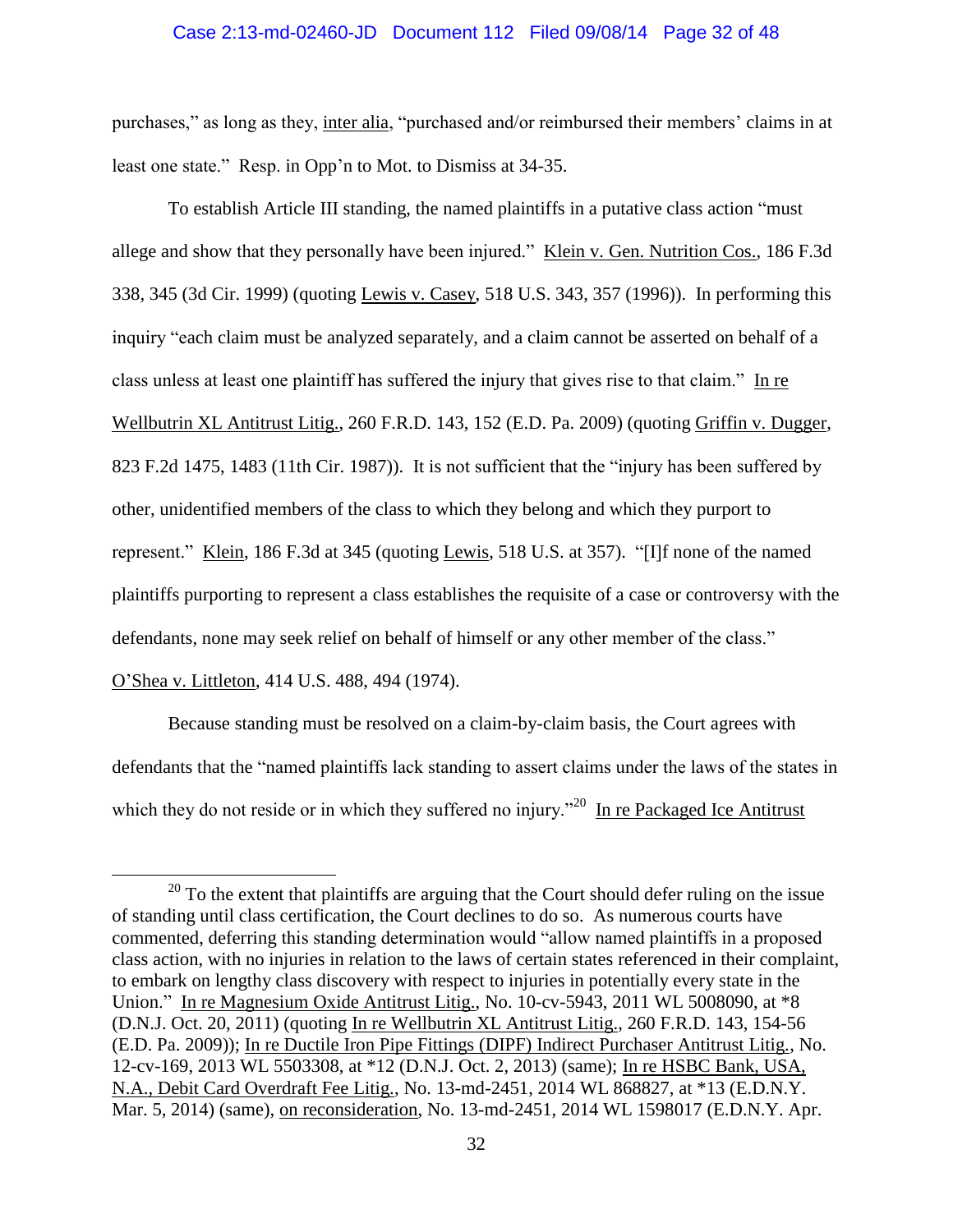### Case 2:13-md-02460-JD Document 112 Filed 09/08/14 Page 33 of 48

Litig., No. 08-md-01952, 2011 WL 891160, at \*11 (E.D. Mich. Mar. 11, 2011). The alleged injury in this case is paying too much for Niaspan; thus, the named plaintiffs may bring suit only under the laws of states in which they reside or in which they either purchased or made reimbursements for Niaspan. See, e.g., In re Flonase Antitrust Litig., 692 F. Supp. 2d 524, 533 (E.D. Pa. 2010) ("Case law supports the position that Plaintiffs have suffered injury and have standing in states where they purchased a drug or reimbursed their members for purchases of a drug."); Sheet Metal Workers Local 441 Health & Welfare Plan v. Glaxosmithkline, PLC, 263 F.R.D. 205, 210 (E.D. Pa. 2009); In re Wellbutrin XL, 260 F.R.D. at 155-56; In re Terazosin Hydrochloride Antitrust Litig., 160 F. Supp. 2d 1365, 1370-71 (S.D. Fla. 2001).

The end-payor plaintiffs have not alleged that any one named plaintiff either resides in or made purchases and/or reimbursements in Alaska, Arkansas, the District of Columbia, Hawaii, Idaho, Kansas, Louisiana, Montana, Nebraska, New Mexico, North Dakota, Oklahoma, South Dakota, Washington, or the unspecified U.S. territories. Accordingly, the end-payor plaintiffs' claims based on the laws of these states, the District of Columbia, and the unspecified U.S. territories are dismissed.

### **B. Claims Brought Under State Antitrust Statutes**

Next, defendants move to dismiss the end-payor plaintiffs' claims brought under the antitrust statutes of Oregon, Rhode Island, and Utah for lack of statutory standing. The Court addresses defendants' arguments in turn.

### 1. Oregon and Rhode Island

 $\overline{a}$ 

First, defendants move to dismiss the end-payor plaintiffs' Oregon and Rhode Island antitrust claims on the ground that both "jurisdictions mirror federal law in prohibiting antitrust

<sup>21, 2014);</sup> McGuire v. BMW of N. Am., LLC, No. 13-cv-7356, 2014 WL 2566132, at \*7 (D.N.J. June 6, 2014) (same).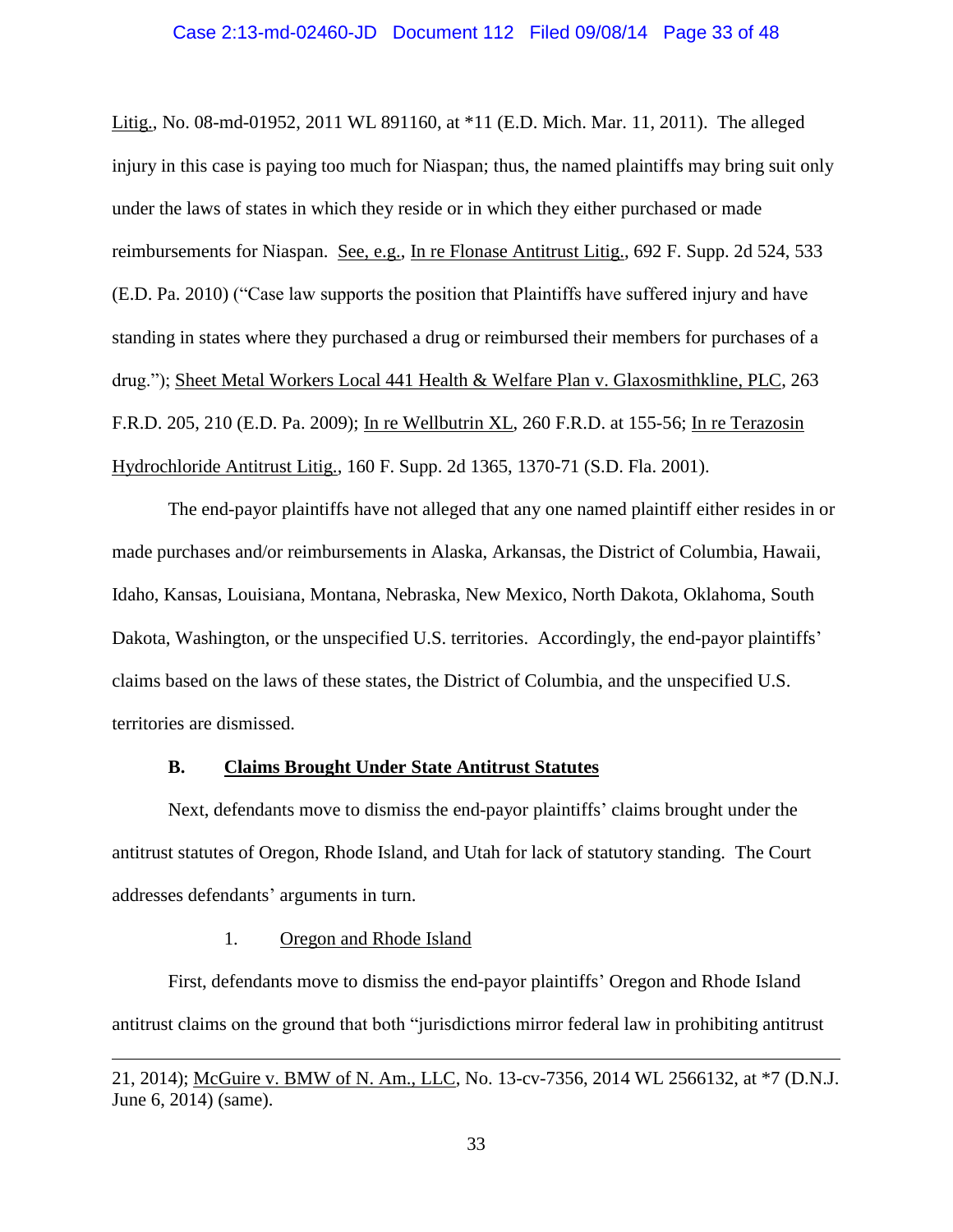#### Case 2:13-md-02460-JD Document 112 Filed 09/08/14 Page 34 of 48

claims by indirect purchasers."<sup>21</sup> Mot. to Dismiss at 32. In response, the end-payor plaintiffs assert that, while both Oregon and Rhode Island once barred antitrust claims brought by indirect purchasers, the Oregon and Rhode Island legislatures have since passed what are commonly known as "Illinois Brick repealer statutes," authorizing indirect purchasers to recover for violations of their respective state antitrust statutes.

The end-payor plaintiffs are correct in their assertions that the Oregon legislature passed an Illinois Brick repealer statute in 2010, see Or. Rev. Stat. § 646.770-780, and that the Rhode Island legislature did so in 2013, see R.I. Gen. Laws § 6-36-7(d). However, the repealer statutes of both states are presumed to apply only prospectively, absent evidence of legislative intent to the contrary. Hydro-Mfg., Inc. v. Kayser-Roth Corp., 640 A.2d 950, 954 (R.I. 1994) ("It is well established . . . that [Rhode Island] statutes and their amendments are presumed to apply prospectively."); Strizver v. Wilsey, 150 P.3d 10, 12 (Or. 2006) (noting that "substantive statutes" — those that "impair existing rights, create new obligations or impose additional duties with respect to past transactions" — are presumed to apply prospectively). The end-payor plaintiffs have cited no such evidence. Accordingly, the end-payor plaintiffs may not recover for any overcharges incurred before the Oregon and Rhode Island repealer statutes took effect.

2. Utah

 $\overline{a}$ 

Defendants argue that the end-payor plaintiffs' claims brought under the Utah Antitrust Act must be dismissed for failure to meet Utah's statutory citizenship or residency requirement. See Utah Code § 76-10-3109(1)(a) ("A person who is a citizen of this state or a resident of this

 $^{21}$  In Illinois Brick Co. v. Illinois, the Supreme Court held that indirect purchasers are precluded from recovery under Section Four of the Clayton Act, citing, inter alia: (1) the desire to avoid "injecting extremely complex issues into the case," (2) the need to prevent "diffusing the benefits of bringing a treble-damages action," and (3) the goal of reducing the "uncertainty of how . . . overcharge<sup>[s]</sup> w[ill] be apportioned among the various plaintiffs." 431 U.S. 720, 745 (1977).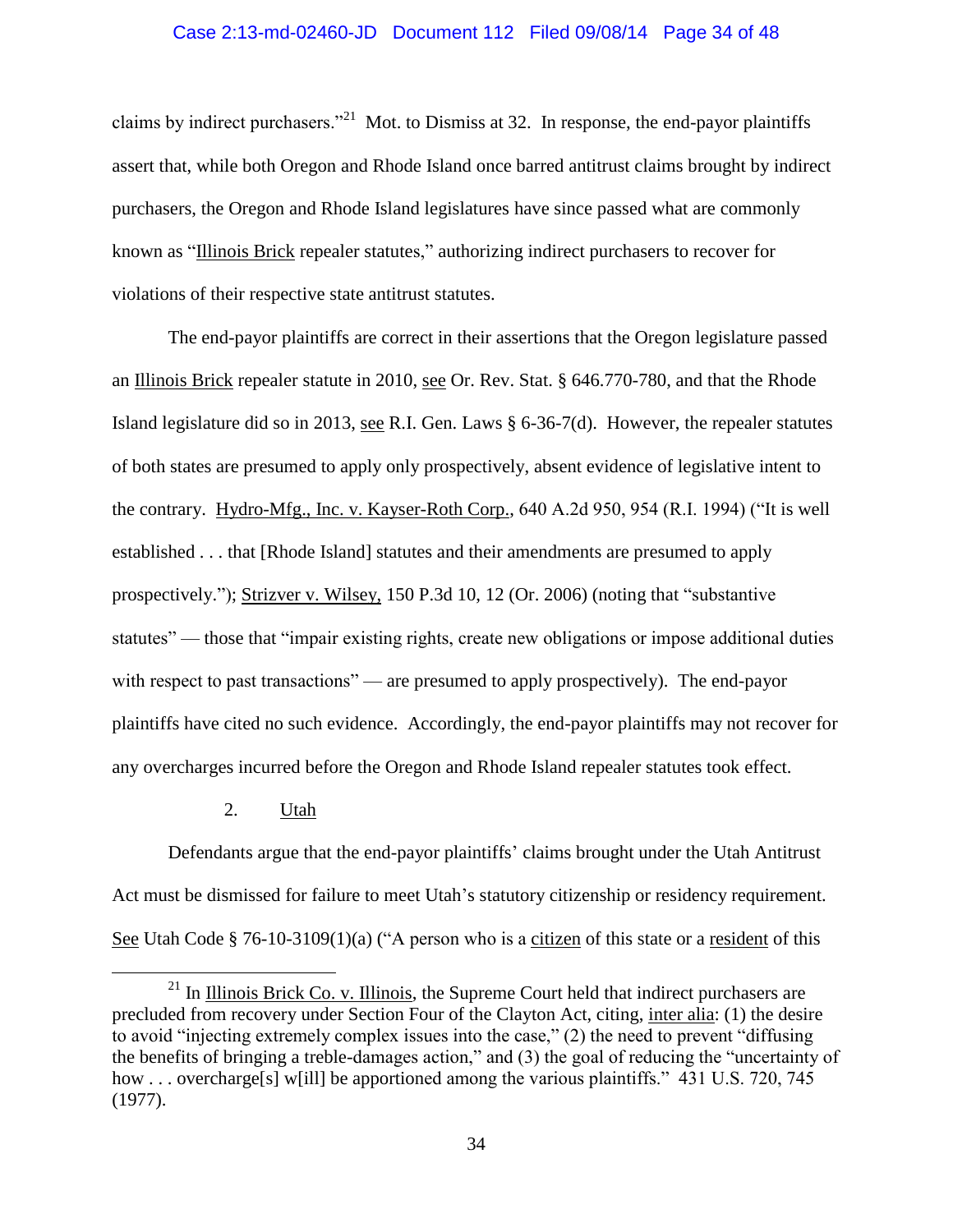### Case 2:13-md-02460-JD Document 112 Filed 09/08/14 Page 35 of 48

state and who is injured or is threatened with injured or is threatened with injury may bring an action for injunctive relief and damages . . . ." (emphasis added)). In response, the end-payor plaintiffs assert that the statutory provision in question only requires that a member of the putative class, rather than one of the named end-payor plaintiffs, be a resident or citizen of Utah.

Although there is a dearth of case law on this point, the Court agrees with the conclusion of the court in In re Magnesium Oxide Antitrust Litigation that Utah's citizen/residency requirement is one of statutory standing. 2011 WL 5008090, at \*8 n.10. Accordingly, at least one named plaintiff must be a citizen or resident of Utah in order to seek classwide relief under the Utah Antitrust Act. See Allen v. Hyland's Inc., No. 12-cv-01150, 2012 WL 1065578, at \*38 n.25 (D. Mass. Mar. 27, 2012) (noting that at least one named plaintiff must satisfy each requirement of statutory standing). Because no named plaintiff is a citizen and/or resident of Utah, the end-payor plaintiffs' Utah Antitrust Act claim is dismissed.

### **C. Claims Brought Under State Consumer-Protection Statutes**

Defendants move to dismiss the end-payor plaintiffs' claims brought under the consumerprotection statutes of Delaware, Minnesota, New Hampshire, Pennsylvania, Rhode Island, Tennessee, and Virginia.<sup>22</sup> The end-payor plaintiffs have agreed to withdraw their Tennessee and Delaware consumer-protection claims; thus, the Court dismisses these claims. The Court addresses defendants' arguments with respect to the remaining states in turn.

### 1. Minnesota, Pennsylvania, and Virginia

 $\overline{a}$ 

Defendants argue that the consumer-protection laws of Minnesota, see Minn. Stat. § 325F.69(1), Pennsylvania, see 73 P.S. Trade & Commerce § 201-2, -3, and Virginia, see Va.

 $22$  Defendants also move to dismiss the end-payor plaintiffs' claim brought under South Dakota's consumer-protection statute for failure to state a claim, however, as discussed supra, the Court already has concluded that the named end-payor plaintiffs do not have constitutional standing to bring any claims under South Dakota law.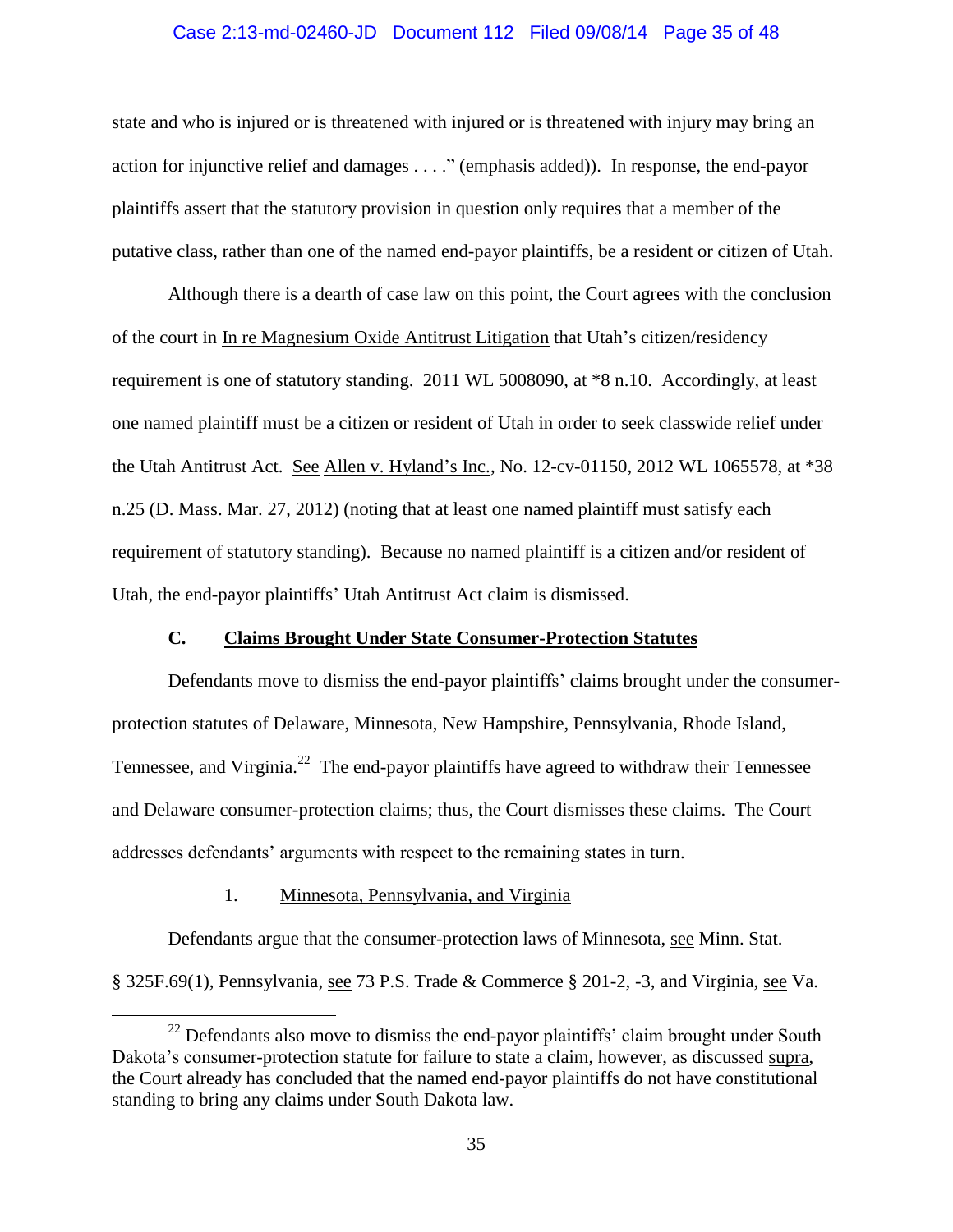### Case 2:13-md-02460-JD Document 112 Filed 09/08/14 Page 36 of 48

Code Ann. §§ 59.1-196 to -207, only apply to conduct that is deceptive or fraudulent, as opposed to merely anticompetitive. See, e.g., In re New Motor Vehicles Canadian Exp. Antitrust Litig., 350 F. Supp. 2d 160, 189-90 (D. Me. 2004) (Minnesota, Pennsylvania, Virginia); In re Polyurethane Foam Antitrust Litig., No. 10-md-2196, slip op. at 12 (N.D. Ohio July 19, 2011) (Pennsylvania). In response, the end-payor plaintiffs do not dispute that these three consumerprotection statutes contain such a requirement, but cite a handful of cases, which the end-payor plaintiffs assert evince the fact that their allegations are sufficient.

Although there are some cases involving allegations of delayed generic drug entry in which courts have sustained claims brought under these and similar consumer-protection statutes, these cases are factually distinguishable. Unlike in this case, those indirect-purchaser plaintiffs did allege deception and fraud as part of the alleged anticompetitive conspiracies, including the filing of sham-infringement lawsuits, see Sheet Metal Workers Local 441 Health  $\&$ Welfare Plan v. GlaxoSmithKline, PLC, 737 F. Supp. 2d 380, 413 (E.D. Pa. 2010), the filing of false-citizen petitions, see In re Flonase, 692 F. Supp. 2d at 536 n.8; In re DDAVP Indirect Purchaser Antitrust Litig., 903 F. Supp. 2d 198, 221 (S.D.N.Y. 2012), and the securing of patents by fraud, see Abbott Labs. v. Teva Pharm. USA, Inc., 432 F. Supp. 2d 408, 434 (D. Del. 2006). There are no such allegations of deceit in this case. Accordingly, the end-payor plaintiffs' Minnesota, Pennsylvania, and Virginia consumer-protection claims are dismissed.

#### 2. New Hampshire

Defendants argue that the Court must dismiss the end-payor plaintiffs' claims brought under the New Hampshire Consumer Protection Act (NHCPA) because the end-payor plaintiffs have not alleged that unfair and/or deceptive conduct occurred within New Hampshire, as the statute requires. See N.H. Rev. Stat. Ann. § 358-A:2 (rendering it "unlawful for any person to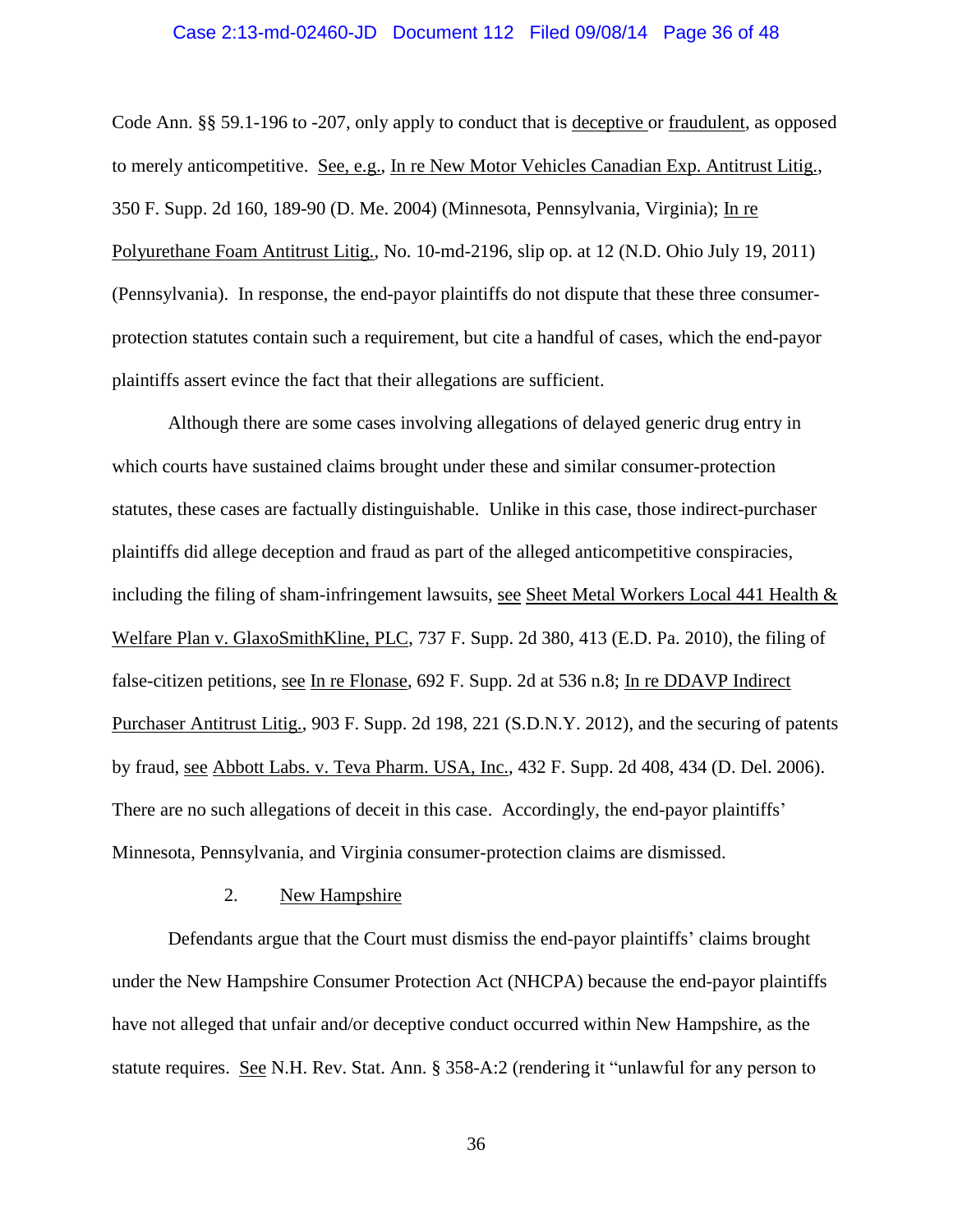### Case 2:13-md-02460-JD Document 112 Filed 09/08/14 Page 37 of 48

use any unfair method of competition or any unfair or deceptive act or practice in the conduct of any trade or commerce within th[e] state" (emphasis added)). In response, the end-payor plaintiffs contend that they have satisfied this pleading requirement by alleging that consumers purchased Niaspan — and, thus, incurred overcharges — within the state.

"[C]ourts interpreting New Hampshire's consumer protection law disagree as to whether a nationwide scheme in which plaintiffs play a higher price in the state is sufficient to satisfy the statute's requirements." In re Ductile Iron Pipe Fittings (DIPF) Indirect Purchaser Antitrust Litig., No. 12-cv-169, 2013 WL 5503308, at \*22 (D.N.J. Oct. 2, 2013). Compare In re Chocolate Confectionary Antitrust Litig., 749 F. Supp. 2d 224, 234-35 (M.D. Pa. 2010) (rejecting the defendants' argument that the indirect-purchaser plaintiffs had not alleged that a violation of the NHCPA occurred "within th[e] state"), with In re Refrigerant Compressors II, No. 09-cv-2042, 2013 WL 1431756, at \*17-18 (E.D. Mich. Apr. 9, 2013) (dismissing the indirect-purchaser plaintiffs' claims because the alleged conduct did not occur within the state).

Although the case law is admittedly mixed, the Court concludes that a broad construction of the statute is consistent with the New Hampshire legislature's intent that "the CPA . . . be construed broadly." LaChance v. U.S. Smokeless Tobacco Co., 931 A.2d 571, 579 (N.H. 2007). Moreover, the statute "defines '[t]rade' and 'commerce' to 'include any trade or commerce directly or indirectly affecting the people of this state." Id. at 96 (quoting N.H. Rev. Stat. § 358- A:1, :2); <u>see also id.</u> (concluding that indirect purchasers had stated a claim because they alleged "conduct which was part of trade or commerce that had direct or indirect effects on the people of th[e] state"); Ciardi v. F. Hoffman-La Roche, Ltd., 762 N.E.2d 303, 308 (N.H. 2002) (emphasizing that the statute "allows any person who has been injured by trade or commerce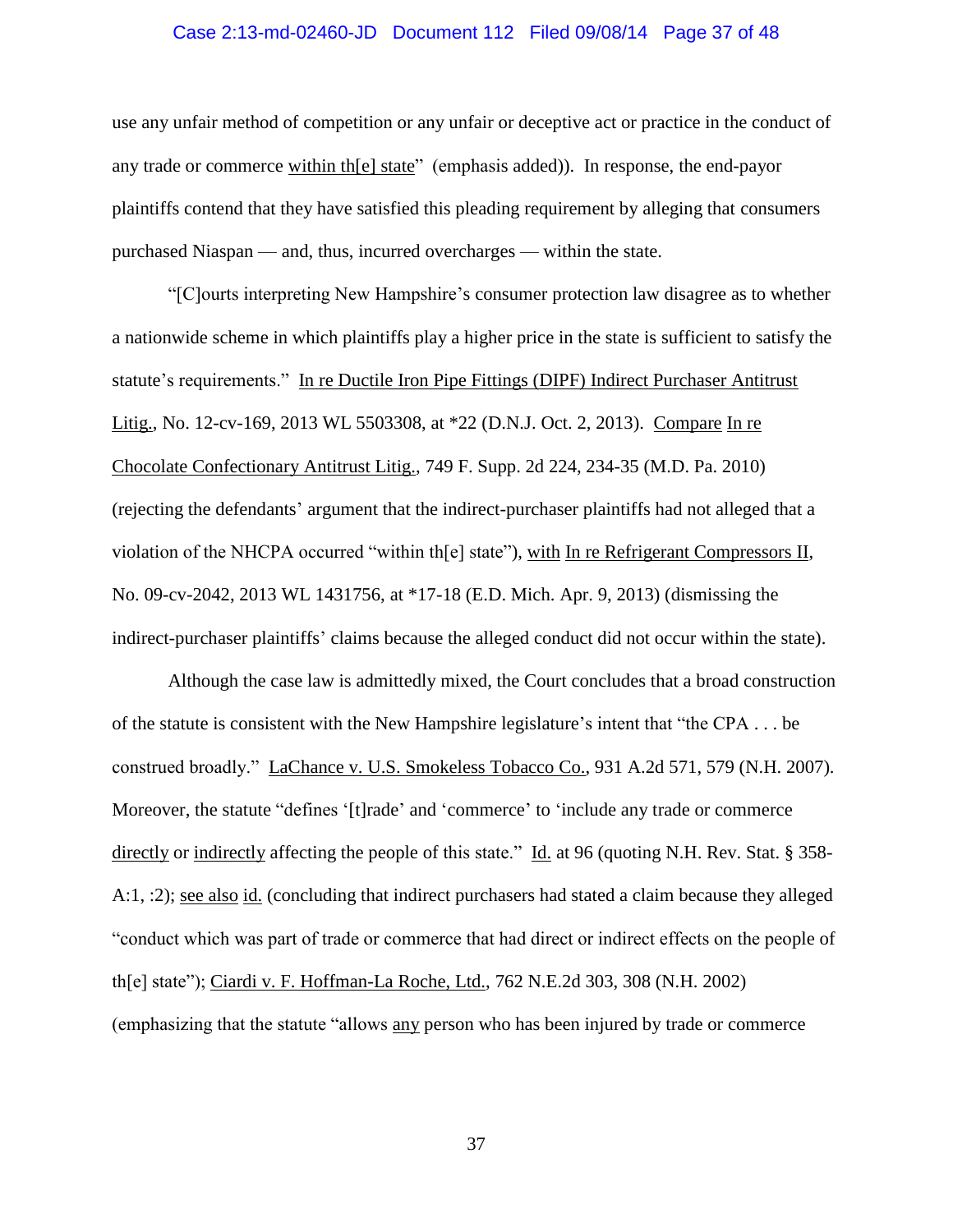#### Case 2:13-md-02460-JD Document 112 Filed 09/08/14 Page 38 of 48

indirectly affecting the people of th[e] Commonwealth [of New Hampshire] to bring a cause of action").

Finally, other courts have refused to dismiss allegations similar to those at issue in this case. See In re Chocolate Confectionary Antitrust Litig., 749 F. Supp. 2d 224, 235 (M.D. Pa. 2010) (holding that a defendant's injection of price-fixed chocolates into the New Hampshire market satisfied this statutory requirement); In re DDAVP, 903 F. Supp. 2d at 231 (refusing to dismiss the plaintiffs' claim because "New Hampshire commerce and citizens of the state were affected by [the] [d]efendants' allegedly deceptive conduct"). Given that the statute is broadly worded, and in the absence of detailed briefing on this issue, the Court finds this line of cases persuasive on the record before it. The Court therefore denies defendants' Motion to Dismiss the end-payor plaintiffs' NHCPA claim.

# 3. Rhode Island

 $\overline{a}$ 

The final consumer-protection claim that defendants move to dismiss is the end-payor plaintiffs' claim brought under Rhode Island's Deceptive Trade Practices Act (DTPA). Defendants assert that this "law [1] does not cover the challenged conduct and [2] does not create a claim for any business entity plaintiffs."<sup>23</sup> Reply in Supp. of Mot. to Dismiss at 25. In response, the end-payor plaintiffs maintain that their allegations meet the statutory requirements.

With respect to defendants' first argument — that the statute does not cover the type of anticompetitive conduct alleged in this case — numerous courts have sided with the end-payor

<sup>&</sup>lt;sup>23</sup> In defendants' opening brief, they also cite a case for the proposition that Rhode Island's Deceptive Trade Practices Act "does not apply to 'all those activities and businesses which are subject to monitoring by state or federal regulatory bodies or officers.'" Mot. to Dismiss at 33 n.21 (quoting State v. Piedmont Funding Corp., 382 A.2d 819, 822 (R.I. 1978)). However, after the end-payor plaintiffs asserted in response that "private prescription pharmaceutical pricing is not regulated by any government entity," Opp'n to Mot. to Dismiss at 37, defendants did not address the issue in their Reply. The Court declines to rule on this issue in view of that limited briefing.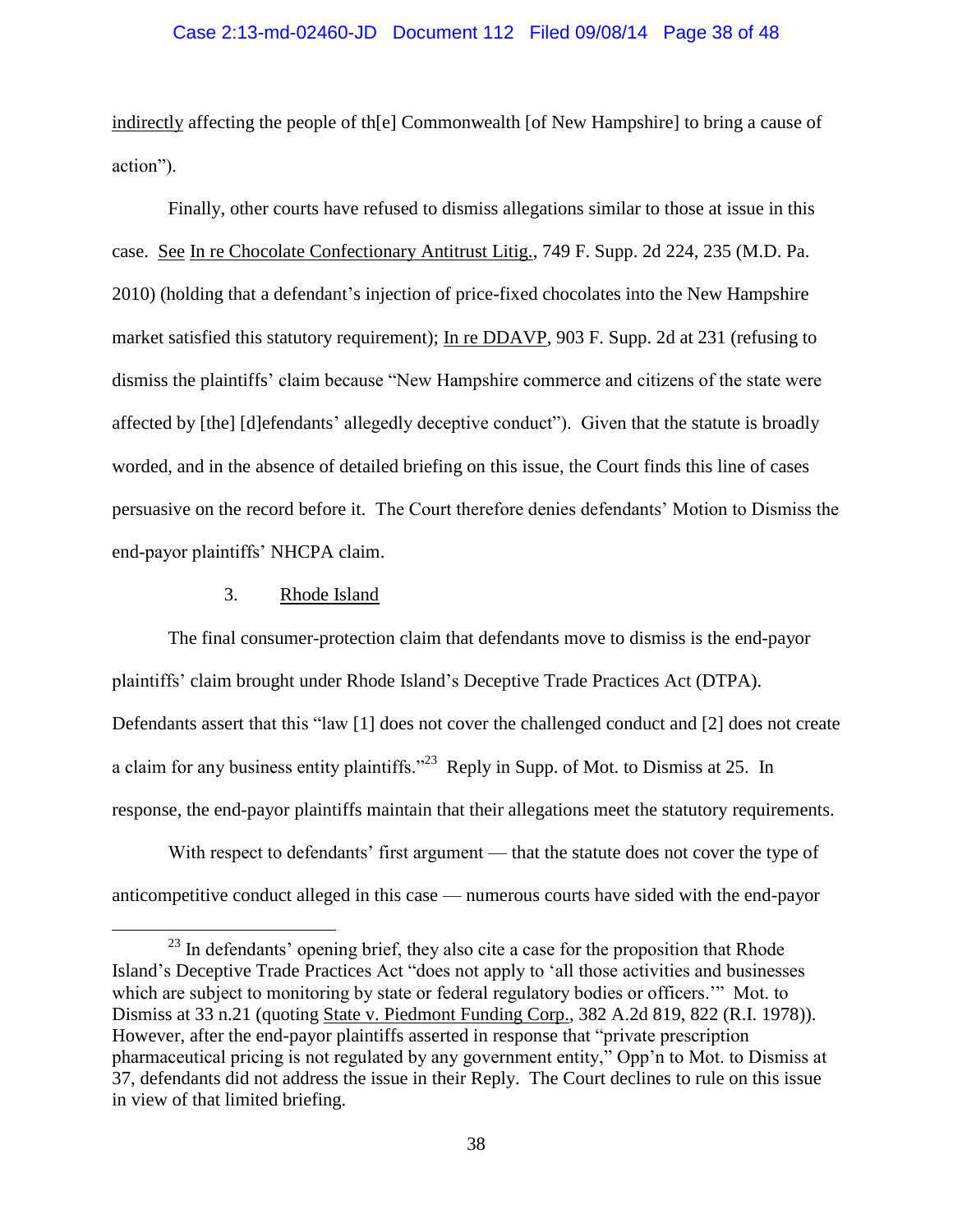plaintiffs' position. See, e.g., In re Auto. Parts Antitrust Litig., No. 12-md-02311, 2014 WL 2993742, at \*26 (E.D. Mich. July 3, 2014) ("The Court considered the viability of this claim in the wire harness cases and concluded that the [DTPA] protects consumers from price-fixing claims."); In re TFT-LCD (Flat Panel) Antitrust Litig., 586 F. Supp. 2d 1109, 1129 (N.D. Cal. 2008) ("find[ing] [the] plaintiffs' allegations sufficient to state a claim under the Rhode Island [consumer-protection] statute"); In re Aftermarket Filters Antitrust Litig., No. 08-cv-4883, 2010 WL 1416259, at \*1 (N.D. Ill. Apr. 1, 2010) ("[A] legations of a price fixing conspiracy have been held to be sufficient to state a claim under the Rhode Island Unfair Trade Practice and Consumer Protection Act . . . ."); In re Chocolate Confectionary Antitrust Litig., 602 F. Supp. 2d 538, 586 (M.D. Pa. 2009) ("[C]onsumers subject to collusive pricing possess a cognizable claim under the [DTPA]."). The Court finds the reasoning of these courts persuasive and denies defendants' Motion to Dismiss the end-payor plaintiffs' DTPA claim on this ground.

Defendants did not raise their second ground for dismissal — that the DTPA does not create a claim for any business-entity plaintiffs — until they filed their Reply. Thus, the endpayor plaintiffs have not had an opportunity to respond. The Court declines to rule on this issue under these circumstances<sup>24</sup> and denies defendants' Motion to Dismiss the end-payor plaintiffs' DTPA claim on this ground.

# **D. Unjust Enrichment Claims**

 $\overline{a}$ 

Defendants lastly move to dismiss the end-payor plaintiffs' claims for unjust enrichment brought under the laws of the following states: Alabama, California, Colorado, Connecticut,

 $24$  The Court notes that there is authority for the proposition that an issue raised for the first time in a reply is deemed to be waived. See, e.g., United States v. Martin, 454 F. Supp. 2d 278, 281 n.3 (E.D. Pa. 2006) ("A reply brief is intended only to provide an opportunity to respond to the arguments raised in the response brief; it is not intended as a forum to raise new issues."); Bishop v. Sam's East, Inc., No. 08-cv-4550, 2009 WL 1795316, at \*5 (E.D. Pa. June 23, 2009) (ruling that an issue raised for first time in a reply brief "is waived").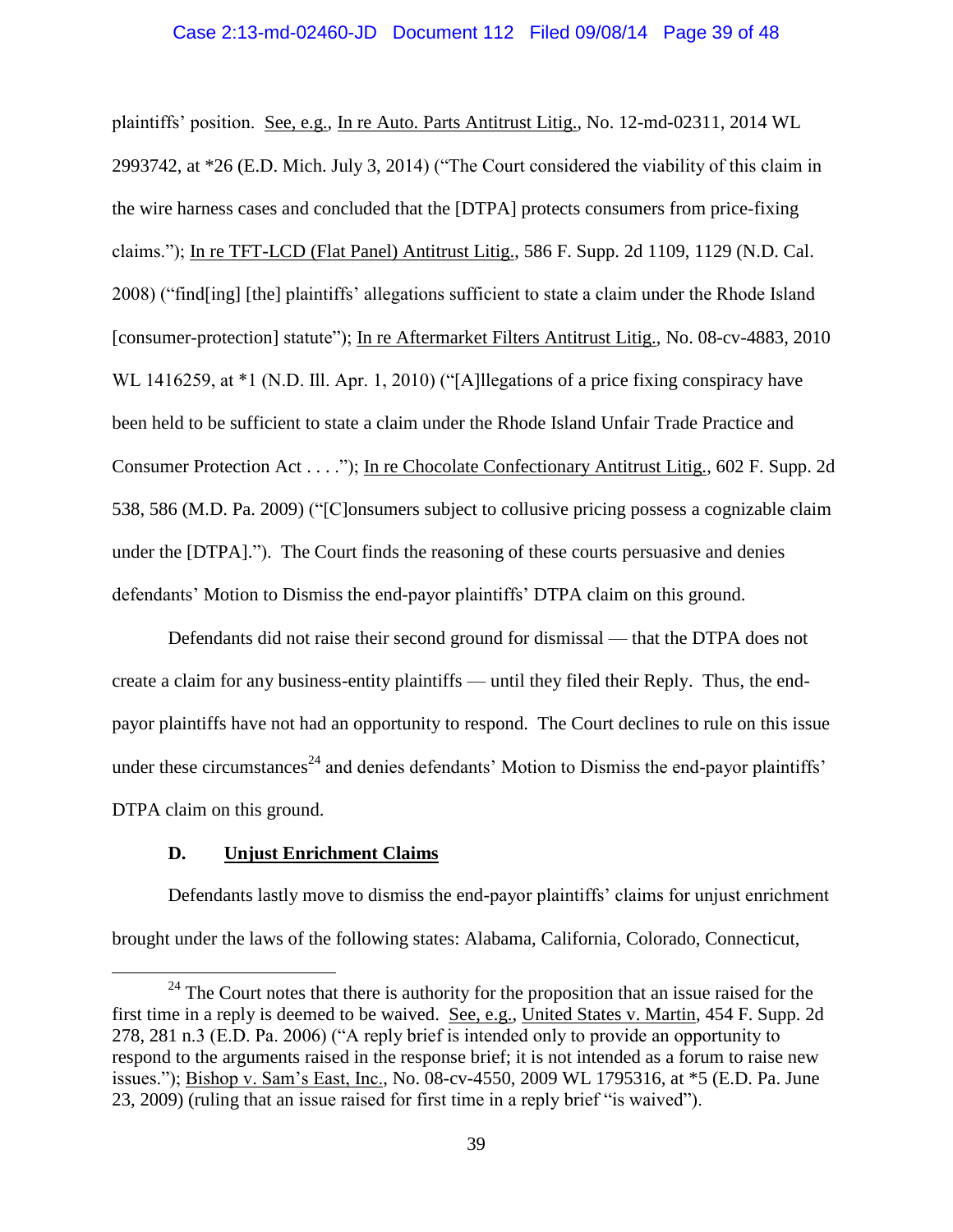# Case 2:13-md-02460-JD Document 112 Filed 09/08/14 Page 40 of 48

Delaware, Florida, Georgia, Illinois, Kentucky, Maryland, New Hampshire, Oregon, Pennsylvania, Rhode Island, South Carolina, Texas, and Virginia.<sup>25</sup> The Court addresses defendants' arguments in turn.

> 1. States Barring Statutory Recovery for Indirect Purchasers (Colorado, Connecticut, Delaware, Georgia, Illinois, Kentucky, Maryland, Oregon, Pennsylvania, Rhode Island, South Carolina, Texas, Virginia)

First, defendants argue that plaintiffs' unjust-enrichment claims should be dismissed if allowing such a claim to proceed would constitute an "end-run" around state antitrust law. Despite a handful of contrary case law cited by the end-payor plaintiffs, the vast majority of courts have held that indirect purchasers may not bring state claims for unjust enrichment if they otherwise would be barred from bringing a claim under that state's antitrust and consumerprotection statutes, absent a showing that the common law of the state in question expressly allows for such recovery. In re Terazosin, 160 F. Supp. 2d at 1380 ("State legislatures and courts that adopted the Illinois Brick rule against indirect purchaser antitrust suits did not allow 'an end run around the policies allowing only direct purchasers to recover'" (quoting Abbott Labs., Inc. (Ross Labs. Div.) v. Segura, 907 S.W.2d 503, 506 (Tex. 1995))); In re Flonase, 692 F. Supp. 2d at 542; In re K-Dur Antitrust Litig., No. 01-cv-1652, 2008 WL 2660780, at \*5 (D.N.J. Feb. 28, 2008); In re New Motor Vehicles, 350 F. Supp. 2d at 209-212; In re Microsoft Corp. Antitrust Litig., 241 F. Supp. 2d 5563, 565 (D. Md. 2003); In re TFT-LCD (Flat Panel) Antitrust Litig., 599 F. Supp. 2d 1179, 1192 (N.D. Cal. 2009).

<sup>&</sup>lt;sup>25</sup> Defendants also move to dismiss the end-payor plaintiffs' Alaska, Arkansas, Idaho, Louisiana, Montana, North Dakota, Oklahoma, and Washington unjust-enrichment claims for failure to state a claim, however, as discussed supra, the Court already has concluded that the named end-payor plaintiffs do not have constitutional standing to bring any claims under laws of these states.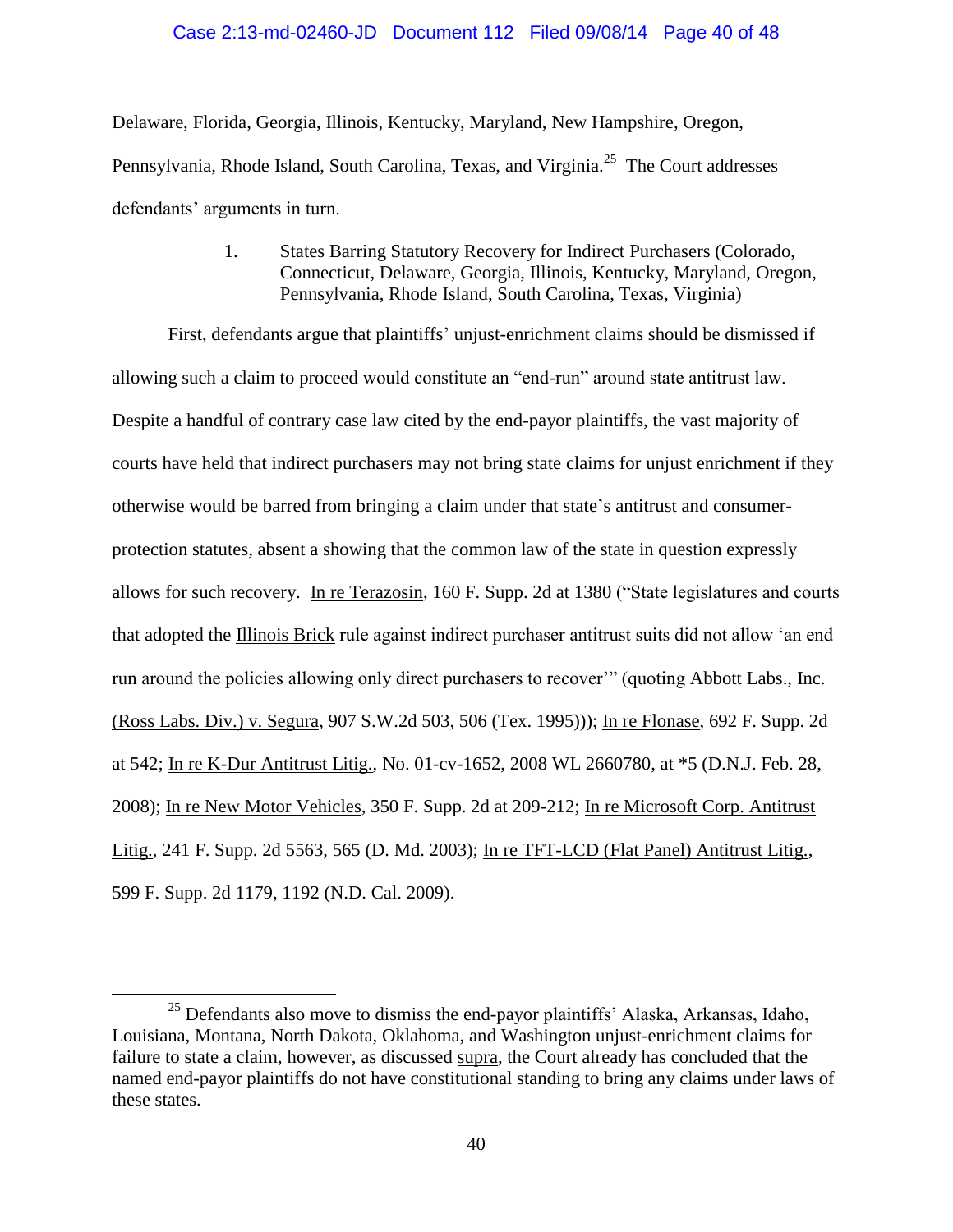#### Case 2:13-md-02460-JD Document 112 Filed 09/08/14 Page 41 of 48

This Court joins this majority of courts in concluding that "allowing . . . unjust enrichment claims in those states that explicitly disallow indirect purchasers from pursuing antitrust [and] consumer-protection claims . . . would result in circumvention of the policies expressed by state legislatures through limitations inherent in those laws." Sheet Metal Workers, 737 F. Supp. 2d at 425. Thus, the Court dismisses the end-payor plaintiffs' unjust-enrichment claims brought under the laws of any state in which indirect purchasers may not bring an antitrust or a consumer-protection claim, absent authority that courts of that state would likely allow such a common-law claim to proceed. That said, among the states that currently allow indirect purchasers to bring statutory antitrust claims, some only allow indirect purchasers to do so pursuant to recently-enacted Illinois Brick repealer statutes. The parties have not briefed the issue of whether, in those states which have recently enacted Illinois Brick repealer statutes, the end-payor plaintiffs may recover damages for overcharges incurred prior to the adoption of the repealer statutes through their assertion of unjust-enrichment claims. Because this issue has not been briefed, the Court declines to rule on it.

The end-payor plaintiffs cite no authority for the proposition that indirect purchasers may bring an antitrust or consumer-protection claim under the laws of Colorado, Delaware, Georgia, Kentucky, Pennsylvania, South Carolina, Texas, or Virginia, or for the proposition that these states allow indirect purchasers to recover for an antitrust violation by way of an autonomous unjust-enrichment claim.<sup>26</sup> Accordingly, the Court dismisses the unjust-enrichment claims

<sup>&</sup>lt;sup>26</sup> With respect to these eight states, plaintiffs only cite two cases both of which are inapposite. In In re K-Dur Antitrust Litigation, 338 F. Supp. 2d 517 (D.N.J. 2004), Judge Joseph Greenaway did not consider the end-run argument. Likewise, plaintiffs' citation to In re G-Fees Antitrust Litigation, 584 F. Supp. 2d 26 (D.D.C. 2008), is unavailing. That district-court case, which is not binding on this Court, is an outlier decision in which the court held "that a state's adherence to the rule of Illinois Brick . . . [does not necessarily] dispossess[] [a purchaser] of his right to pursue a common law equitable remedy." Id. at 46. The Court already has expressly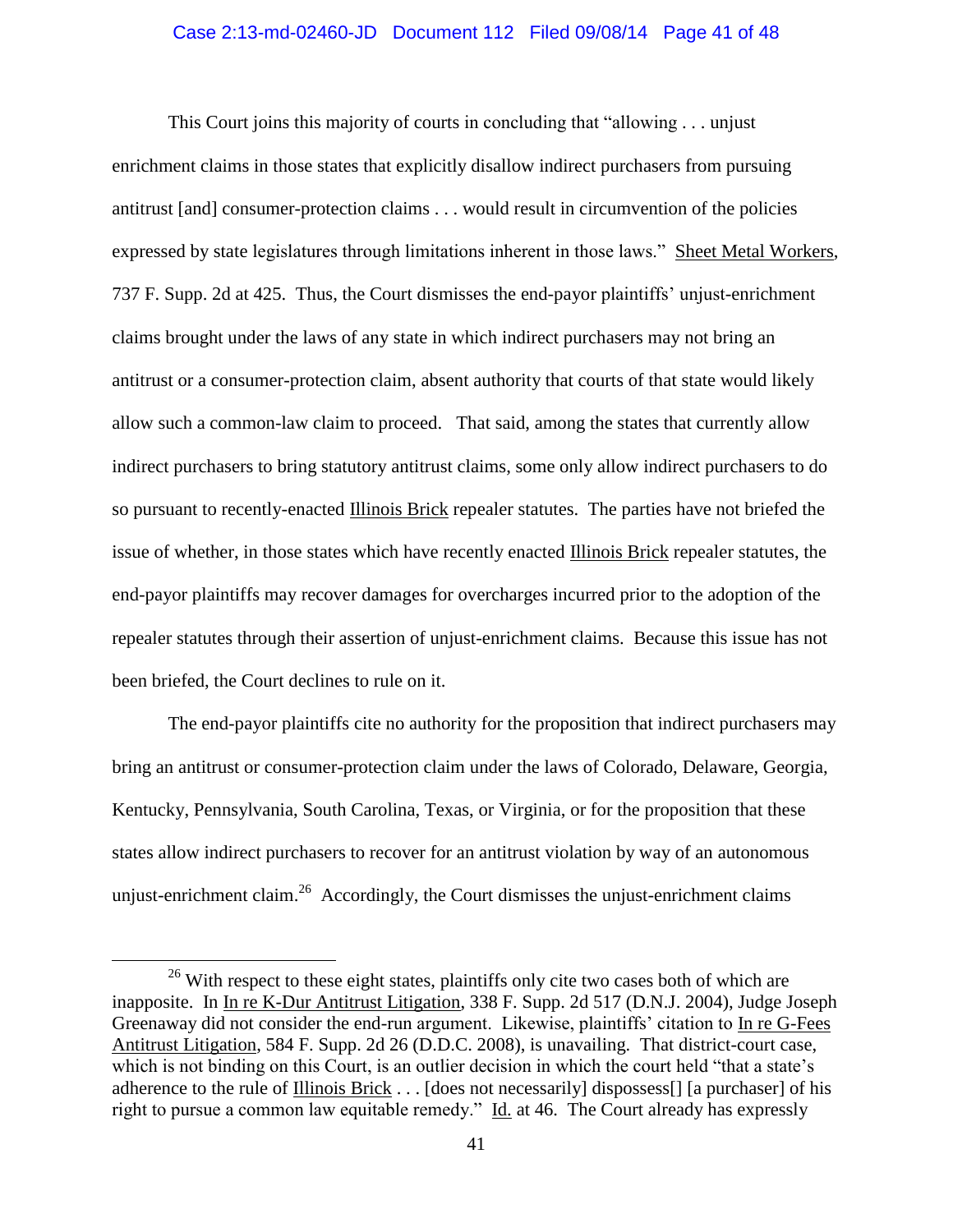#### Case 2:13-md-02460-JD Document 112 Filed 09/08/14 Page 42 of 48

brought under the laws of these eight states. However, because the end-payor plaintiffs cite specific case law in support of their Connecticut, Illinois, Maryland, Oregon, and Rhode Island unjust-enrichment claims, the Court will conduct a more detailed analysis of these five claims in turn.

# a) Connecticut

Defendants argue that the end-payor plaintiffs' unjust-enrichment claim brought under Connecticut common law should be dismissed because indirect purchasers cannot seek recovery under either the Connecticut Antitrust Act or the Connecticut Unfair Trade Practices Act (CUPTA). The Court agrees. In Vacco v. Microsoft Corp., the Supreme Court of Connecticut held that indirect purchasers could not bring suit under either statute, citing "the same concerns that the [C]ourt in Illinois Brick identified in declining to allow indirect purchasers to recover damages under § 4 of the Clayton Act." 793 A.2d 1048, 1067 (Md. 2002). Because the same policies ostensibly apply to a common-law claim for unjust enrichment, allowing an unjustenrichment claim to proceed would subvert legislative intent. See, e.g., In re Terazosin, 160 F. Supp. 2d at 1380 (noting that "[t]he end payors' unjust enrichment claim raise[d] identical concerns" to those expressly by the Supreme Court in Illinois Brick).

The end-payor plaintiffs' citation to FTC v. Mylan, 99 F. Supp. 2d 1, 5-6 (D.D.C. 1999) does not alter the Court's analysis. In Mylan, a federal district court ruled that, because the Connecticut legislature authorized the State of Connecticut to "seek injunctive relief [on behalf of indirect purchasers] for violations of [CUPTA]," allowing the State to bring a state-law claim for restitution would not be inconsistent with legislative policy. Id. at 5-6. In this case, however,

rejected that position, as discussed supra.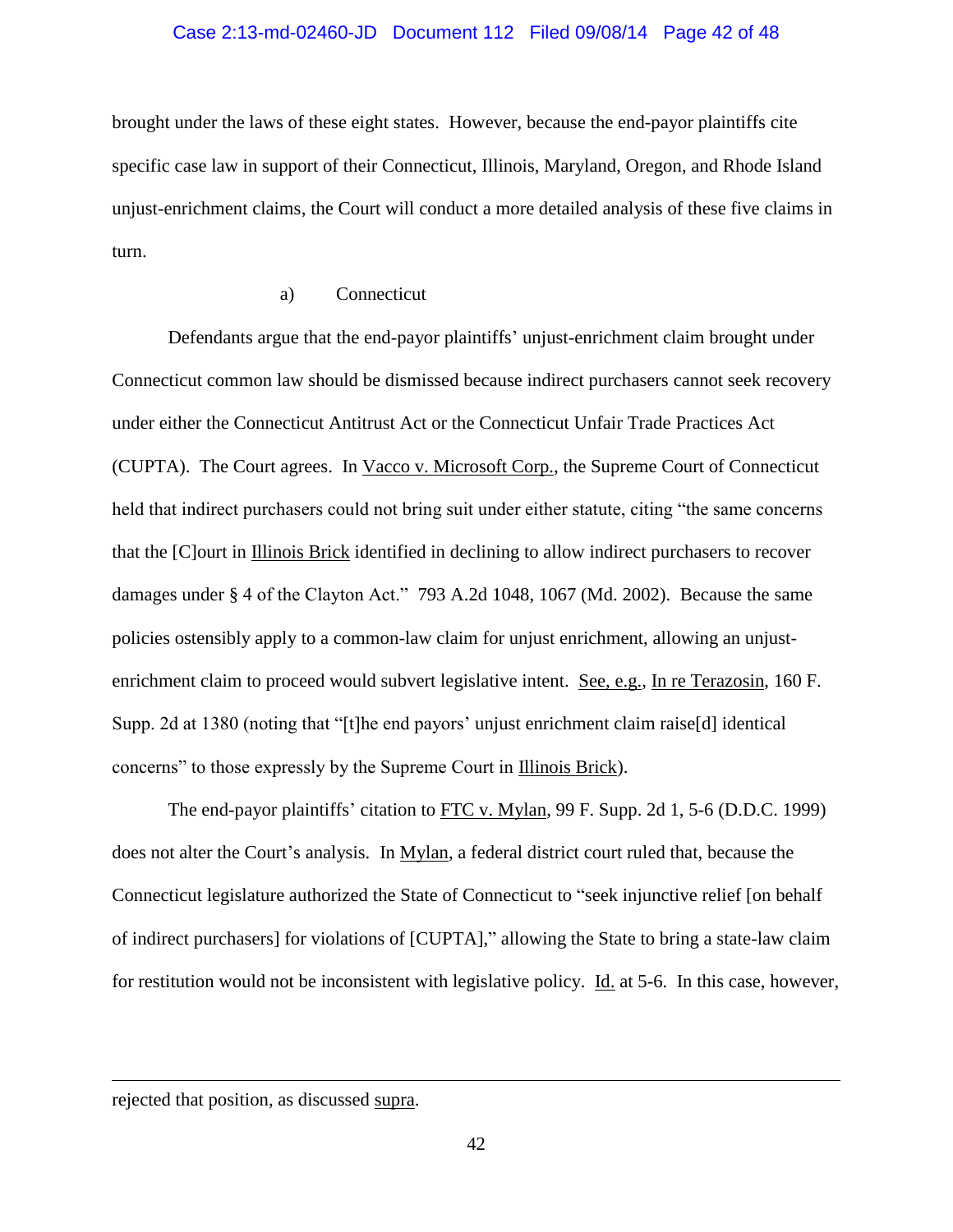#### Case 2:13-md-02460-JD Document 112 Filed 09/08/14 Page 43 of 48

it is private plaintiffs, not the State of Connecticut, that have brought suit. Accordingly, the endpayor plaintiffs' Connecticut unjust-enrichment claim is dismissed.

### b) Illinois

Defendants similarly argue that allowing the end-payor plaintiffs to bring an unjustenrichment claim under the common law of Illinois would subvert the choice of the Illinois legislature to follow Illinois Brick. The end-payor plaintiffs do not dispute that neither the Illinois Antitrust Statute nor the Illinois Consumer Fraud and Deceptive Business Practices Act authorizes them to bring suit. They argue, however, that an unjust-enrichment claim is a separate cause of action under the common law of Illinois, and that such claim should be allowed to proceed.

The Court rejects the end-payor plaintiffs' argument. First, the viability of an unjustenrichment claim as "an independent cause of action . . . is unsettled in Illinois." Reid v. Unilever U.S., Inc., 964 F. Supp. 2d 893, 923 (N.D. Ill. 2013). Second, the fact that a plaintiff may be able to bring an independent unjust-enrichment claim in certain circumstances does not alter the Court's conclusion that allowing the end-payor plaintiffs to do so in this case "would undermine Illinois'[s] legislative choices regarding antitrust law." In re Flonase, 692 F. Supp. 2d at 544; see also, e.g., Sheet Metal Workers, 737 F. Supp. 2d at 435 (dismissing an Illinois unjustenrichment claim because indirect-purchaser plaintiffs are barred from asserting such claims under the Illinois antitrust and consumer-protection statutes). Accordingly, the end-payor plaintiffs' Illinois unjust-enrichment claim is dismissed.

# c) Maryland

Defendants argue that the end-payor plaintiffs may not pursue a claim for unjust enrichment under Maryland law because the legislature has not provided them with a statutory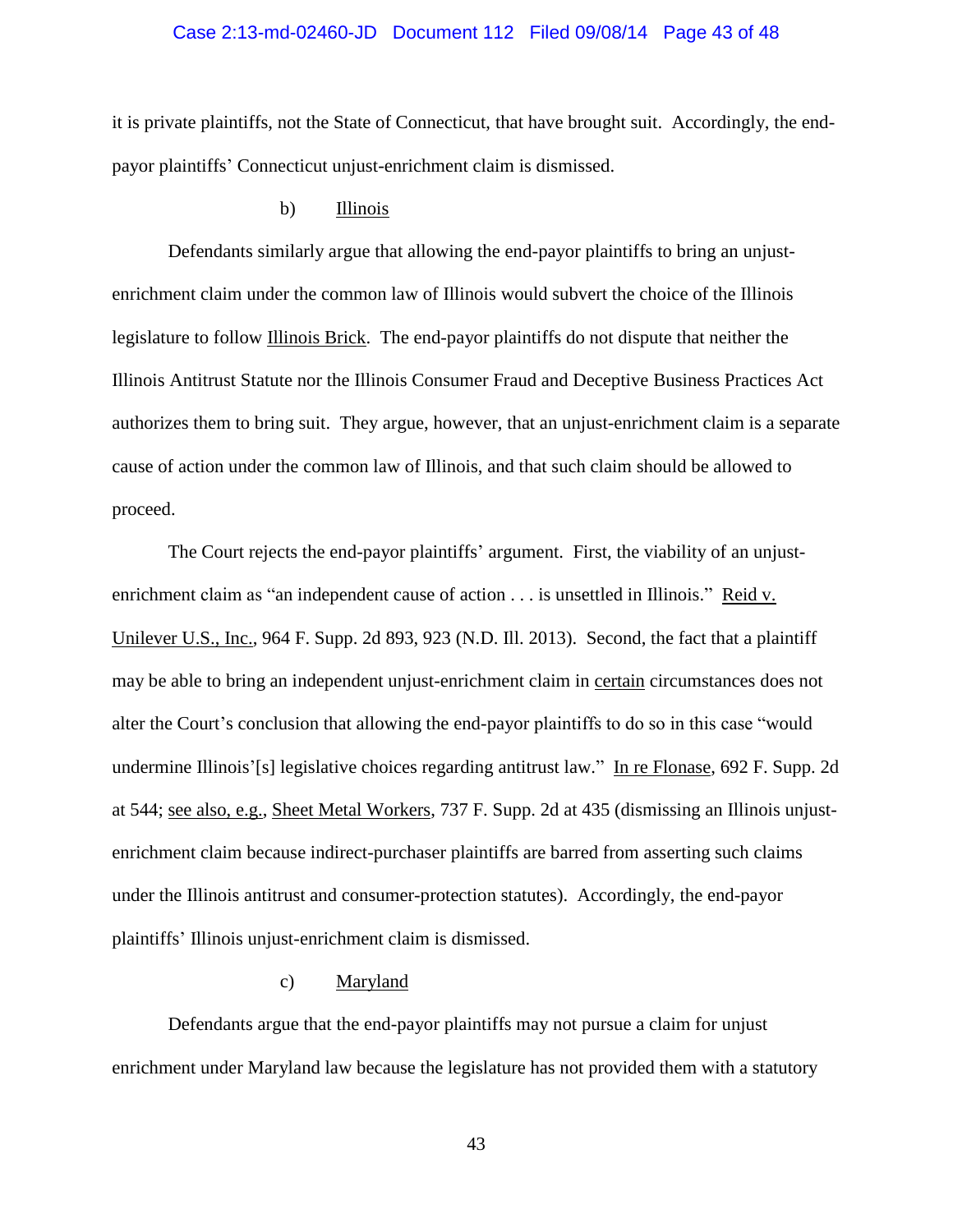### Case 2:13-md-02460-JD Document 112 Filed 09/08/14 Page 44 of 48

cause of action. Defendants are correct that, with certain inapplicable exceptions, indirect purchasers cannot recover under either the Maryland Antitrust Act or the Maryland Consumer Protection Act for an antitrust violation. See, e.g., Davidson v. Microsoft Corp., 792 A.2d 336, 344 (Md. Ct. Spec. App. 2002).

Although the end-payor plaintiffs do not contest this point, they argue that Maryland common law recognizes unjust enrichment as an independent cause of action. The only statelaw case that the end-payor plaintiffs cite in support of this argument, Bank of America v. Gibbons, 918 A.2d 565, 572 (Md. 2007), is not an antitrust case and, thus, offers no support for the proposition that indirect purchasers may bring an autonomous unjust-enrichment claim for anticompetitive conduct under Maryland law. The end-payor plaintiffs' citation to In re ConAgra Peanut Butter Products Liability Litigation in the U.S. District Court for the District of Georgia is likewise unavailing, as it does not specifically examine, let alone rule on, Maryland law. MDL No. 1845, 2008 WL 2132233 (N.D. Ga. May 21, 2008). Accordingly, the end-payor plaintiffs' Maryland unjust-enrichment claim is dismissed.

## d) Oregon

With respect to the end-payor plaintiffs' Oregon unjust-enrichment claim, this Court ruled supra that, as of 2010, indirect purchasers may bring suit under the Oregon Antitrust Act in light of passage of an Illinois Brick repealer statute by the Oregon legislature. Accordingly, the assertion of an unjust-enrichment claim by indirect purchasers is no longer contrary to Oregon public policy. See In re Flonase Antitrust Litig., 284 F.R.D. 207, 214 (E.D. Pa. 2012) ("Numerous states across the country have subsequently passed 'Illinois Brick repealers' enabling an indirect purchaser to bring an antitrust claim under state law. Furthermore, in those states with a repealer statute, indirect purchasers are not barred from recovery for unjust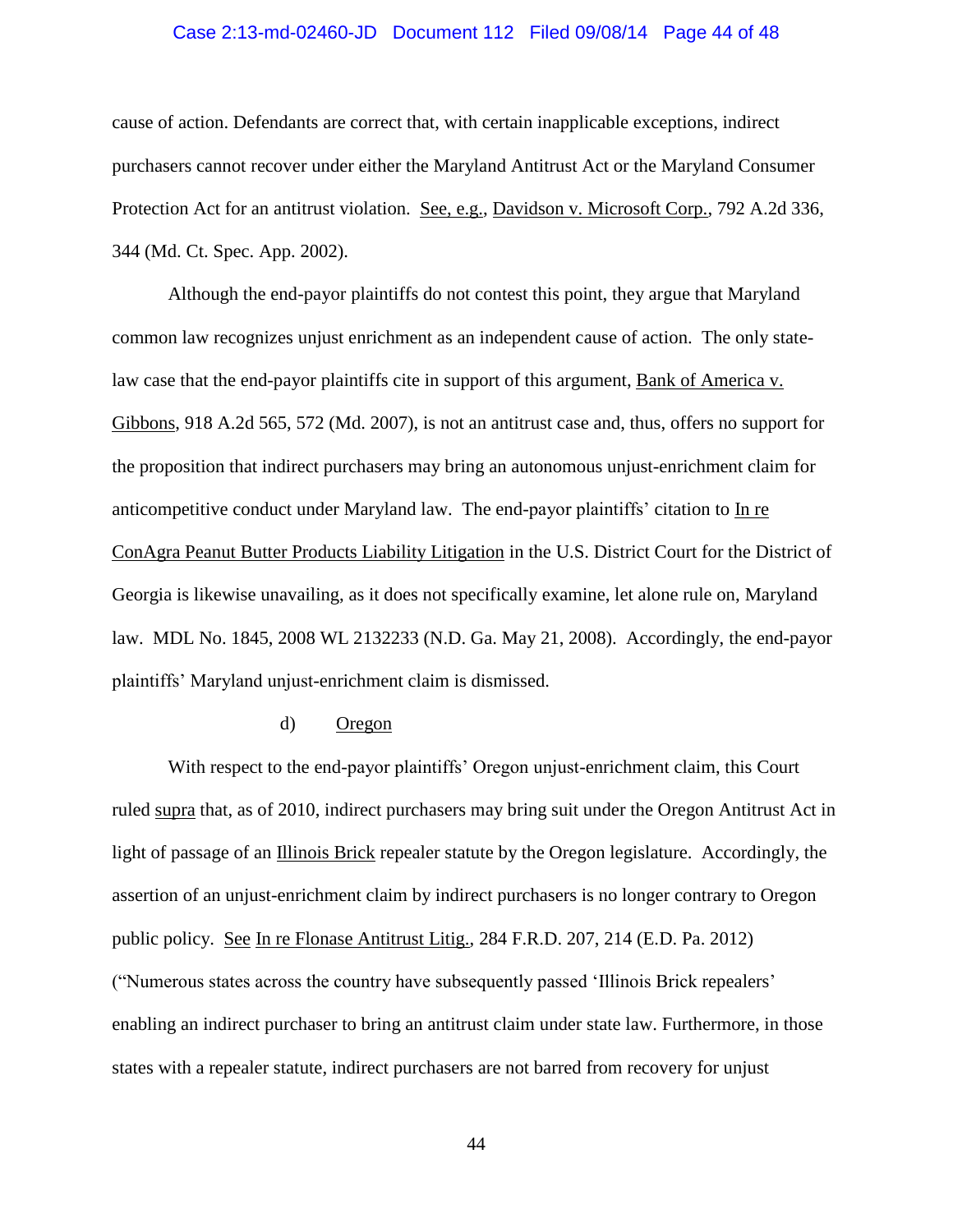### Case 2:13-md-02460-JD Document 112 Filed 09/08/14 Page 45 of 48

enrichment damages."). Moreover, the Court notes that it is unclear whether defendants continue to seek dismissal of the Oregon unjust-enrichment claim in view of the absence of any mention of this claim in defendants' Reply. For these reasons, defendants' Motion to Dismiss the endpayor plaintiffs' unjust-enrichment claim is denied.

## e) Rhode Island

Finally, defendants argue that the Court should dismiss the end-payor plaintiffs' Rhode Island unjust-enrichment claim on the ground that Rhode Island also adheres the doctrine espoused by Illinois Brick. However, as discussed supra, Rhode Island passed an Illinois Brick repealer statute in 2013, and the end-payor plaintiffs also have stated a claim under Rhode Island's DTPA. For those reasons, the end-payor plaintiffs' Rhode Island unjust-enrichment claim may also proceed.

# 2. State Whose Unjust-Enrichment Doctrine Applies Only to Intrastate Commerce (Alabama)

Defendants assert that the end-payor plaintiffs' Alabama unjust-enrichment claim should be dismissed because the Alabama antitrust statute requires that the allegedly anticompetitive conduct be intrastate in nature. Defendants fail to address, however, whether a claim under Alabama's consumer-protection statute would be similarly barred,  $27$  and the mere fact that the end-payor plaintiffs have not brought a claim under the consumer-protection statute is not dispositive. Accordingly, defendants' Motion to Dismiss the end-payor plaintiffs' Alabama unjust-enrichment claim is denied.

# 3. State Requiring that a Benefit Be Directly Conferred (Florida)

 $27$  The sole case cited by defendants in support of their position, see Sheet Metal Workers Local 441 Health & Welfare Plan v. GlaxoSmithKline, PLC, 737 F. Supp. 2d 380, 429 (2010), does not address this issue.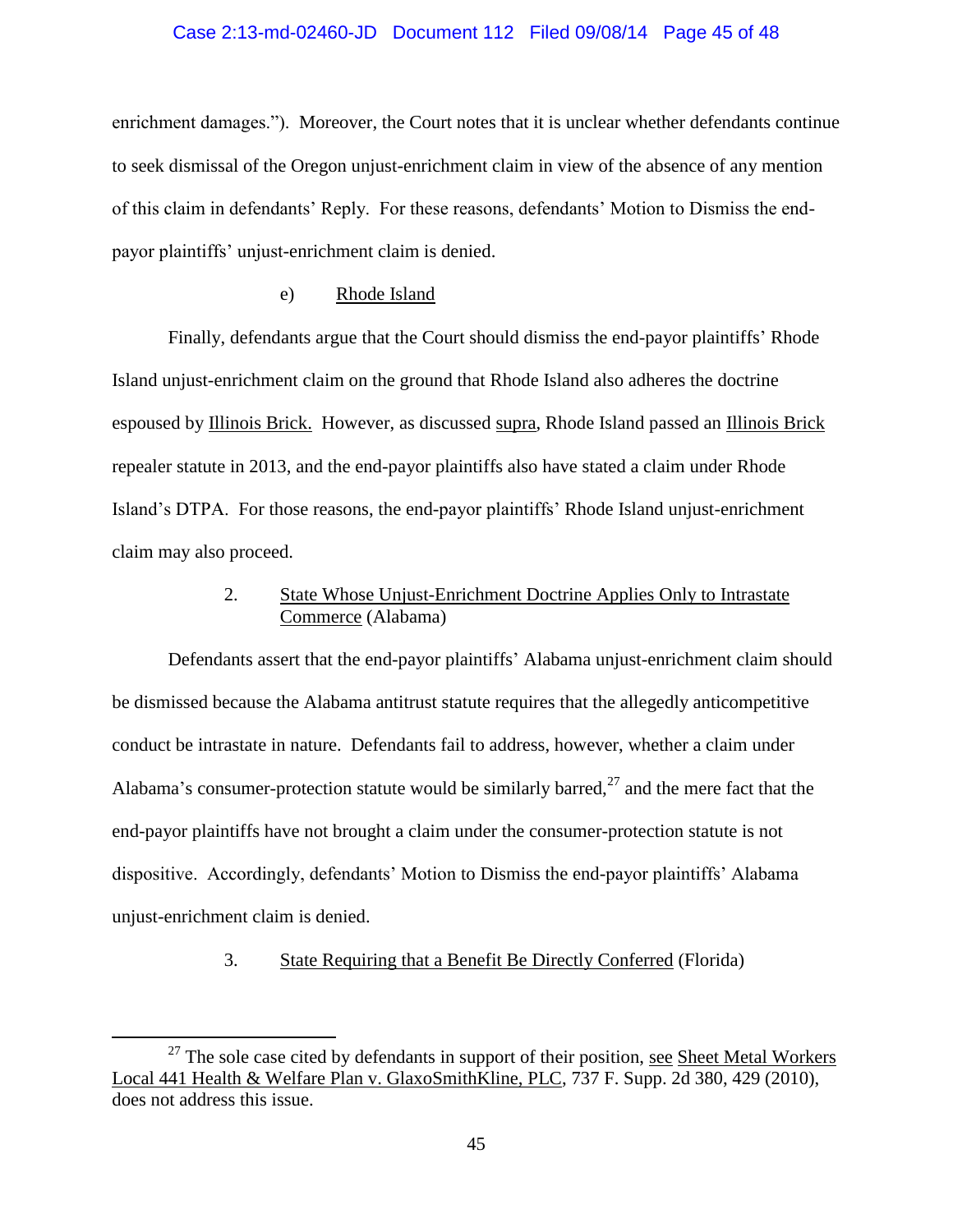### Case 2:13-md-02460-JD Document 112 Filed 09/08/14 Page 46 of 48

Defendants argue that, under Florida law, the end-payor plaintiffs must allege that they directly conferred a benefit upon defendants in order to state an unjust-enrichment claim. Courts interpreting Florida law have ruled inconsistently on this issue. Compare In re Flonase, 692 F. Supp. 2d at 544 (dismissing Florida unjust-enrichment claims for failure to allege a direct benefit), with In re DDAVP, 903 F. Supp. 2d at 234 (denying the defendants' motion to dismiss a Florida unjust-enrichment claim on the ground that the "[p]laintiffs [had] plausibly conferred some benefit on Defendants, albeit indirectly, by purchasing DDAVP at elevated prices").

The Court agrees with the end-payor plaintiffs that dismissal is inappropriate, at least at this juncture, given the persuasive reasoning of "several recent cases . . . that [have] permit[ted] [Florida] unjust enrichment claim[s] to stand where the benefit is conferred through an intermediary." Aceto Corp. v. TherapeuticsMD, Inc., 953 F. Supp. 2d 1269, 1288 (S.D. Fla. 2013); see also Williams v. Wells Fargo Bank, N.A., No. 11-cv-21233, 2011 WL 4901346, at \*5 (S.D. Fla. Oct. 14, 2011) (reasoning that "[i]t would not serve the principles of justice and equity to bring an unjust enrichment claim merely because the 'benefit' based through an intermediary before being conferred on a defendant"); Romano v. Motorola, Inc., No. 07-cv-60517, 2007 WL 4199781, at \*2 (S.D. Fla. Nov. 26, 2007); Stermer v. SCK Solutions, LLC, No. 08-cv-61751, 2009 WL 1849955, at \*6 (S.D. Fla. June 26, 2009); Sierra Equity Grp., Inc. v. White Oak Equity Partners, LLC, 650 F. Supp. 2d 1213, 1229 (S.D. Fla. 2009).

That said, it has come to this Court's attention that the Supreme Court of Florida has recently granted review of a decision, in which a Florida intermediate appellate court held, inter alia, that "[u]njust enrichment requires that [a] benefit be direct to the litigant." See Kopel v. Kopel, 117 So. 3d 1147 (Fl. Dist. Ct. App.), review granted, No. SC13-992, 2014 WL 2730553 (Fl. 2013). The Court will therefore grant defendants leave to file a second motion to dismiss the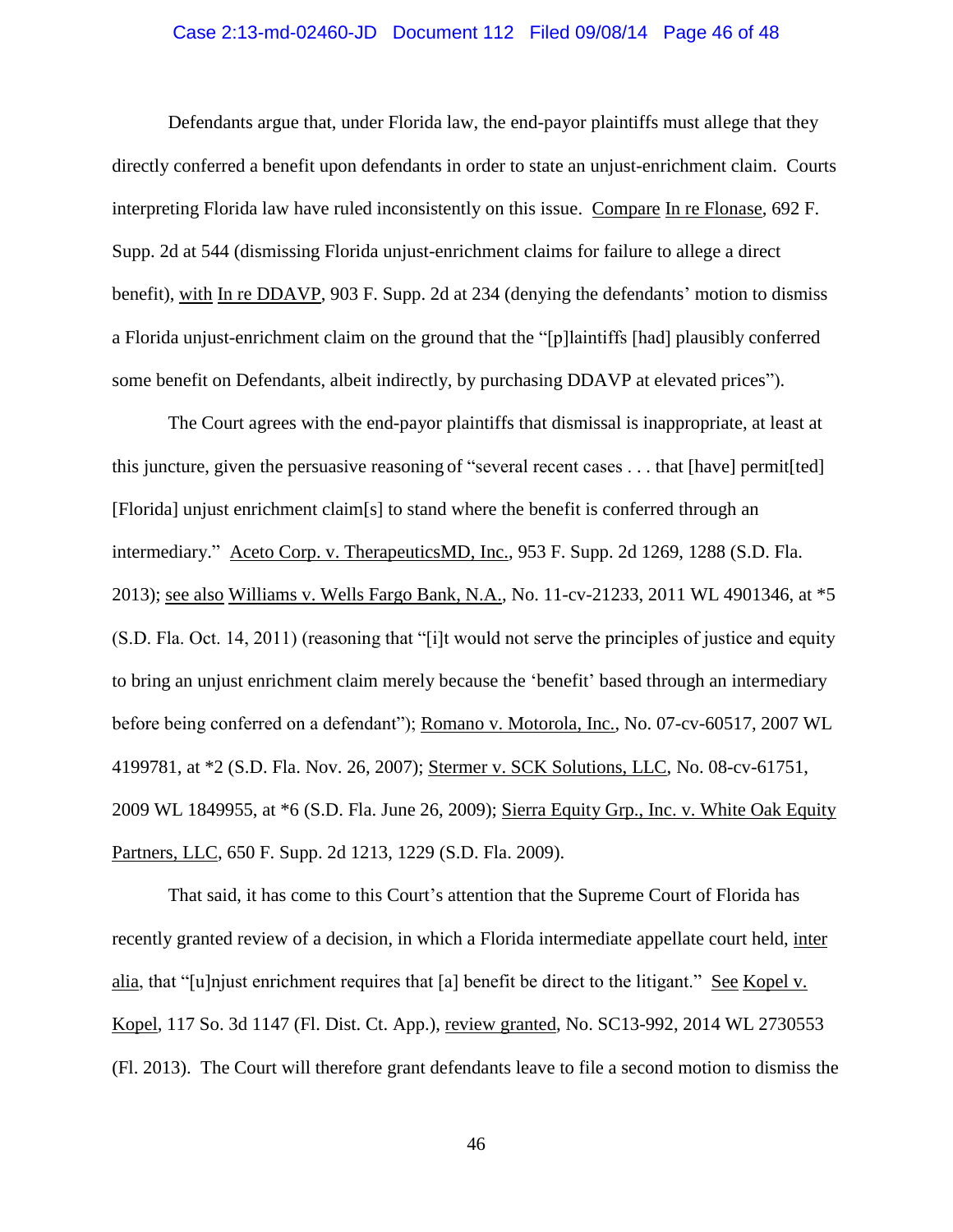### Case 2:13-md-02460-JD Document 112 Filed 09/08/14 Page 47 of 48

end-payor plaintiffs' Florida unjust-enrichment claim if that case is decided in a way that conflicts with this Court's ruling that the end-payor plaintiffs have stated a claim.

> 4. States that Do Not Recognize Unjust Enrichment as a Standalone Cause of Action (California and New Hampshire)

Finally, defendants move to dismiss the end-payor plaintiffs' California and New Hampshire unjust-enrichment claims on the ground that neither state recognizes unjustenrichment as an independent cause of action. The Court addresses the law of each state in turn.

a) California

First, defendants argue that unjust enrichment is not a separate cause of action in California. Although California law is not completely settled on whether a plaintiff may independently bring an unjust-enrichment claim, the Court finds persuasive the line of cases that have held that California law does not recognize unjust enrichment as a cause of action. In California, unjust enrichment is instead "'a general principle, underlying various legal doctrines and remedies," which "is synonymous with restitution." Melchior v. New Line Prods., Inc., 131 Cal. Rptr. 2d 347, 357 (Cal. Ct. App. 2003) (quoting Dinosaur Dev., Inc. v. White, 265 Cal. Rptr. 525, 527 (Cal. Ct. App. 1989)); accord In re iPhone Application Litig., 844 F. Supp. 2d 1040, 1075 (N.D. Cal. 2012); Fraley v. Facebook, 830 F. Supp. 2d 785, 814 (N.D. Cal. 2011); Levine v. Blue Shield of Cal., 117 Cal. Rptr. 3d 262 (Cal. Ct. App. 2010); Hill v. Roll Int'l Corp., 128 Cal. Rptr. 3d 109 (Cal. Ct. App. 2011). Accordingly, the end-payor plaintiffs' California unjustenrichment claim is dismissed.

# b) New Hampshire

Finally, defendants argue that the end-payor plaintiffs' New Hampshire unjustenrichment claim should be dismissed because "unjust enrichment is not an independent cause of action" under New Hampshire law. Mot. to Dismiss app'x A-5. However, the Court has